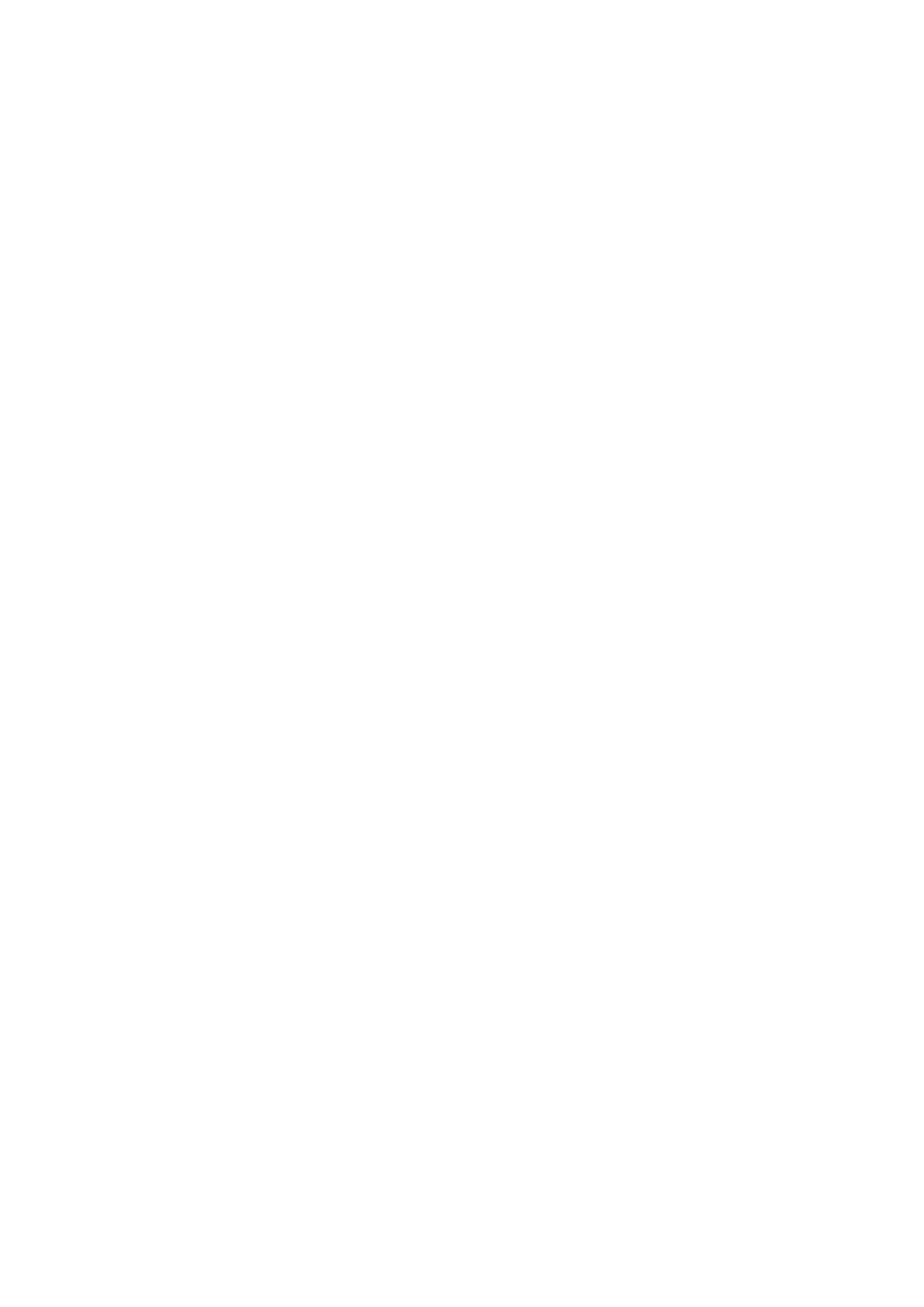Western Australia

# **Motor Vehicle Repairers Act 2003**

# **Contents**

# **Part 1 — Preliminary**

| 1.  | Short title                                        | $\overline{\mathbf{c}}$  |
|-----|----------------------------------------------------|--------------------------|
| 2.  | Commencement                                       | $\frac{2}{2}$            |
| 3.  | Terms used in this Act                             |                          |
| 4.  | Limitation on imposition of penalties for offences | $\overline{4}$           |
| 5.  | Repair work, prescription of                       | $\overline{\mathcal{A}}$ |
| 6.  | Exemptions                                         | $\overline{\mathcal{A}}$ |
| 7.  | Powers of investigation                            | 5                        |
| 8.  | <b>Authorised officers</b>                         | $\overline{5}$           |
|     | Part 2 — Licensing of motor vehicle                |                          |
|     | repair businesses                                  |                          |
|     | Division 1 — Repair businesses to be licensed      |                          |
| 9.  | Licensing requirement                              | 6                        |
| 10. | Exceptions to section 9                            | 6                        |
| 11. | Advertising                                        | 7                        |
|     | Division 2 — Application for and grant of          |                          |
|     | business licence                                   |                          |
| 12. | Term used: sufficient resources                    | 7                        |
| 13. | Application requirements                           | $\overline{7}$           |
| 14. | Notification of changes to information provided    | 8                        |
| 15. | Application by individual                          | 8                        |
| 16. | Grant of business licence to individual            | 8                        |
| 17. | Application by firm                                | 9                        |
| 18. | Grant of business licence to firm                  | 9                        |
| 19. | Application by body corporate                      | 10                       |
| 20. | Grant of business licence to body corporate        | 10                       |
|     |                                                    |                          |

As at 29 Mar 2022 Version 02-h0-01 page i Published on www.legislation.wa.gov.au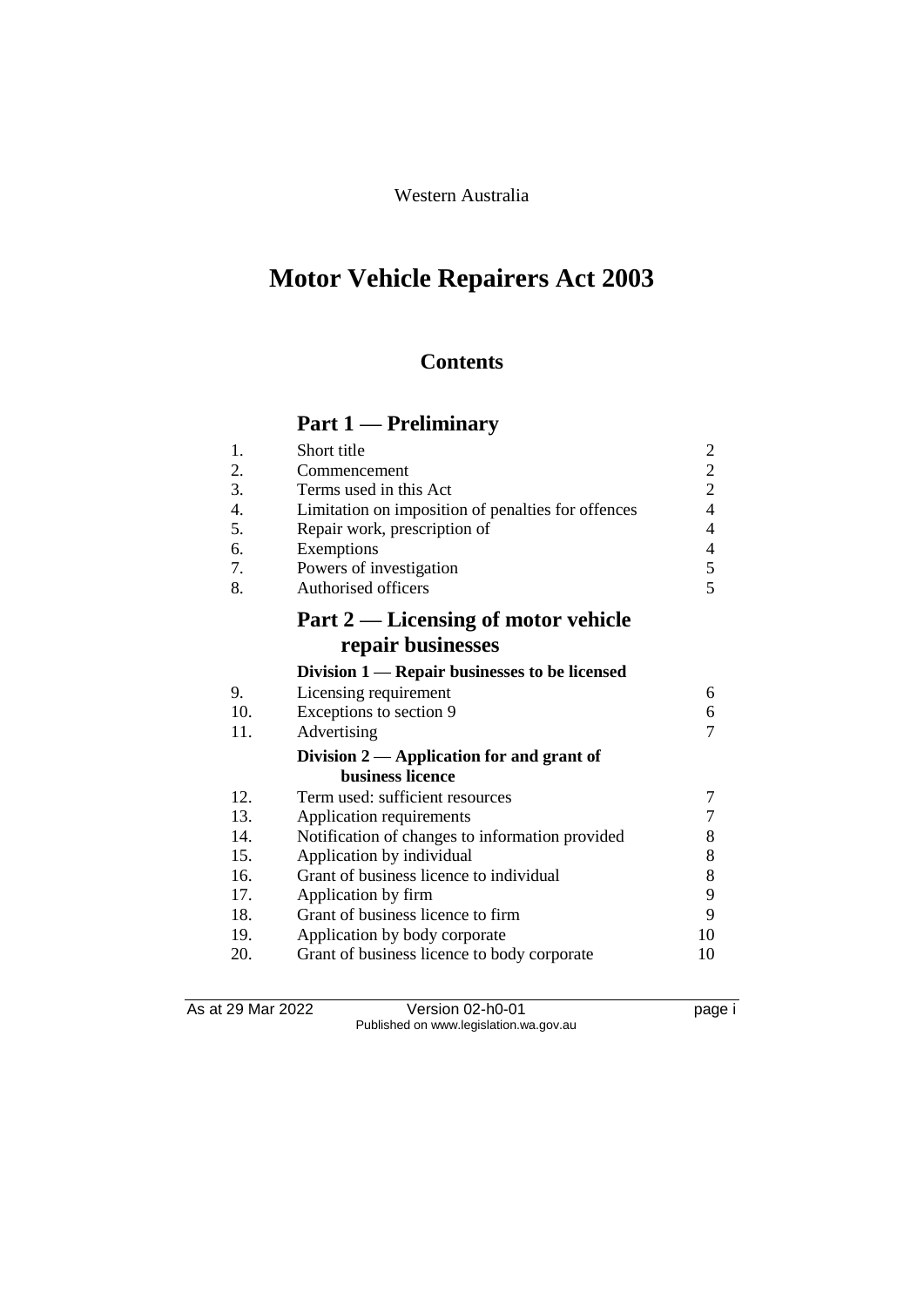#### **Contents**

| 22. | Business licence not to be granted if applicant or                     | 11 |
|-----|------------------------------------------------------------------------|----|
| 23. | other person disqualified<br>Grounds for refusing a business licence   | 11 |
| 24. | Form of business licence                                               | 11 |
| 25. | Duplicate business licence                                             | 12 |
| 26. | Business licence not transferable                                      | 12 |
|     | Division 3 – Business licence conditions                               |    |
| 27. | Conditions may be imposed                                              | 12 |
| 28. | Regulations may prescribe conditions and<br>restrictions               | 13 |
| 29. | Regulations may require licensee to hold insurance                     |    |
|     | policy                                                                 | 13 |
|     | Division 4 — Duration and renewal                                      |    |
| 30. | Duration of business licence                                           | 14 |
| 31. | Application for renewal of business licence                            | 14 |
| 32. | Grounds for refusing to renew business licence                         | 15 |
|     | Division 5 — Changes in firm and management<br>of business             |    |
| 33. |                                                                        | 16 |
| 34. | Loss of member etc., notice to be given<br>New member in licensed firm | 16 |
| 35. | New person in management of corporate member                           |    |
|     | of licensed firm                                                       | 17 |
| 36. | New person in management of licensed body                              |    |
|     | corporate                                                              | 18 |
| 37. | Business licence ceases if changes not approved                        | 18 |
| 38. | Offence to make management changes without                             |    |
|     | applying for approval                                                  | 19 |
|     | Part 3 — Certification of individuals                                  |    |
|     | performing repair work                                                 |    |
|     | Division 1 — Requirement for certification                             |    |
| 39. | Individuals carrying out repair work to hold                           |    |
|     | certificate                                                            | 20 |
| 40. | Falsely holding out                                                    | 21 |
|     | Division 2 — Certification provisions                                  |    |
| 41. | Application                                                            | 21 |
| 42. | Grant of repairer's certificate                                        | 22 |
| 43. | Conditions may be attached                                             | 22 |
|     |                                                                        |    |

page ii Version 02-h0-01 As at 29 Mar 2022 Published on www.legislation.wa.gov.au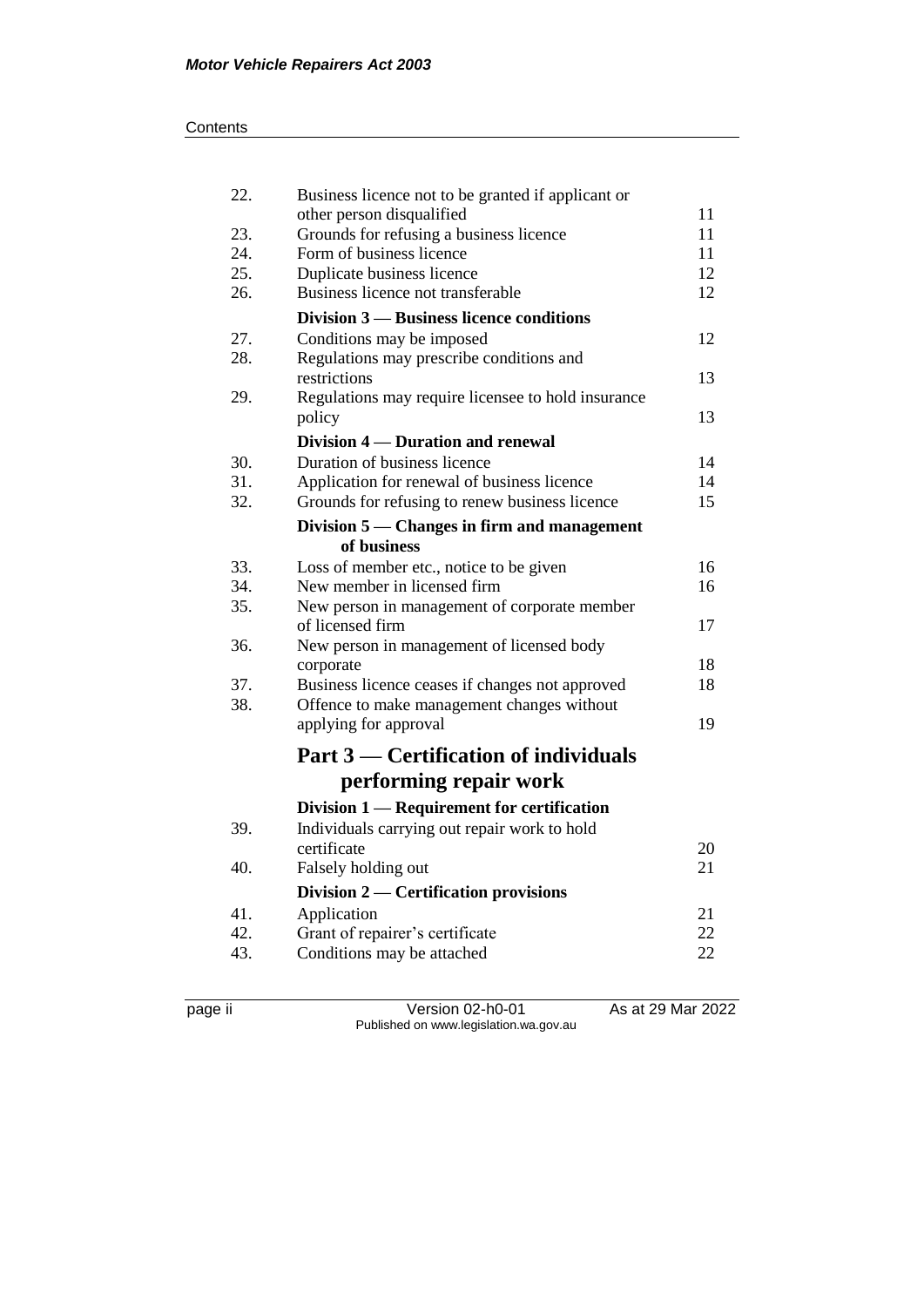| 44.<br>45.<br>46.<br>47.<br>48. | Provisional repairer's certificate<br>Form of certificate<br>Duration of certificate<br>Return of expired provisional certificate<br>Change of address to be notified by certificate<br>holder | 23<br>24<br>24<br>25<br>25 |
|---------------------------------|------------------------------------------------------------------------------------------------------------------------------------------------------------------------------------------------|----------------------------|
|                                 | Part 4 — Provisions applicable to                                                                                                                                                              |                            |
|                                 | business licences and to                                                                                                                                                                       |                            |
|                                 | certificates                                                                                                                                                                                   |                            |
| 49.                             | False or misleading information                                                                                                                                                                | 26                         |
| 50.                             | Registers                                                                                                                                                                                      | 26                         |
| 51.                             | Inspection of register                                                                                                                                                                         | 27                         |
| 52.                             | Certification of matters in the register                                                                                                                                                       | 27                         |
| 53.                             | Surrender of business licence or certificate                                                                                                                                                   | 27                         |
| 54.                             | Certified copy of business licence or certificate                                                                                                                                              | 28                         |
| 55.                             | Production of business licence or certificate                                                                                                                                                  | 28                         |
|                                 | Part 5 — Restrictions on use of                                                                                                                                                                |                            |
|                                 | premises by licensees                                                                                                                                                                          |                            |
| 56.                             | Terms used in this Part                                                                                                                                                                        | 30                         |
| 57.                             | Only authorised premises to be used                                                                                                                                                            | 30                         |
| 58.                             | Business licence applications to specify premises                                                                                                                                              | 30                         |
| 59.                             | Authorisation of premises                                                                                                                                                                      | 30                         |
| 60.                             | Authorisation of premises does not affect planning                                                                                                                                             |                            |
|                                 | laws                                                                                                                                                                                           | 31                         |
| 61.                             | Changes in authorised premises                                                                                                                                                                 | 31                         |
| 62.                             | Revocation of authorisation of premises                                                                                                                                                        | 31                         |
| 63.                             | Certificate relating to premises to be displayed                                                                                                                                               | 32                         |
| 64.                             | Return of certificate                                                                                                                                                                          | 32                         |
|                                 | Part 6 — Disciplinary powers                                                                                                                                                                   |                            |
| 65.                             | <b>Application of Part</b>                                                                                                                                                                     | 33                         |
| 66.                             | Commissioner may make allegations to SAT                                                                                                                                                       |                            |
|                                 | regarding disciplinary orders                                                                                                                                                                  | 33                         |
| 68.                             | Making of disciplinary orders under Schedule 1                                                                                                                                                 | 33                         |
| 69.                             | Notification of a person's conviction                                                                                                                                                          | 34                         |
| 70.                             | Cancellation of business licence on certain grounds                                                                                                                                            | 35                         |
| 71.                             | Return of business licence or certificate                                                                                                                                                      | 35                         |
|                                 |                                                                                                                                                                                                |                            |

As at 29 Mar 2022 Version 02-h0-01 page iii Published on www.legislation.wa.gov.au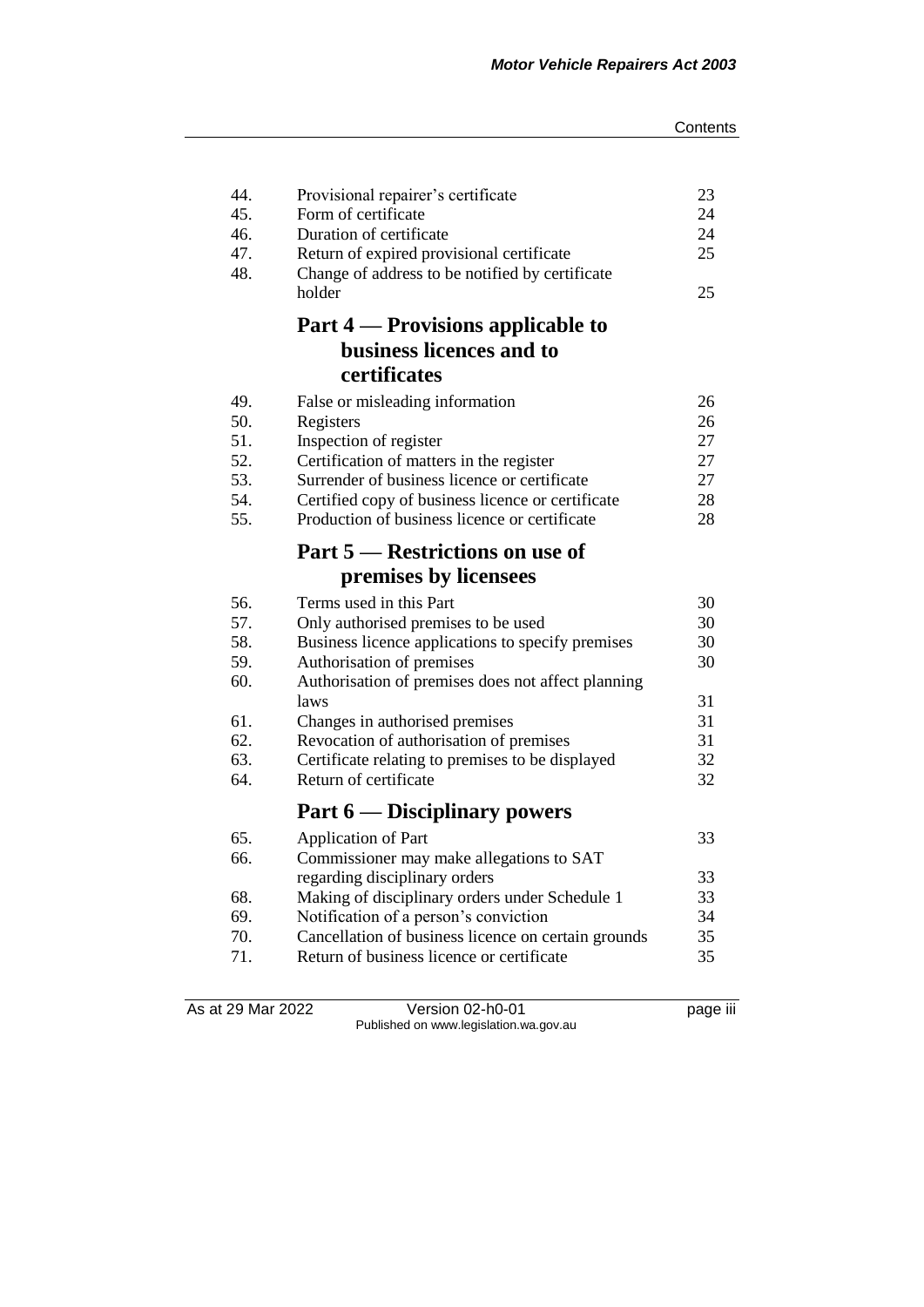#### **Contents**

| 72.  | Certain offences relating to disqualification | 36 |
|------|-----------------------------------------------|----|
|      | <b>Part 7 — Reviews</b>                       |    |
| 73.  | Notice of decision to person affected         | 37 |
| 75.  | Reviews by State Administrative Tribunal of   |    |
|      | Commissioner's decisions and orders           | 38 |
| 76.  | Transitional                                  | 38 |
|      | Part 8 — Conciliation of certain              |    |
|      | disputes                                      |    |
| 83.  | Terms used in this Part                       | 39 |
| 84.  | Disputes to which this Part applies           | 39 |
| 85.  | Conciliation at request of owner              | 40 |
| 86.  | <b>Conciliation function</b>                  | 40 |
| 87.  | Examination of vehicle                        | 41 |
| 88.  | Offences relating to conciliation             | 41 |
|      | Part 9 — Claims for losses in                 |    |
|      | connection with repair work                   |    |
| 89.  | Terms used in this Part                       | 42 |
| 90.  | Motor Vehicle Repair Industry Compensation    |    |
|      | Account                                       | 42 |
| 91.  | Losses to which this Part applies             | 43 |
| 92.  | Claims for losses                             | 44 |
| 93.  | How claim to be determined                    | 45 |
| 94.  | No proceedings to be brought                  | 46 |
| 95.  | Subrogation where claim allowed               | 46 |
| 96.  | Recovery from directors of body corporate     | 47 |
|      | <b>Part 10 – Miscellaneous</b>                |    |
|      | Division $1$ — Infringement notices           |    |
| 97.  | Terms used in this Division                   | 49 |
| 98.  | Prescribed offences                           | 49 |
| 99.  | Modified penalties                            | 49 |
| 100. | Giving of notice                              | 49 |
| 101. | Contents of notice                            | 50 |
| 102. | Extension of time                             | 50 |
| 103. | Withdrawal of notice                          | 50 |
| 104. | Benefit of paying modified penalty            | 51 |

page iv Version 02-h0-01 As at 29 Mar 2022 Published on www.legislation.wa.gov.au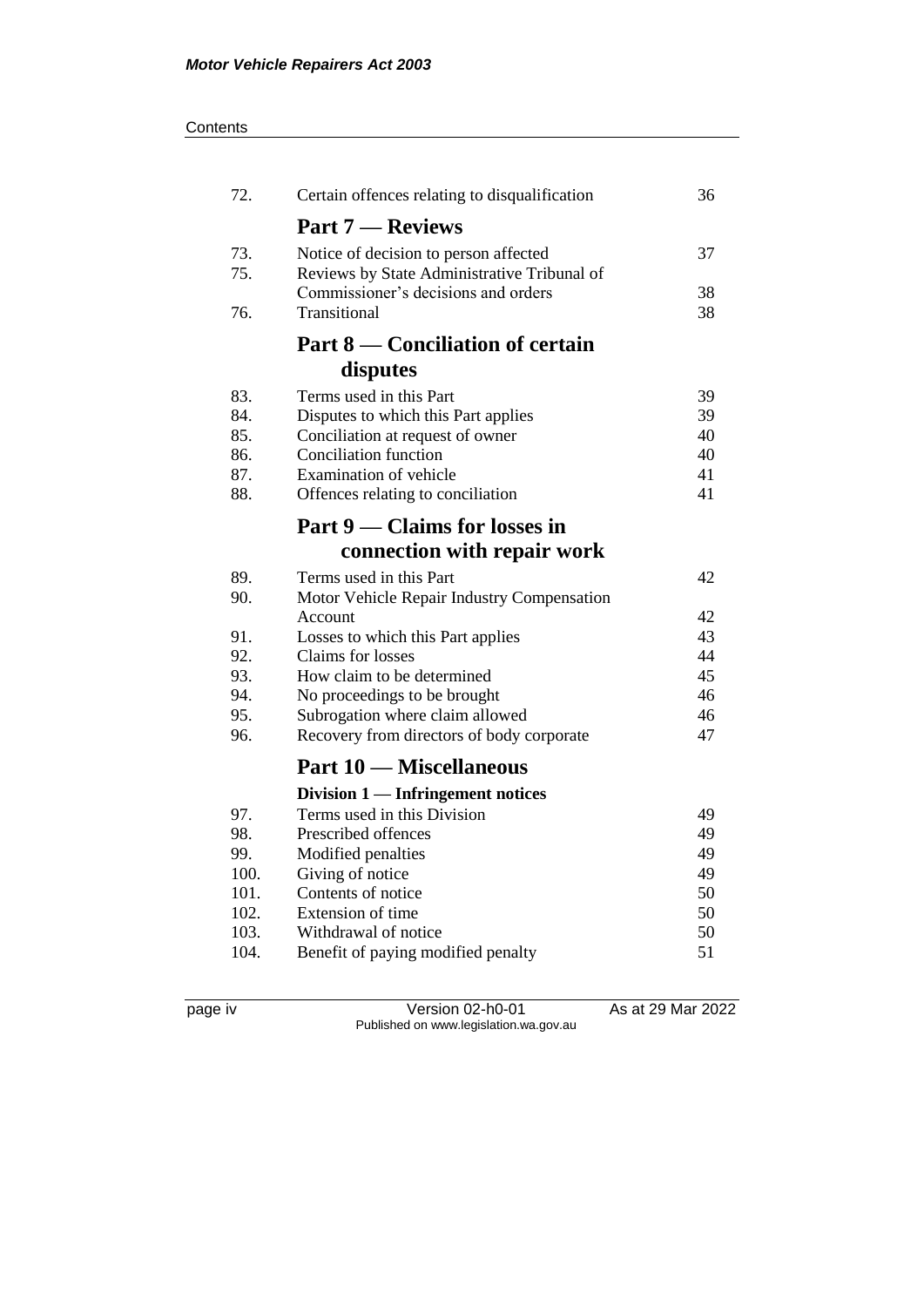#### **Contents**

| 105. | No admission implied by payment                                 | 51       |
|------|-----------------------------------------------------------------|----------|
| 106. | Application of penalties collected                              | 51       |
|      | Division 2 — General                                            |          |
| 107. | Motor Vehicle Repair Industry Education and                     |          |
|      | <b>Research Account</b>                                         | 51       |
| 108. | Licensee to publicise licensing information                     | 53       |
| 109. | Prohibition of doing business with unlicensed                   |          |
|      | repairers                                                       | 53       |
| 110. | Liability of directors and officers of body                     |          |
| 111. | corporate<br>Confidentiality of information officially obtained | 54<br>55 |
| 114. | Regulations                                                     | 55       |
|      |                                                                 |          |
|      | Part 11 — Transitional provisions                               |          |
| 120. | Terms used                                                      | 57       |
| 121. | Unfinished proceedings by the former Board                      | 57       |
| 122. | Powers in relation to transitional matters                      | 58       |
|      | Schedule 1 — Disciplinary orders                                |          |
|      | Schedule $2$ — Further provisions in                            |          |
|      | respect of disciplinary orders                                  |          |
| 1.   | Duration of orders                                              | 61       |
| 2.   | Limitation on monetary penalty                                  | 61       |
| 3.   | Recovery of penalties                                           | 61       |
|      | <b>Notes</b>                                                    |          |
|      | Compilation table                                               | 63       |
|      | Uncommenced provisions table                                    | 65       |
|      | Other notes                                                     | 65       |
|      |                                                                 |          |

# **Defined terms**

As at 29 Mar 2022 Version 02-h0-01 page v Published on www.legislation.wa.gov.au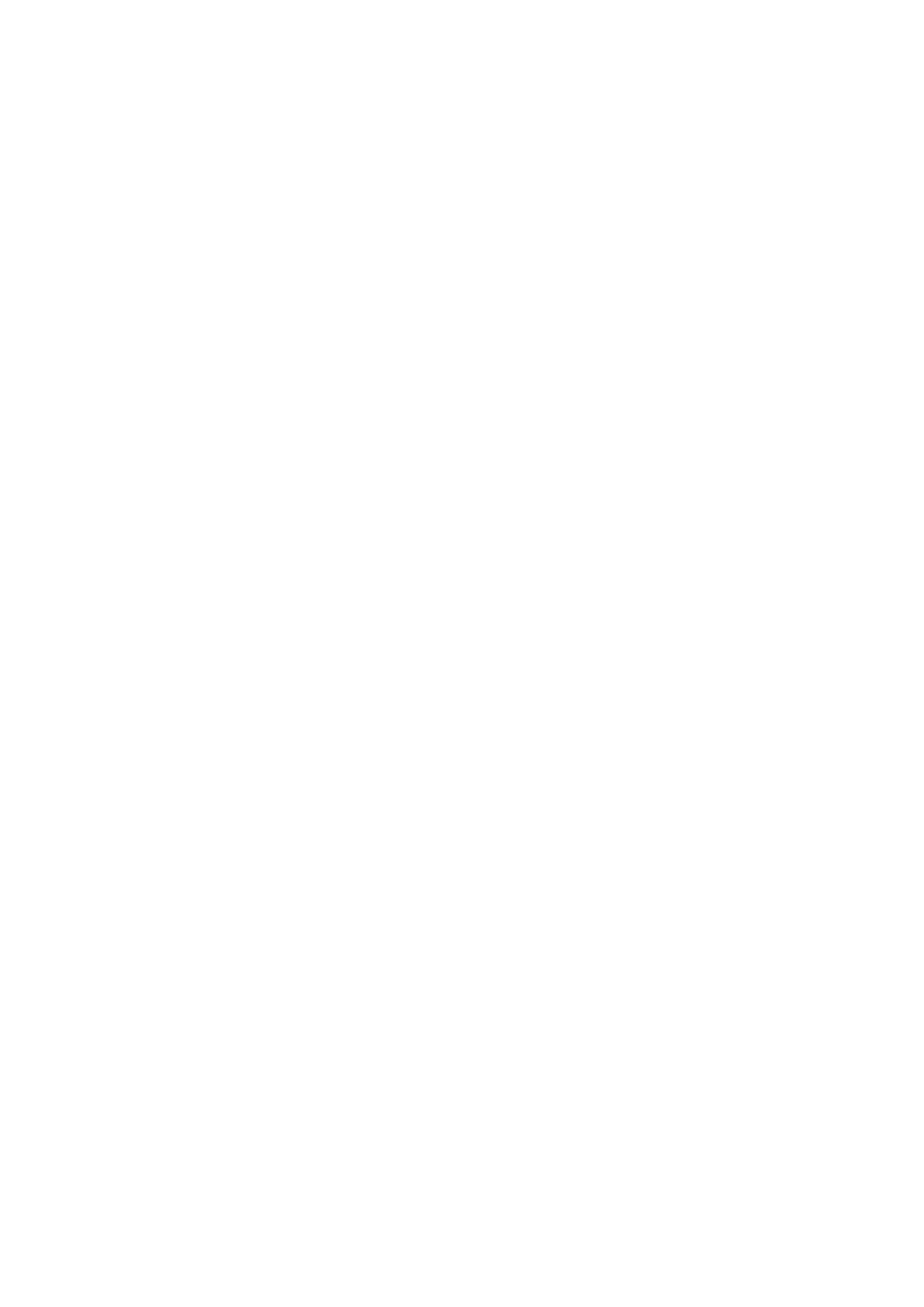Western Australia

# **Motor Vehicle Repairers Act 2003**

**An Act to provide for —**

- **• the licensing of persons whose business involves the carrying out of any prescribed class of motor vehicle repair work;**
- **• the carrying out of such repair work only by, or under the supervision of, individuals who are certified under this Act;**
- **• the payment of compensation for certain losses relating to motor vehicle repair work,**

**and for related purposes.**

*[Long title amended: No. 58 of 2010 s. 52.]*

As at 29 Mar 2022 Version 02-h0-01 page 1 Published on www.legislation.wa.gov.au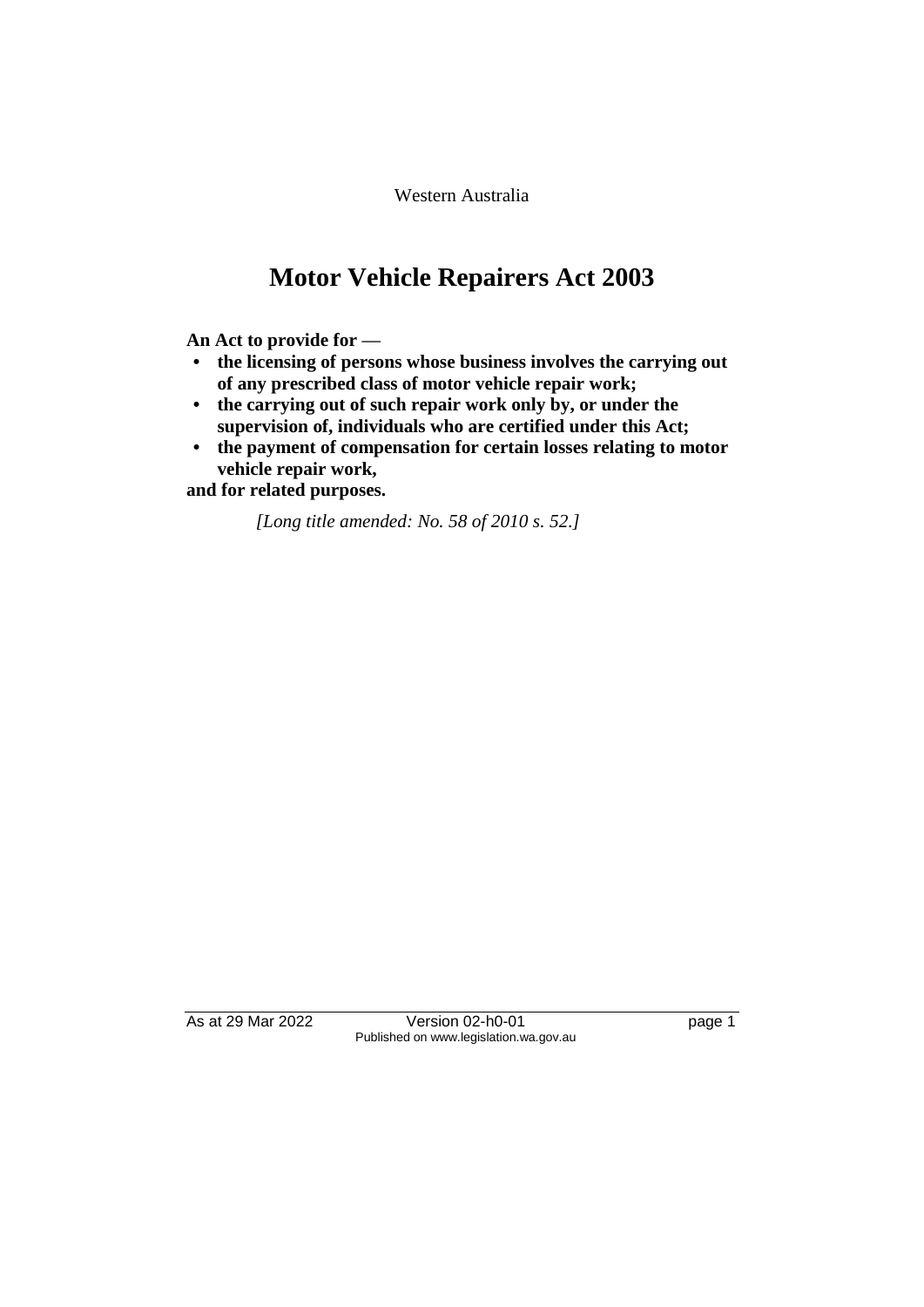**s. 1**

## **Part 1 — Preliminary**

#### **1. Short title**

This Act may be cited as the *Motor Vehicle Repairers Act 2003*.

#### **2. Commencement**

- (1) This Act comes into operation on a day fixed by proclamation.
- (2) Different days may be fixed under subsection (1) for different provisions.

### **3. Terms used in this Act**

(1) In this Act, unless the contrary intention appears —

*approved*, in relation to a form, means approved by the Commissioner for the purposes of the provision in which the term appears;

*authorised officer* means an officer designated as such under section 8;

*business licence* means a business licence granted under section 16, 18 or 20;

*certificate* means —

- (a) a repairer's certificate; or
- (b) a provisional repairer's certificate;

*Commissioner* has the meaning given in the *Fair Trading Act 2010* section 6;

*Department* means the department of the Public Service principally assisting the Minister in the administration of this Act;

*Director General* means the chief executive officer of the Department;

*licensee* means the holder of a business licence;

*motor vehicle* means a vehicle that is propelled wholly or partly  $by -$ 

page 2 Version 02-h0-01 As at 29 Mar 2022 Published on www.legislation.wa.gov.au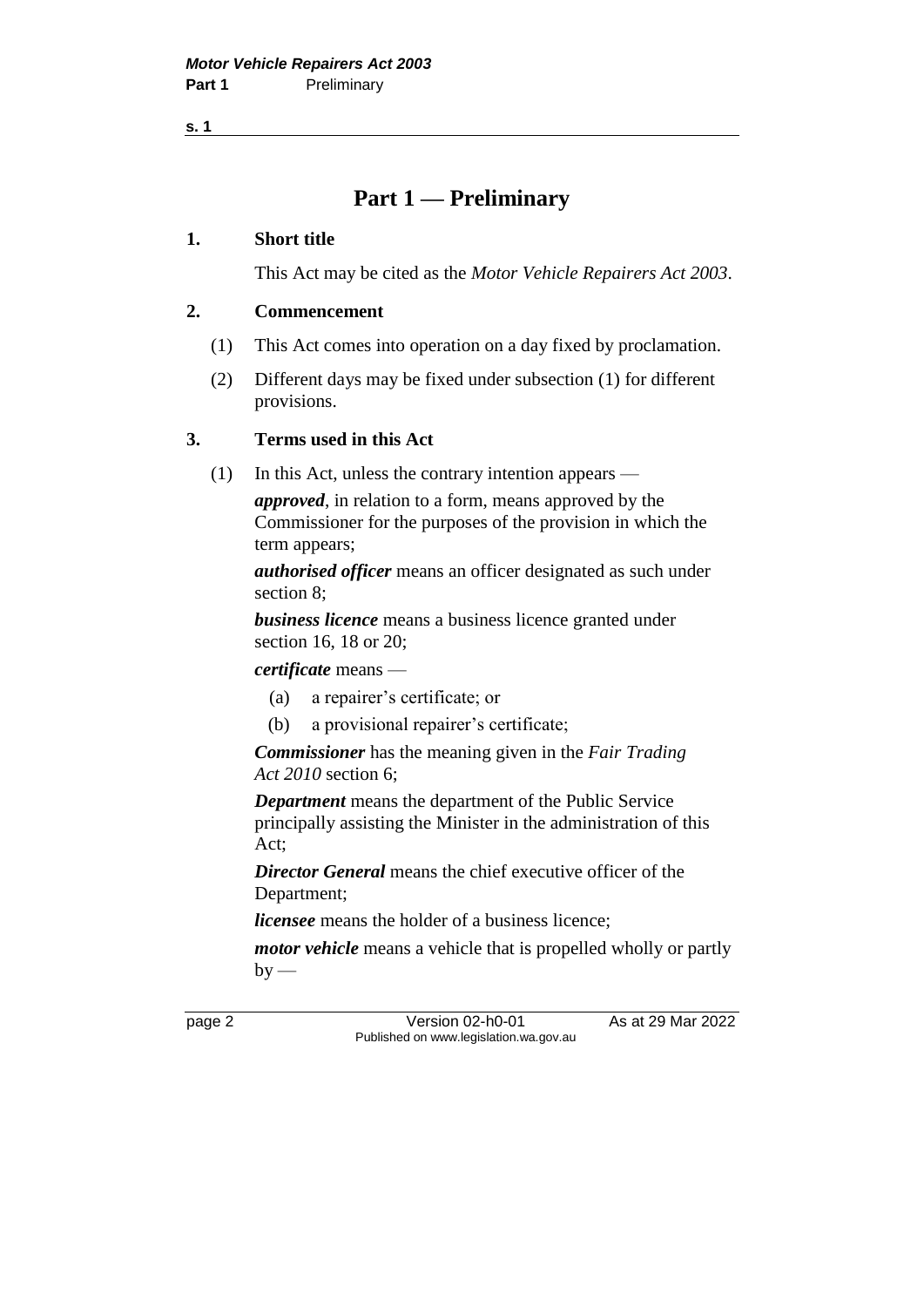(a) any volatile spirit, steam, gas, oil or electricity; or

(b) any other means apart from human or animal power, and includes a trailer, but does not include —

- (c) a vehicle that is constructed or adapted
	- (i) for use on a railway or tramway;
	- (ii) principally for use in primary production; or
	- (iii) otherwise for use in a manner that does not involve the carriage of persons or goods over public roads;

or

(d) anything that is excluded from this definition by the regulations;

*provisional repairer's certificate* means a provisional repairer's certificate granted under section 44;

*regulations* means regulations made under section 114;

*repair work* means any kind of work that is done on or to motor vehicles and that under section 5(1) is prescribed by the regulations to be repair work but does not include any kind of such work that is prescribed by the regulations not to be repair work;

*repairer's certificate* means a repairer's certificate granted under section 42.

- (2) References in this Act to repairing or repair work in relation to motor vehicles includes the repairing of any part of, or accessory to, a motor vehicle that has been removed from the vehicle for repair.
- (3) If a business licence is granted to 2 or more persons under section 18, references in this Act to the licensee are to those persons jointly, unless a contrary intention appears.
- *[(4) deleted*.*]*

*[Section 3 amended: No. 28 of 2006 s. 111; No. 58 of 2010 s. 53 and 79.]*

As at 29 Mar 2022 Version 02-h0-01 page 3 Published on www.legislation.wa.gov.au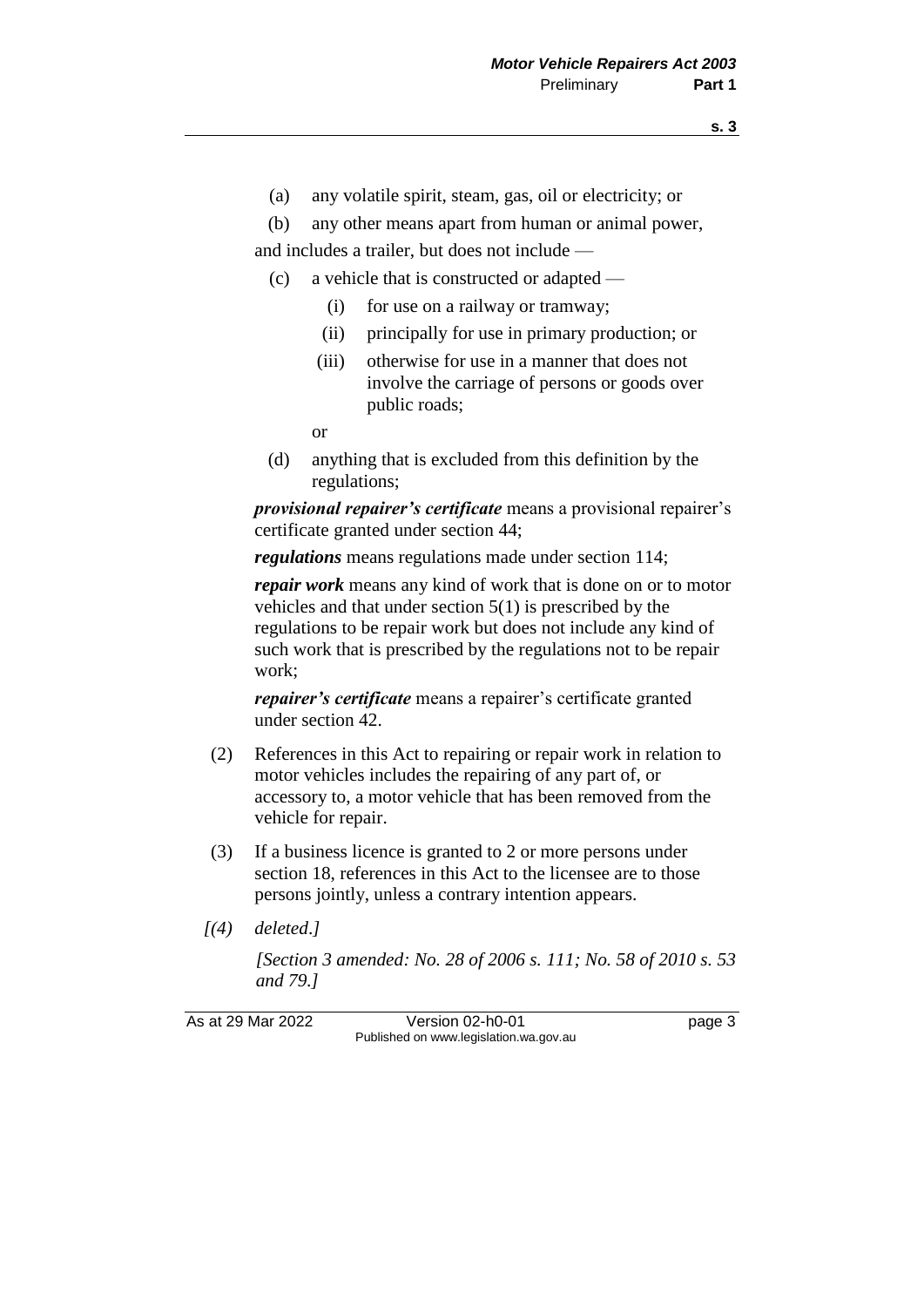#### **4. Limitation on imposition of penalties for offences**

The power of a court to impose a penalty on a person for an offence against this Act is subject to the limitation in Schedule 2 clause 2(1).

#### **5. Repair work, prescription of**

- (1) The regulations may prescribe any kind of work that is done on or to motor vehicles to be repair work for the purposes of this Act, including, but not limited to —
	- (a) examining motor vehicles;
	- (b) diagnosing and detecting faults in motor vehicles;
	- (c) adjusting, servicing and maintaining motor vehicles;
	- (d) overhauling motor vehicles;
	- (e) replacing components of motor vehicles;
	- (f) modifying and altering motor vehicles; and
	- (g) painting or treating the surfaces of motor vehicles.
- (2) The regulations may prescribe any kind of work that is done on or to motor vehicles not to be repair work for the purposes of this Act.
- *[(3) deleted]*
- (4) For the purposes of Part 3, the regulations may classify repair work.
- *[(5) deleted]*

*[Section 5 amended: No. 23 of 2014 s. 35.]*

#### **6. Exemptions**

- (1) The regulations may exempt from all or any of the provisions of this Act —
	- (a) any person or class of persons;
	- (b) persons carrying on any business or any specified class of business; or

page 4 Version 02-h0-01 As at 29 Mar 2022 Published on www.legislation.wa.gov.au

**s. 4**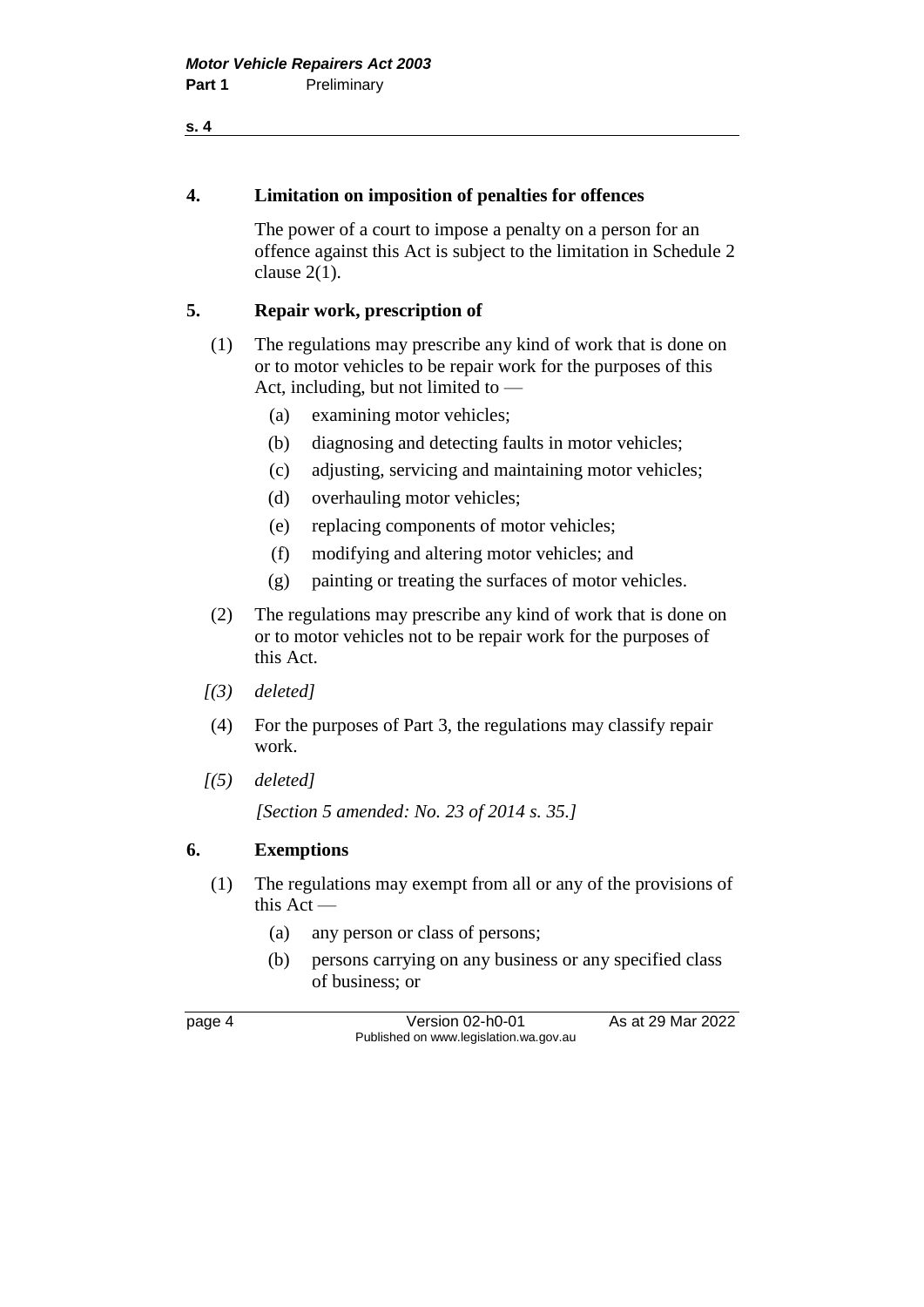- (c) any other class of person, act, matter or thing.
- (2) An exemption may be expressed to apply
	- (a) generally; or
	- (b) only in respect of a specified area or specified areas of the State.
- (3) The regulations may provide
	- (a) for circumstances in which, and conditions subject to which, an exemption is to apply; and
	- (b) that an exemption is of no effect at any time when any condition to which it is subject is not being observed.

#### **7. Powers of investigation**

The *Fair Trading Act 2010* section 61 and Part 6 of that Act apply to this Act.

*[Section 7 inserted: No. 58 of 2010 s. 54.]*

#### **8. Authorised officers**

- (1) The Director General may designate any officer of the Department as an authorised officer for the purposes of this Act.
- (2) The Director General is to issue a certificate of authorisation to each person who is designated as an authorised officer under subsection  $(1)$ .
- (3) An authorised officer is to produce the certificate whenever required to do so by a person in respect of whom he or she has exercised, or is about to exercise, any power under this Act.
- (4) Production of a certificate referred to in subsection (2) in respect of a person is evidence in any court that the person is duly designated under subsection (1).

As at 29 Mar 2022 Version 02-h0-01 page 5 Published on www.legislation.wa.gov.au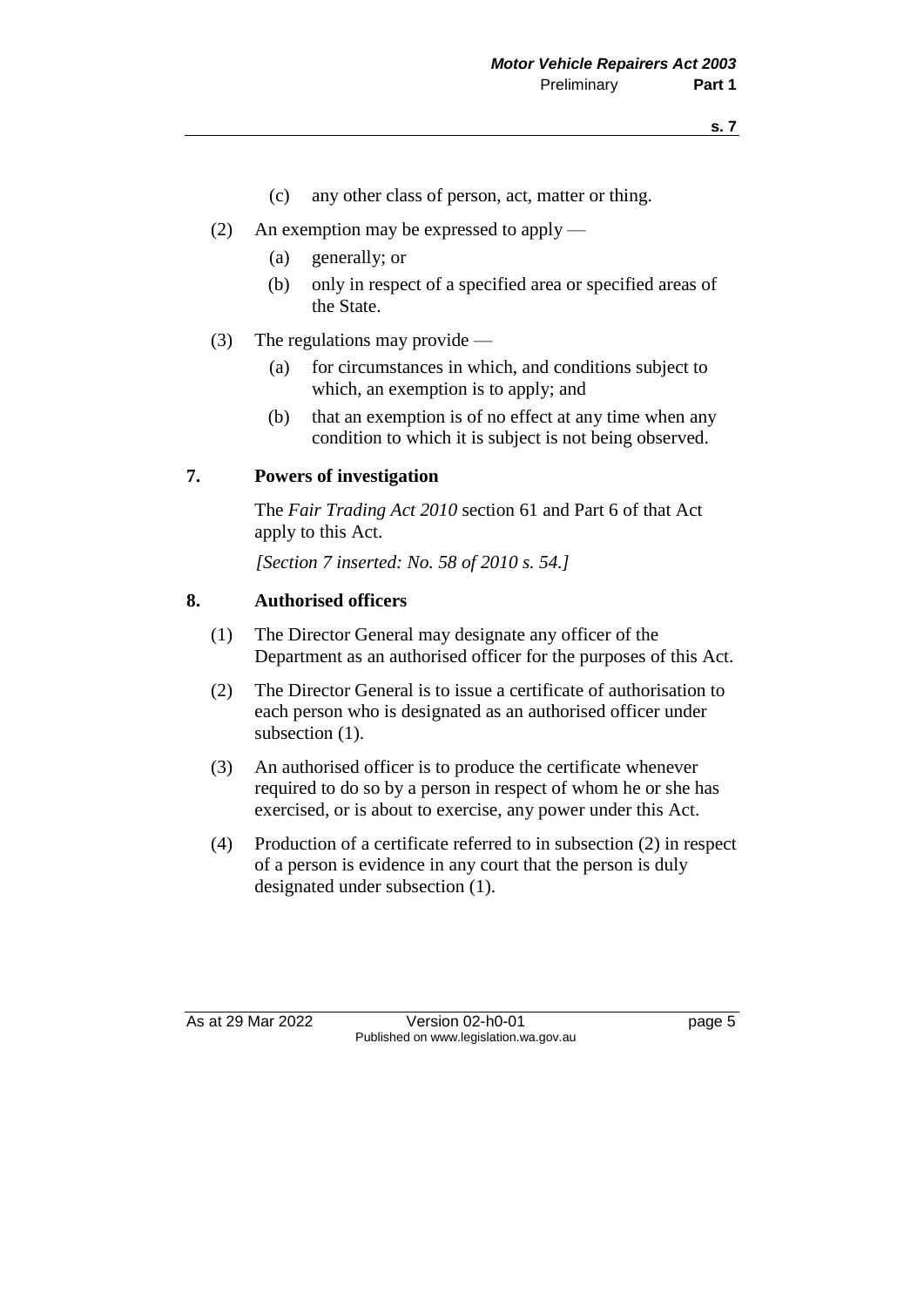## **Part 2 — Licensing of motor vehicle repair businesses**

## **Division 1 — Repair businesses to be licensed**

## **9. Licensing requirement**

(1) A person or firm must not carry on a business that consists of or includes the carrying out of repair work except under and in accordance with a business licence.

Penalty: \$50 000 and a daily penalty of \$1 000.

(2) For the purposes of this section a business does not include any part of the business that involves work that is not repair work.

*[Section 9 amended: No. 23 of 2014 s. 36.]*

## **10. Exceptions to section 9**

- (1) Section 9 does not apply to
	- (a) a person or firm so far as the person or firm carries out repair work only on motor vehicles owned or used by the person or firm;
	- (b) a person or firm so far as the person or firm  $-$ 
		- (i) holds a licence under the *Motor Vehicle Dealers Act 1973*; and
		- (ii) carries out repair work for the purposes of section 34 of that Act, but not otherwise;
		- or
	- (c) a person so far as he or she carries out repair work on motor vehicles only in the course of his or her employment with another person.
- *[(2) deleted]*

*[Section 10 amended: No. 23 of 2014 s. 37.]*

page 6 Version 02-h0-01 As at 29 Mar 2022 Published on www.legislation.wa.gov.au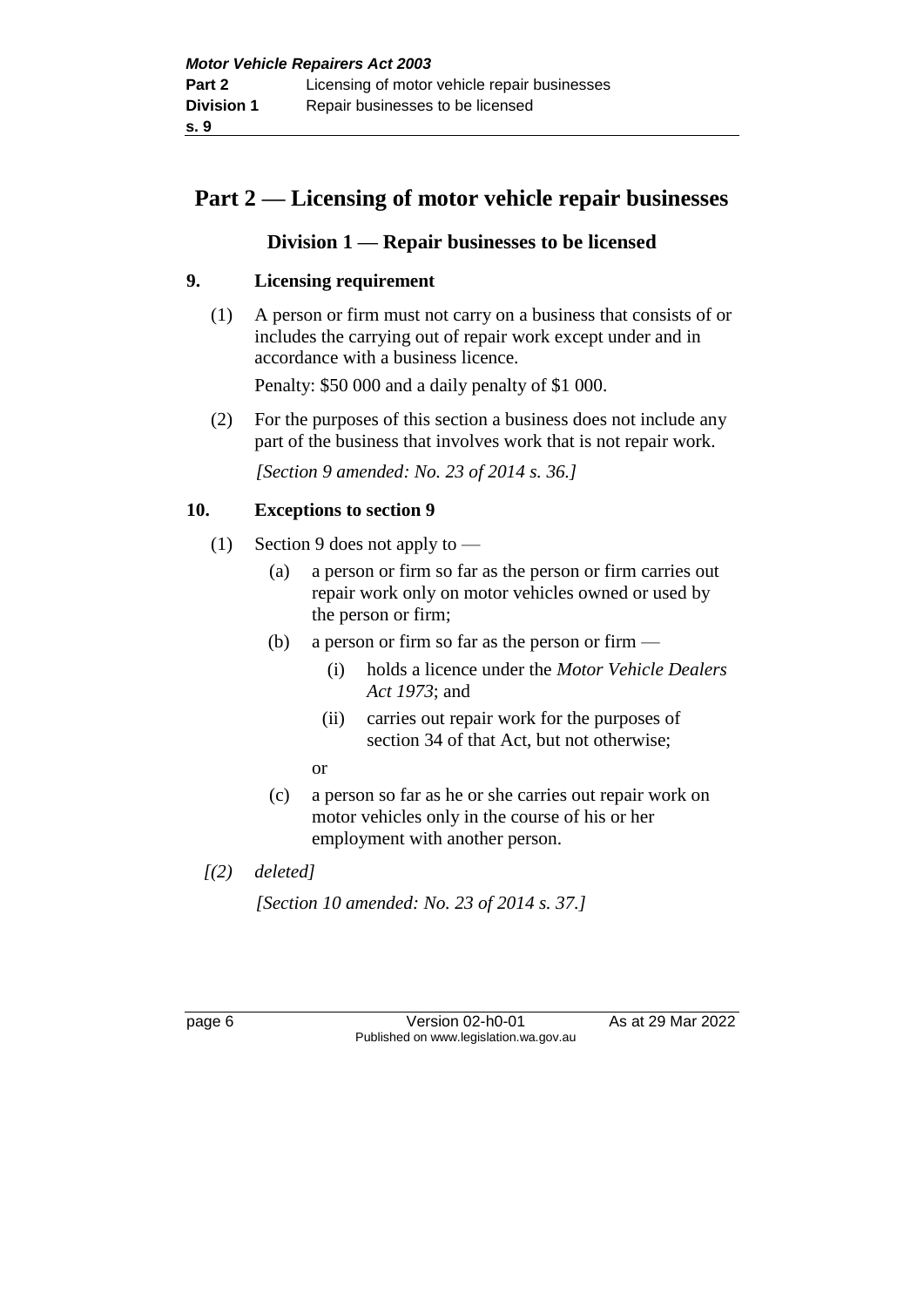## **11. Advertising**

A person or firm must not advertise, or otherwise hold out in any way, that the person or firm —

- (a) carries on; or
- (b) is willing to carry on,

business that consists of or includes the carrying out of repair work on motor vehicles unless the person or firm holds a business licence.

Penalty: \$50 000.

*[Section 11 amended: No. 23 of 2014 s. 38.]*

## **Division 2 — Application for and grant of business licence**

## **12. Term used: sufficient resources**

In this Division —

*sufficient resources* means sufficient material, manpower and financial resources to carry on business doing repair work.

*[Section 12 inserted: No. 23 of 2014 s. 39.]*

#### **13. Application requirements**

- (1) This section applies to all applications under this Part.
- (2) An application
	- (a) must be  $-$ 
		- (i) made in the form approved; and
		- (ii) accompanied by the fee prescribed;

and

(b) must comply with section 58.

*[(3) deleted]*

As at 29 Mar 2022 Version 02-h0-01 page 7 Published on www.legislation.wa.gov.au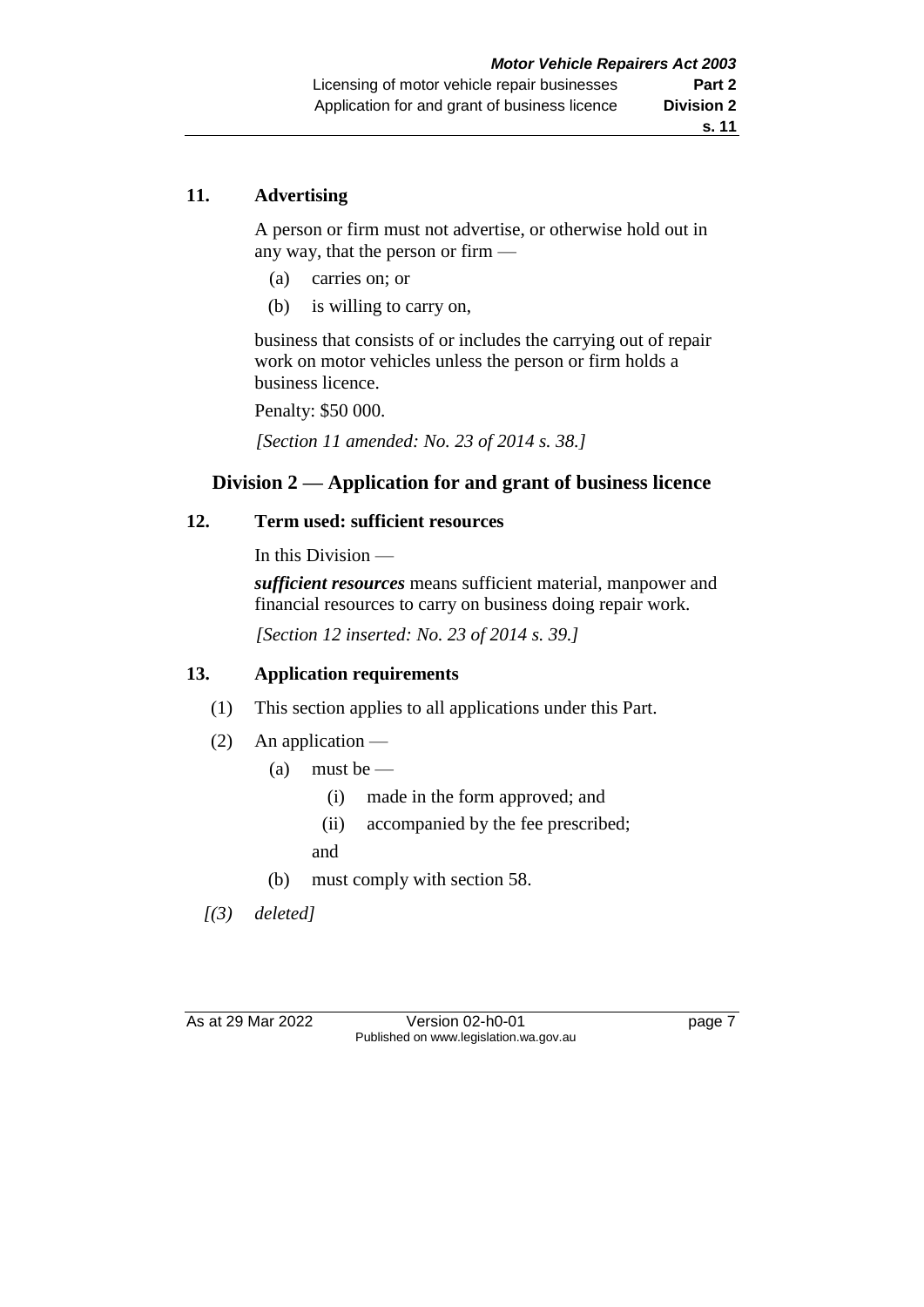(4) The applicant must provide the Commissioner with any additional information or document that the Commissioner may ask for.

*[Section 13 amended: No. 58 of 2010 s. 79; No. 23 of 2014 s. 40.]*

#### **14. Notification of changes to information provided**

- (1) This section applies if
	- (a) an application has been made for a business licence; and
	- (b) a material change occurs in the information provided in the application before it is granted or refused.
- (2) The applicant or applicants must notify particulars of the change in writing to the Commissioner within 14 days after it occurs. Penalty: \$1 500.

*[Section 14 amended: No. 58 of 2010 s. 79.]*

#### **15. Application by individual**

An application for a business licence may be made to the Commissioner by an individual.

*[Section 15 amended: No. 58 of 2010 s. 79.]*

## **16. Grant of business licence to individual**

- (1) An application made under section 15 may be refused by the Commissioner in accordance with sections 22 and 23.
- (2) Subject to subsection (1), the Commissioner must grant a business licence if the application is duly made and the applicant satisfies the Commissioner that he or she —
	- (a) has reached the age of 18 years;
	- (b) is a person of good character and repute;
	- (c) is a fit and proper person to hold the licence applied for;
	- (d) has sufficient resources; and

page 8 Version 02-h0-01 As at 29 Mar 2022 Published on www.legislation.wa.gov.au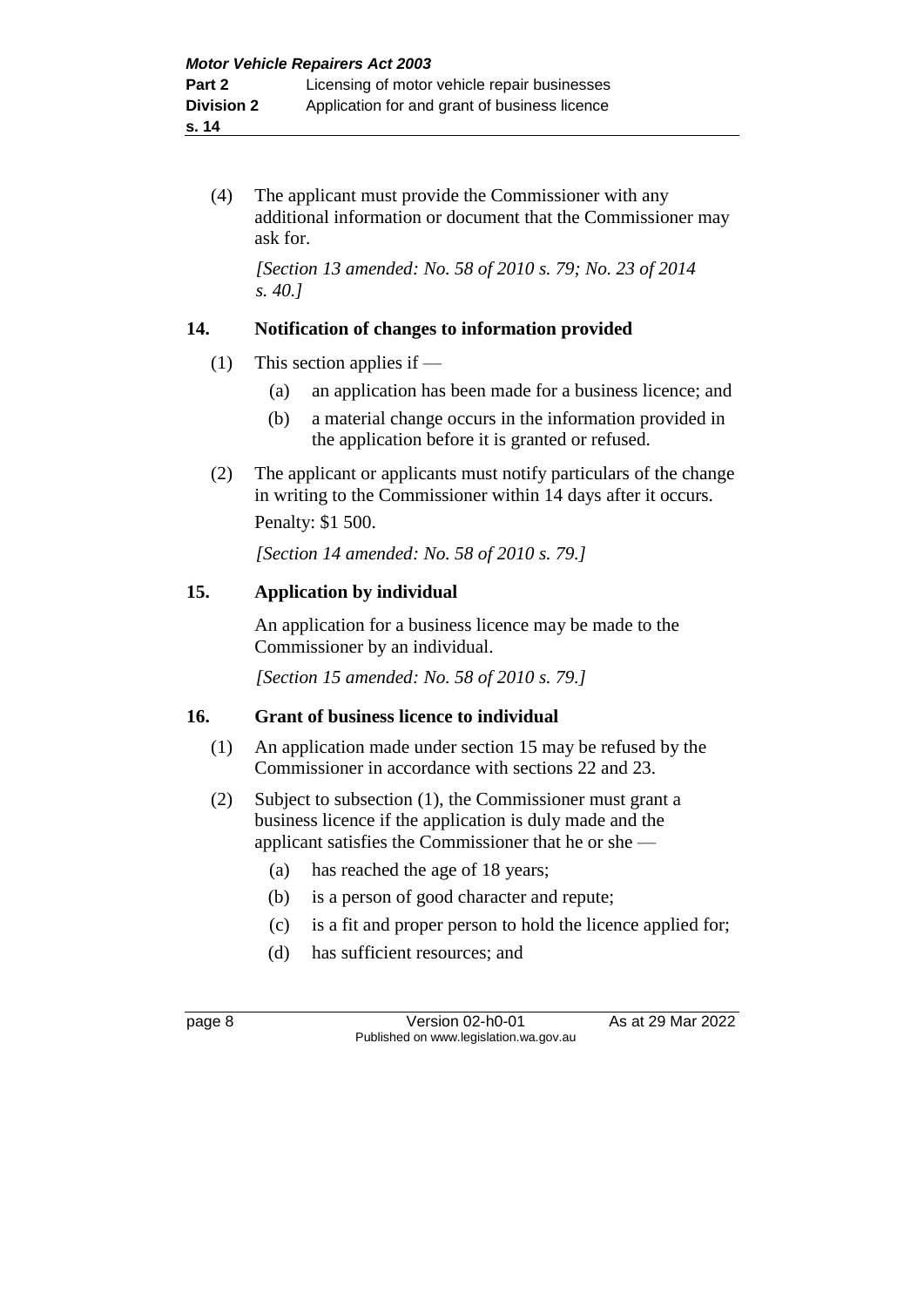(e) has such other qualifications as may be prescribed by the regulations.

*[Section 16 amended: No. 58 of 2010 s. 79.]*

## **17. Application by firm**

An application for a business licence may be made jointly to the Commissioner by the 2 or more persons who together constitute a firm.

*[Section 17 amended: No. 58 of 2010 s. 79.]*

#### **18. Grant of business licence to firm**

- (1) An application made under section 17 may be refused by the Commissioner in accordance with sections 22 and 23.
- (2) Subject to subsection (1), the Commissioner must grant a business licence if the application is duly made and the applicants satisfy the Commissioner that —
	- (a) each relevant person
		- (i) has reached the age of 18 years;
		- (ii) is a person of good character and repute;
		- (iii) is a fit and proper person to be concerned in the management or conduct of the business to which the application relates; and
		- (iv) has such qualifications as may be prescribed by the regulations;
		- and
	- (b) the persons who constitute the firm have sufficient resources.
- (3) In subsection  $(2)$  —

*relevant person* means an individual —

- (a) who is a member of the firm; or
- (b) who is concerned in the management or conduct of a body corporate that is a member of the firm.

As at 29 Mar 2022 Version 02-h0-01 page 9 Published on www.legislation.wa.gov.au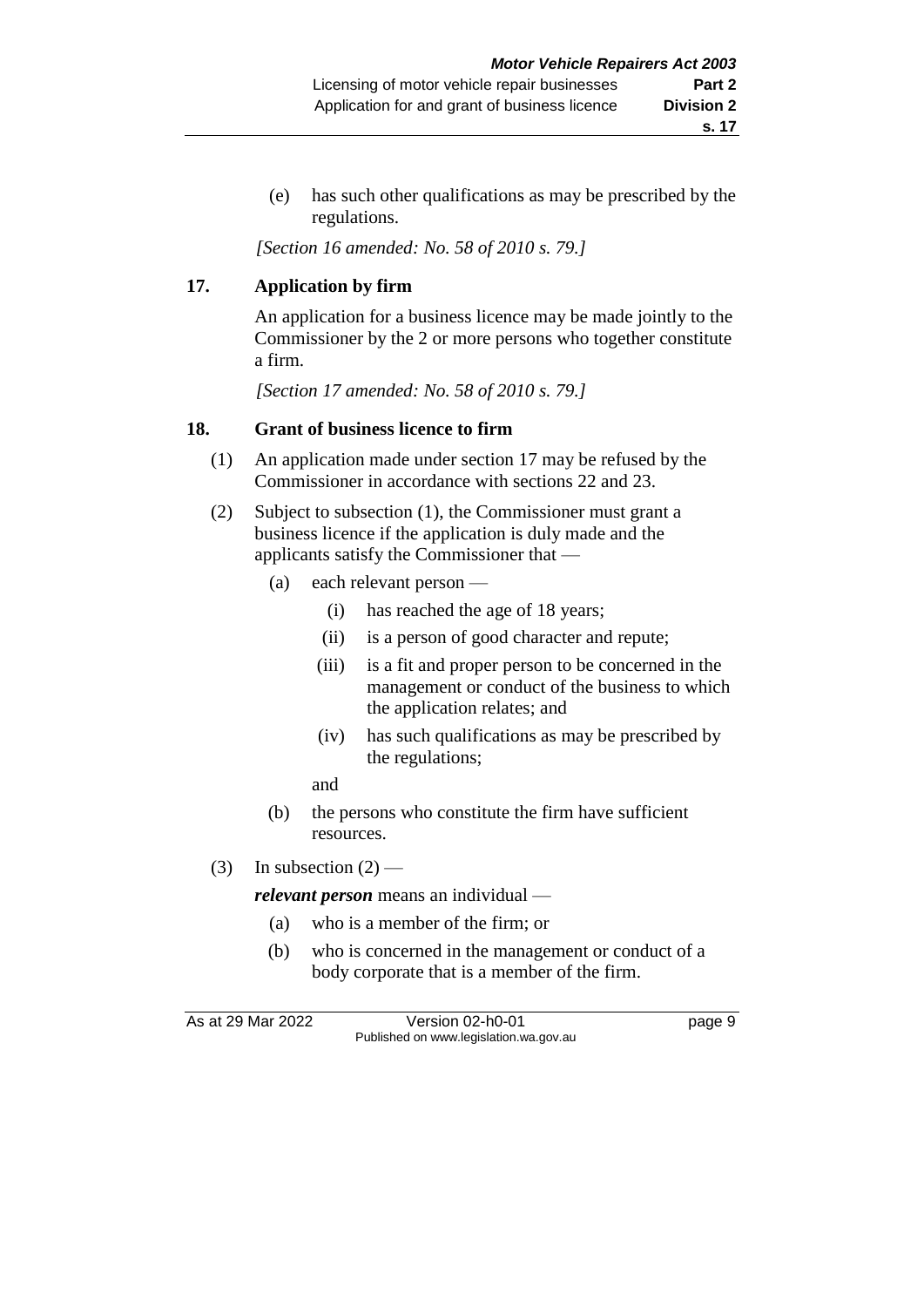*[Section 18 amended: No. 58 of 2010 s. 79.]*

#### **19. Application by body corporate**

An application for a business licence may be made to the Commissioner by a body corporate.

*[Section 19 amended: No. 58 of 2010 s. 79.]*

#### **20. Grant of business licence to body corporate**

- (1) An application made under section 19 may be refused by the Commissioner in accordance with sections 22 and 23.
- (2) Subject to subsection (1), the Commissioner must grant a business licence if the application is duly made and the applicant satisfies the Commissioner that —
	- (a) each relevant person
		- (i) has reached the age of 18 years;
		- (ii) is a person of good character and repute;
		- (iii) is a fit and proper person to be concerned in the management or conduct of the business to which the application relates; and
		- (iv) has such qualifications as may be prescribed by the regulations;

and

- (b) the body corporate has sufficient resources.
- (3) In subsection  $(2)$  —

*relevant person* means an individual who is concerned in the management or conduct of the body corporate.

*[Section 20 amended: No. 58 of 2010 s. 79.]*

*[21. Deleted: No. 58 of 2010 s. 55.]*

page 10 Version 02-h0-01 As at 29 Mar 2022 Published on www.legislation.wa.gov.au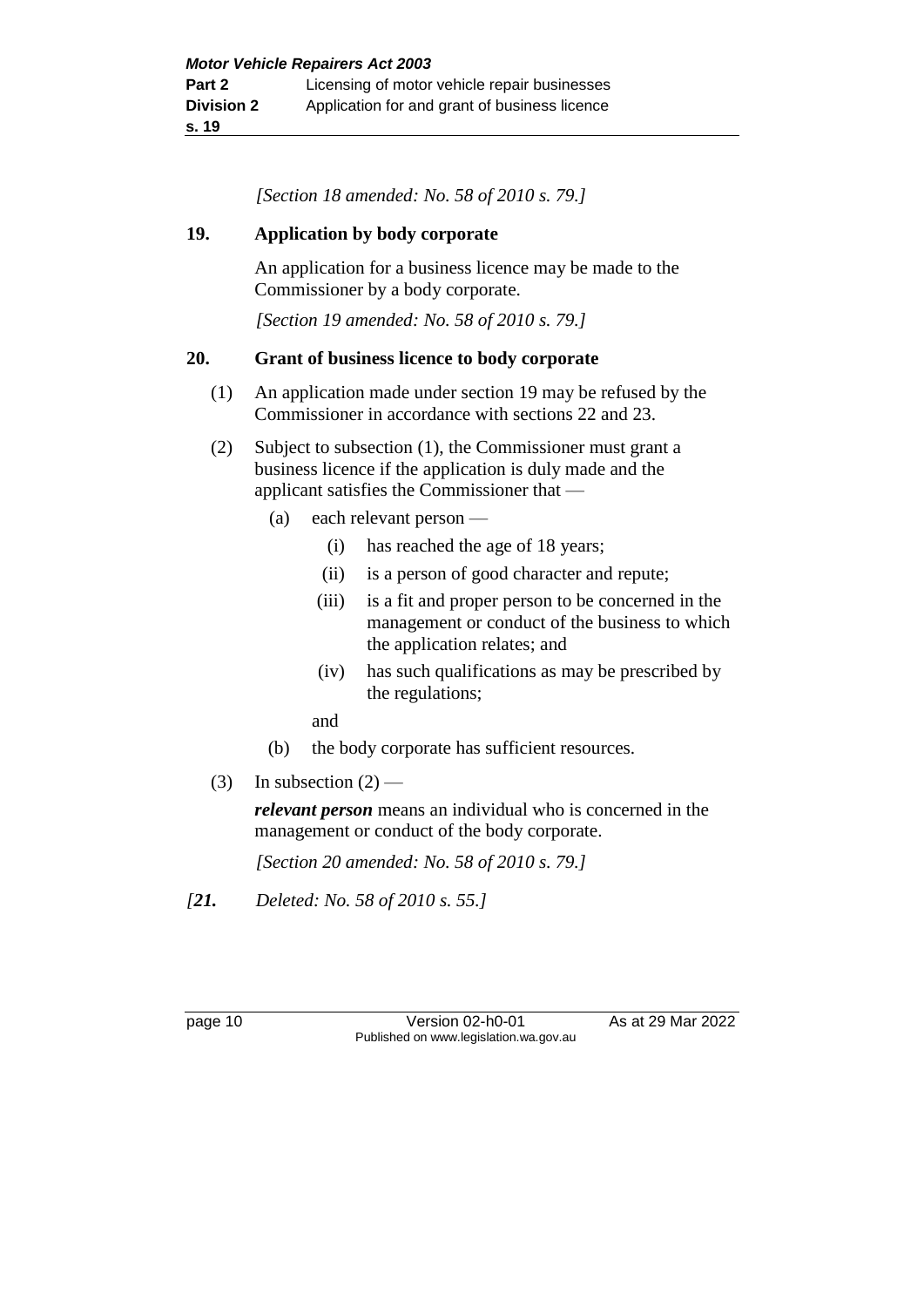## **22. Business licence not to be granted if applicant or other person disqualified**

The Commissioner must refuse to grant a business licence under section 16, 18 or 20 if —

- (a) the applicant, or any applicant, is disqualified from holding or obtaining a business licence by an order of the kind described in Schedule 1 item 1; or
- (b) a relevant person within the meaning of paragraph (b) of the definition of "relevant person" in section 18(3) or of section 20(3) is disqualified by an order of the kind described in Schedule 1 item 2.

*[Section 22 amended: No. 58 of 2010 s. 79.]*

## **23. Grounds for refusing a business licence**

- (1) The Commissioner may refuse to grant a business licence under section 16, 18 or 20 if there is any ground on which an order could be made under section 68 in respect of —
	- (a) the applicant or any applicant; or
	- (b) a person concerned in the management or conduct of a body corporate that is the applicant or one of the applicants,

if he or she were a person to whom Part 6 applies.

- (2) The Commissioner cannot refuse to grant a business licence as mentioned in subsection (1) unless the Commissioner has —
	- (a) conducted an inquiry; and
	- (b) given the applicant or each applicant an opportunity to show cause why the grant should not be refused.

*[Section 23 amended: No. 58 of 2010 s. 79.]*

#### **24. Form of business licence**

(1) A business licence is to be in the form determined by the Commissioner.

As at 29 Mar 2022 Version 02-h0-01 page 11 Published on www.legislation.wa.gov.au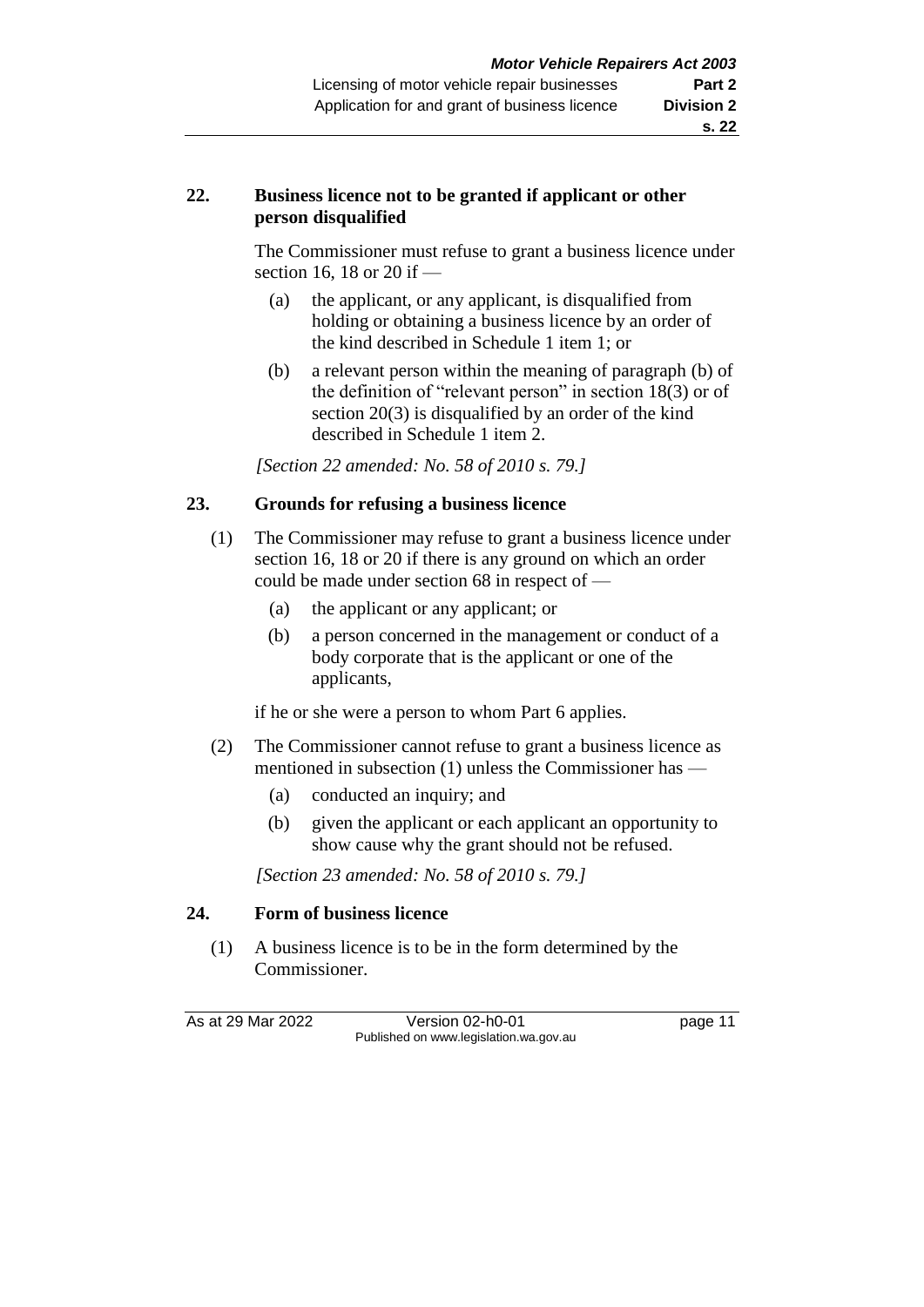- *[(2) deleted]*
- (3) In determining the form of a business licence the Commissioner must give effect to section 59(2).
- (4) For the purposes of section 108 a business licence must
	- (a) bear a number; and
	- (b) show the name of the business carried on by the licensee.

*[Section 24 amended: No. 58 of 2010 s. 79; No. 23 of 2014 s. 41.]*

#### **25. Duplicate business licence**

If the Commissioner is satisfied that a business licence has been lost or destroyed the Commissioner may issue a duplicate licence on payment of the prescribed fee.

*[Section 25 amended: No. 58 of 2010 s. 79.]*

#### **26. Business licence not transferable**

A business licence is not transferable except as provided in section 34.

## **Division 3 — Business licence conditions**

#### **27. Conditions may be imposed**

- (1) The Commissioner may, when granting a business licence, attach any condition or restriction to the licence.
- (2) The Commissioner may at any time decide that
	- (a) a new condition or restriction is to be attached to an existing business licence; or
	- (b) a condition or restriction attached to an existing business licence is to be amended or removed.
- (3) A decision under subsection (2) does not take effect until a day determined by the Commissioner.

page 12 Version 02-h0-01 As at 29 Mar 2022 Published on www.legislation.wa.gov.au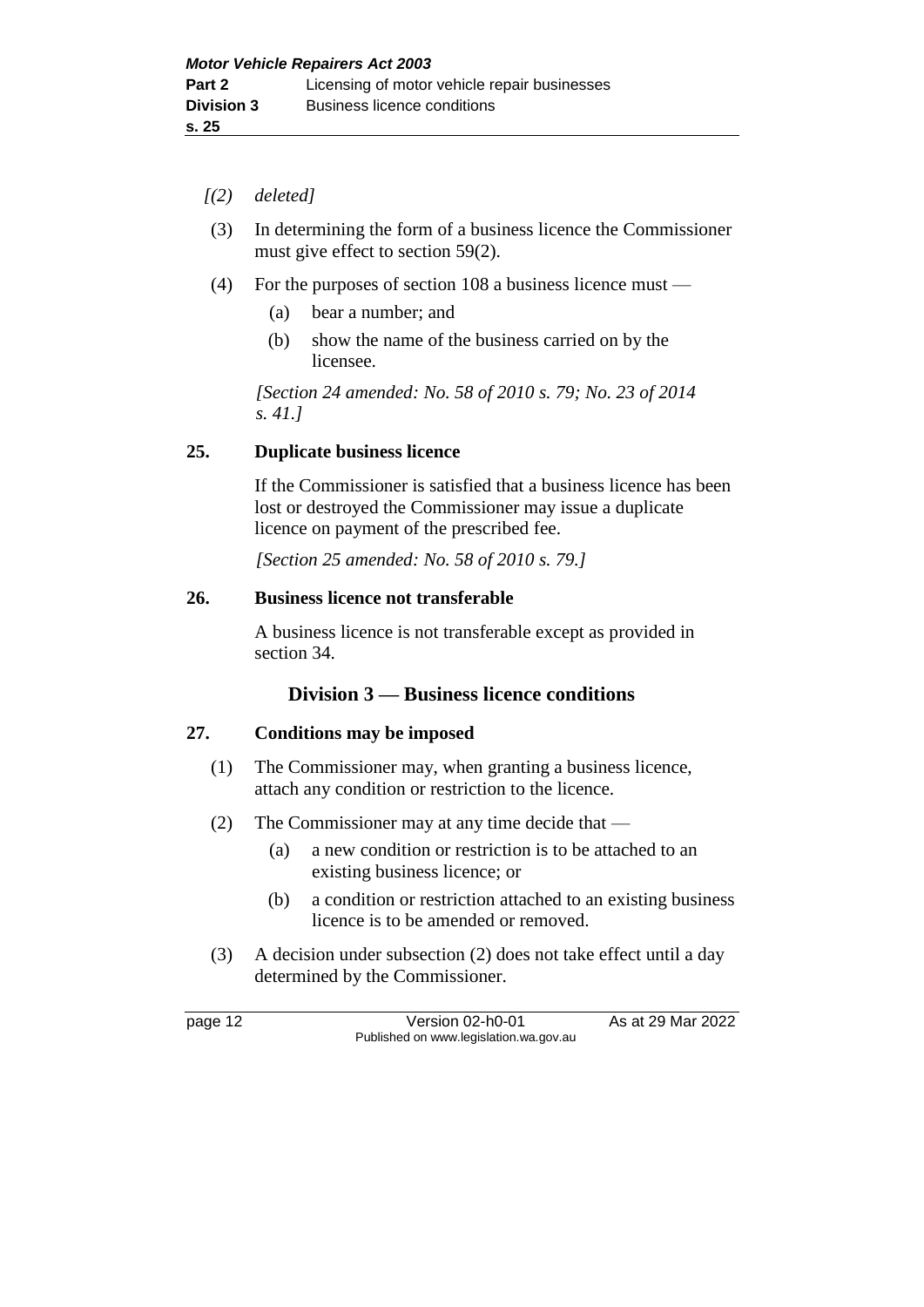- (4) The day so determined cannot be before the Commissioner  $has -$ 
	- (a) notified the licensee of the decision; and
	- (b) given the licensee a reasonable opportunity to make submissions on it either orally or in writing.
- (5) The Commissioner may determine that subsection (4) does not apply in the case of a decision to remove a condition or restriction.
- (6) If a decision under subsection (2) has taken effect the licensee must, if required by the Commissioner —
	- (a) produce the licence to the Commissioner for amendment; and
	- (b) do so within the time specified by the Commissioner.

Penalty: \$1 500.

(7) The powers conferred by this section are in addition to the powers described in Schedule 1 item 4.

*[Section 27 amended: No. 58 of 2010 s. 79.]*

#### **28. Regulations may prescribe conditions and restrictions**

The regulations may prescribe conditions and restrictions that are to be taken to be attached to all business licences, unless otherwise specified in the licence.

*[Section 28 inserted: No. 23 of 2014 s. 42.]*

#### **29. Regulations may require licensee to hold insurance policy**

- (1) A condition may be prescribed under section 28 requiring that a licensee take out and maintain, in respect of the business of the licensee, any policy of insurance of a kind specified in the regulations.
- (2) The regulations may set out requirements for any policy referred to in subsection (1).

As at 29 Mar 2022 Version 02-h0-01 page 13 Published on www.legislation.wa.gov.au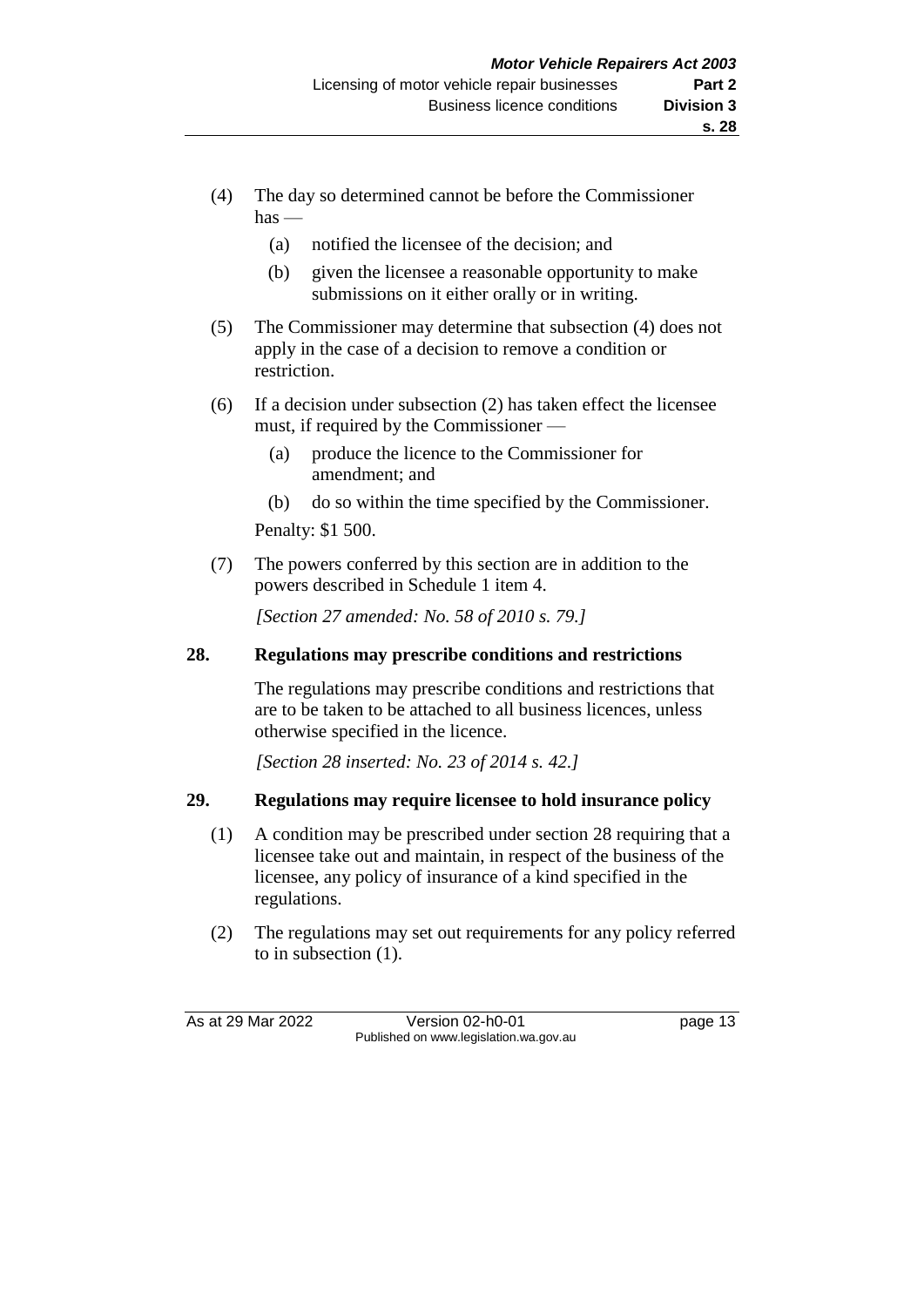## **Division 4 — Duration and renewal**

#### **30. Duration of business licence**

- (1) A business licence is to be issued or renewed for a period prescribed by the regulations.
- (2) A business licence has effect on and from the day on which it is issued and continues in force until —
	- (a) if the licence is not renewed from time to time, the expiry of the period prescribed for the purposes of subsection (1);
	- (b) the licence is surrendered under section 53;
	- (c) the licence is cancelled under section 70;
	- (d) the holder or one of the holders is disqualified by an order of the kind described in Schedule 1 item 1; or
	- (e) the licence ceases to have effect under section 37,

whichever first occurs.

#### **31. Application for renewal of business licence**

- (1) A licensee may apply to the Commissioner for a renewal of the business licence.
- (2) An application for renewal must be made not later than 28 days before the day on which the business licence is due to expire as mentioned in section 30(2)(a).
- (3) The application must be
	- (a) made in the approved form; and
	- (b) accompanied by the prescribed fee.
- (4) The Commissioner may by notice in writing to the licensee shorten the period referred to in subsection (2), and may do so either before or after the application is required to be made under that subsection.

*[Section 31 amended: No. 58 of 2010 s. 79.]*

page 14 Version 02-h0-01 As at 29 Mar 2022 Published on www.legislation.wa.gov.au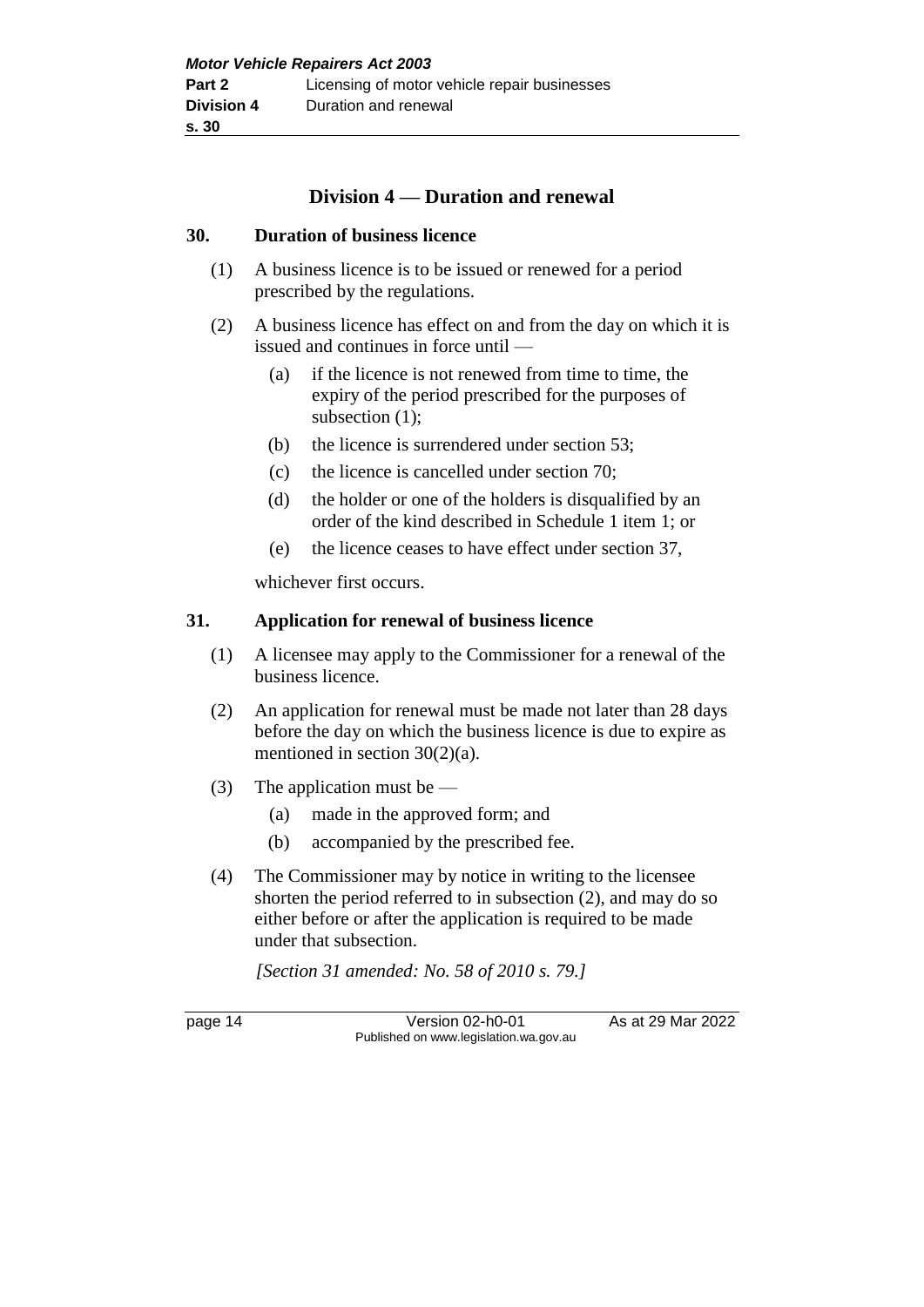#### **32. Grounds for refusing to renew business licence**

- (1) The Commissioner may refuse to renew a business licence if there is any ground on which the Commissioner could refuse to grant the licence under section 16, 18 or 20.
- (2) If the Commissioner is considering refusing to renew a business licence under subsection (1), the Commissioner must give the licensee the opportunity to give additional information in relation to that application for renewal.
- $(3)$  If
	- (a) an application for renewal of a business licence has been made; and
	- (b) the Commissioner considers that
		- (i) there is a matter that could constitute a ground for refusing the renewal under subsection (1); but
		- (ii) there is insufficient time before the licence expires for the Commissioner to give proper consideration to that matter,

the Commissioner may renew the licence in terms that the renewal does not affect the exercise, after the renewal, of the State Administrative Tribunal's power under section 68 in respect of that matter.

*[Section 32 amended: No. 58 of 2010 s. 56 and 79.]*

As at 29 Mar 2022 Version 02-h0-01 page 15 Published on www.legislation.wa.gov.au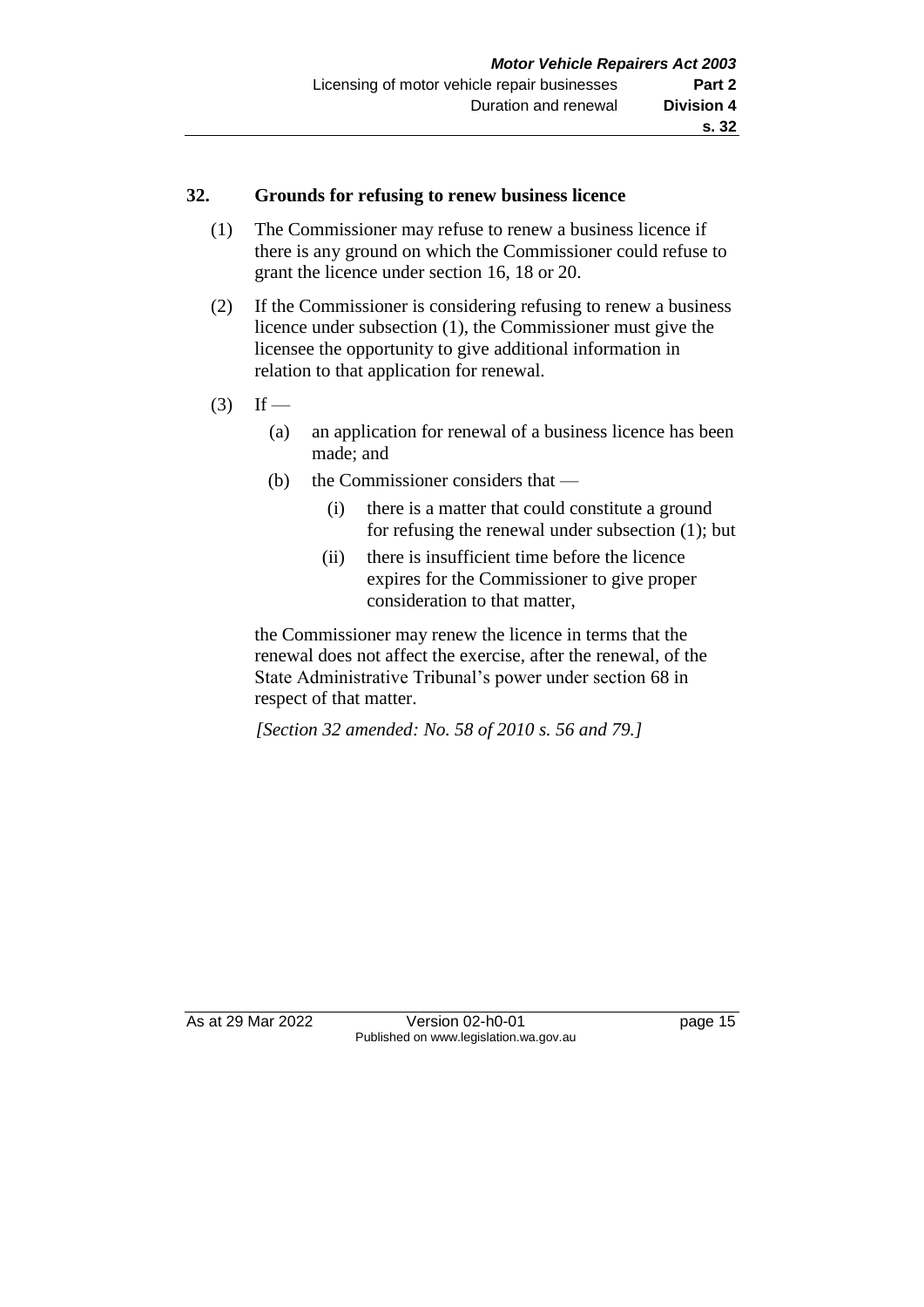## **Division 5 — Changes in firm and management of business**

#### **33. Loss of member etc., notice to be given**

- (1) This section applies if, because of the death or resignation of the person or otherwise, one of the following events occurs —
	- (a) a person ceases to be a member of a firm that holds a business licence;
	- (b) a person ceases to be a person who is concerned in the management or conduct of a body corporate that is a member of a firm that holds a business licence; or
	- (c) a person ceases to be a person who is concerned in the management or conduct of a body corporate that holds a business licence.
- (2) The licensee concerned must, within 14 days after the event occurs, notify the Commissioner in writing of the event.

Penalty: \$2 000.

*[Section 33 amended: No. 58 of 2010 s. 79.]*

#### **34. New member in licensed firm**

- (1) This section applies if
	- (a) a business licence is held by a firm; and
	- (b) it is proposed to include a new member in the firm, irrespective of whether an increase in the number of members is involved.
- (2) The licensee may apply to the Commissioner for the licence to be amended by including the proposed new member of the firm as one of the licensees.
- (3) The application must be made not less than 14 days before the change is to occur.
- (4) The Commissioner may refuse to grant an application under subsection (2) only if the Commissioner is satisfied that, if an application were made under section 17 by the persons who are

page 16 Version 02-h0-01 As at 29 Mar 2022 Published on www.legislation.wa.gov.au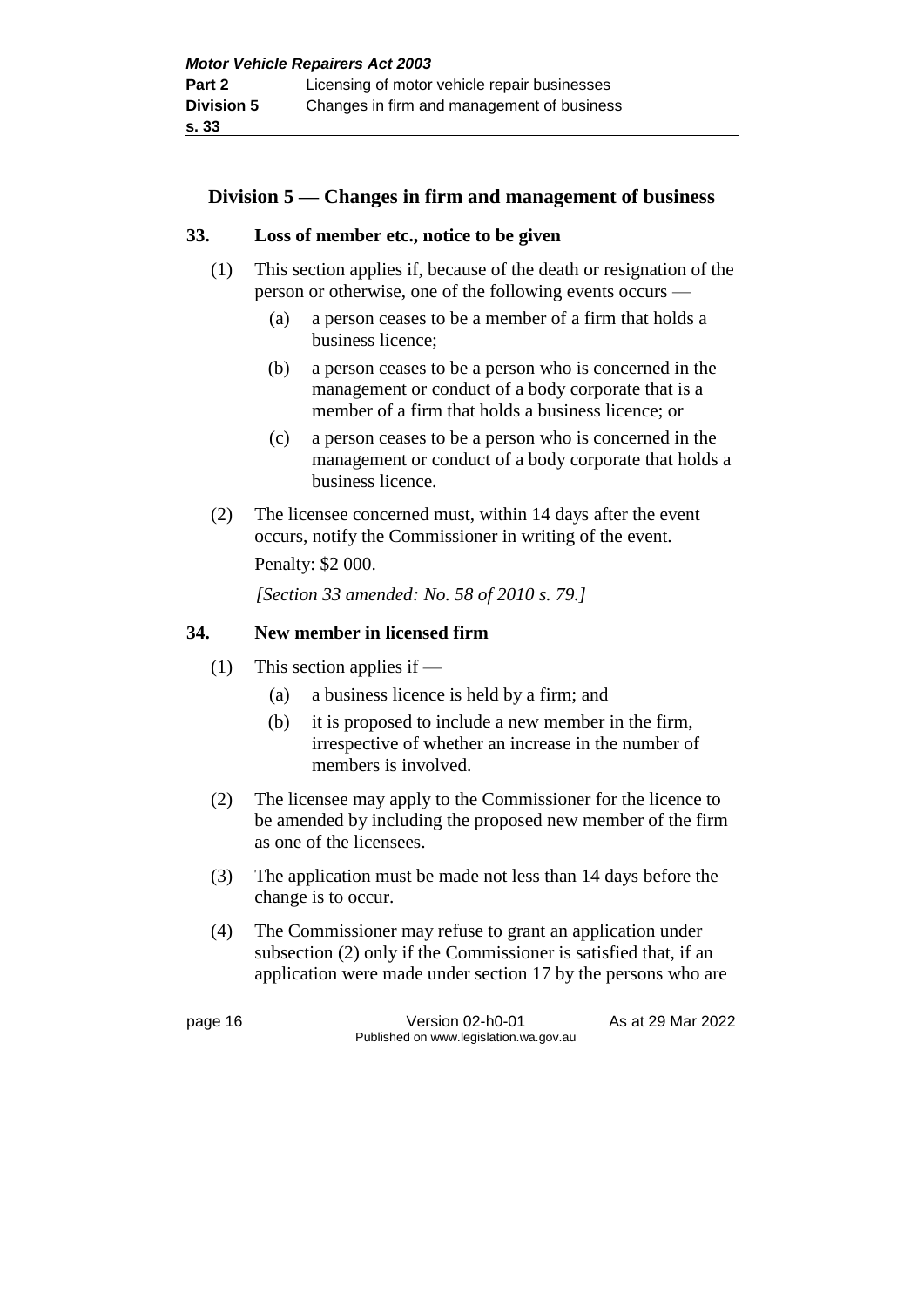proposed to be the holders of the licence as amended, a business licence would not be granted to them.

- (5) Subject to subsection (4), the Commissioner must
	- (a) grant an application that is duly made under subsection (2); and
	- (b) specify a day on which the amendment is to take effect.

*[Section 34 amended: No. 58 of 2010 s. 79.]*

## **35. New person in management of corporate member of licensed firm**

- (1) This section applies if
	- (a) a business licence is held by a firm;
	- (b) one of the licensees is a corporate member of the firm; and
	- (c) it is proposed to include a new person in the persons who are concerned in the management or conduct of that corporate member, irrespective of whether an increase in the number of such persons is involved.
- (2) The Commissioner may, on the application of the licensee, approve any proposed inclusion.
- (3) The application must be made not less than 14 days before the inclusion is to occur.
- (4) The Commissioner may refuse to give an approval under subsection (2) only if the Commissioner is satisfied that a business licence would not be granted if —
	- (a) an application for a business licence were made under section 17;
	- (b) the corporate member were one of the applicants; and
	- (c) at the time of the application the persons concerned in the management or conduct of the corporate member were the persons who would be so concerned if the proposed inclusion were approved.

As at 29 Mar 2022 Version 02-h0-01 page 17 Published on www.legislation.wa.gov.au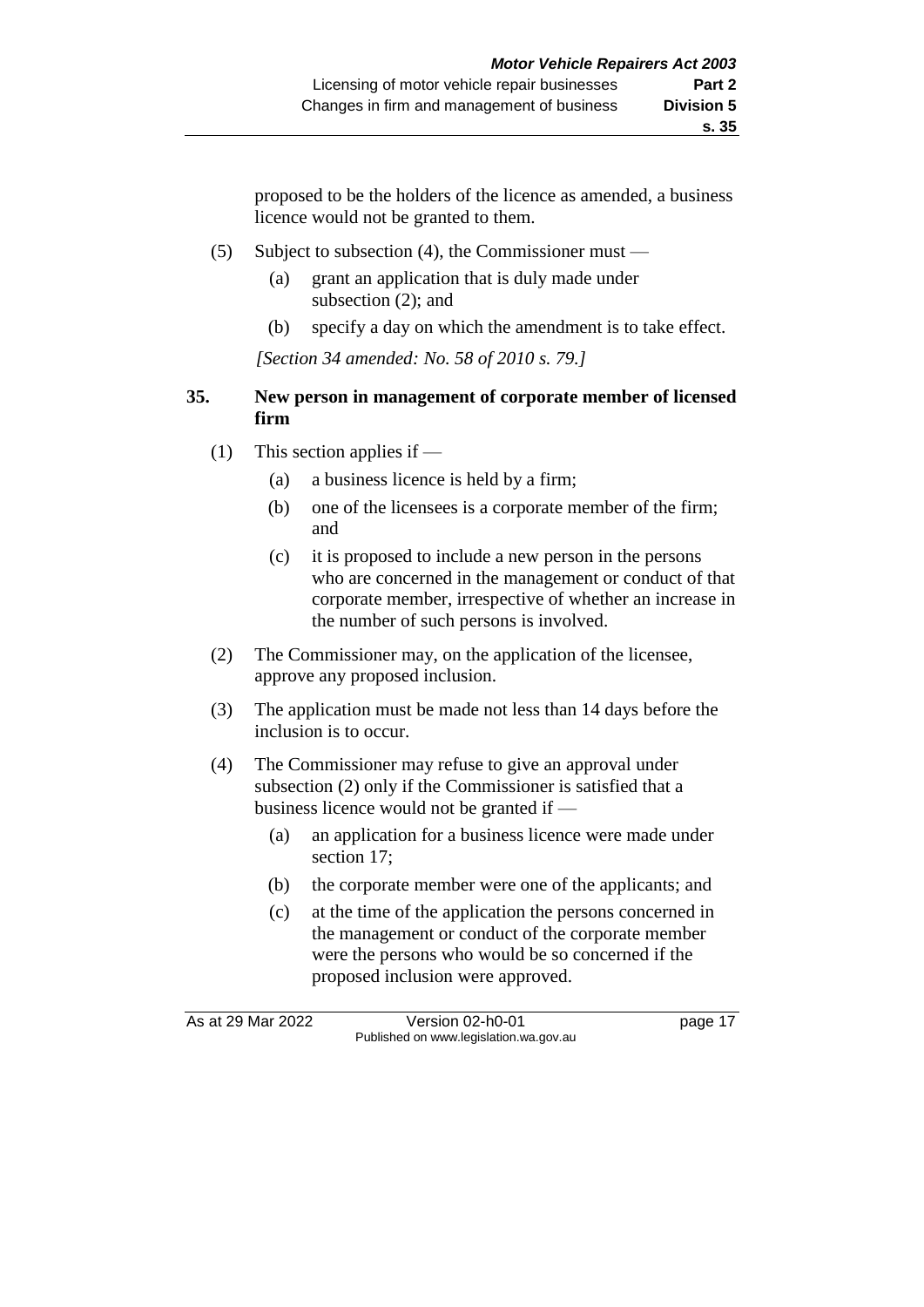*[Section 35 amended: No. 58 of 2010 s. 57 and 79; No. 23 of 2014 s. 43.]*

#### **36. New person in management of licensed body corporate**

- (1) This section applies if
	- (a) a business licence is held by a body corporate; and
	- (b) it is proposed to include a new person in the persons who are concerned in the management or conduct of the body corporate, irrespective of whether an increase in the number of such persons is involved.
- (2) The Commissioner may, on the application of the licensee, approve any proposed inclusion.
- (3) The application must be made not less than 14 days before the inclusion is to occur.
- (4) The Commissioner may refuse to give an approval under subsection (2) only if the Commissioner is satisfied that a business licence would not be granted if —
	- (a) an application for a business licence were made under section 19; and
	- (b) at the time of that application the persons concerned in the management or conduct of the body corporate were the persons who would be so concerned if the proposed inclusion were approved.

*[Section 36 amended: No. 58 of 2010 s. 58 and 79; No. 23 of 2014 s. 44.]*

#### **37. Business licence ceases if changes not approved**

- (1) This section applies if the Commissioner refuses
	- (a) to grant an application under section 34(2); or
	- (b) to give an approval under section 35(2) or 36(2).
- (2) The business licence ceases to have effect 14 days after the licensee is notified of the refusal unless, within that period —

page 18 **Version 02-h0-01** As at 29 Mar 2022 Published on www.legislation.wa.gov.au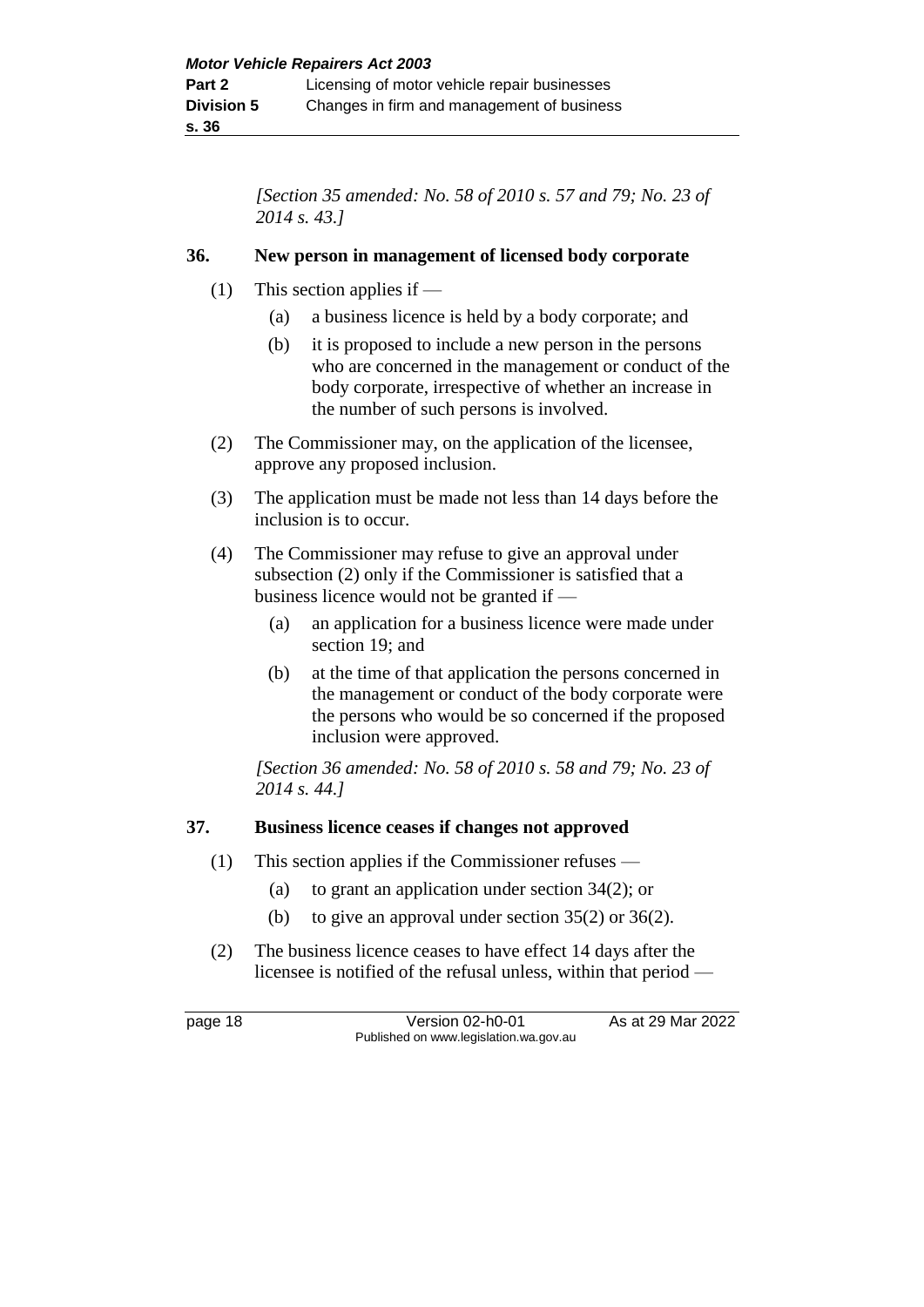- (a) the licensee notifies the Commissioner in writing that the application to which the refusal relates is withdrawn; or
- (b) the licensee makes a further application under section 34, 35 or 36, as the case may be, that is granted by the Commissioner.
- (3) The Commissioner may by notice in writing to the licensee extend the period referred to in subsection (2).
- (4) As soon as practicable after a business licence ceases to have effect under subsection (2), the person who was the licensee must return to the Commissioner —
	- (a) the licence; and
	- (b) any certificate issued to the licensee under section  $63(1)$ . Penalty: \$1 500.

*[Section 37 amended: No. 58 of 2010 s. 79.]*

#### **38. Offence to make management changes without applying for approval**

- (1) If a business licence is held by a firm, the licensee commits an offence if —
	- (a) a new member is included in the firm without an application being made under section 34; or
	- (b) a new person is included in the persons who are concerned in the management or conduct of a body corporate that is a member of the firm without an application being made under section 35.

Penalty: \$2 000.

(2) If a business licence is held by a body corporate, the licensee commits an offence if a new person is included in the persons who are concerned in the management or conduct of the body corporate without an application being made under section 36. Penalty: \$2 000.

As at 29 Mar 2022 Version 02-h0-01 page 19 Published on www.legislation.wa.gov.au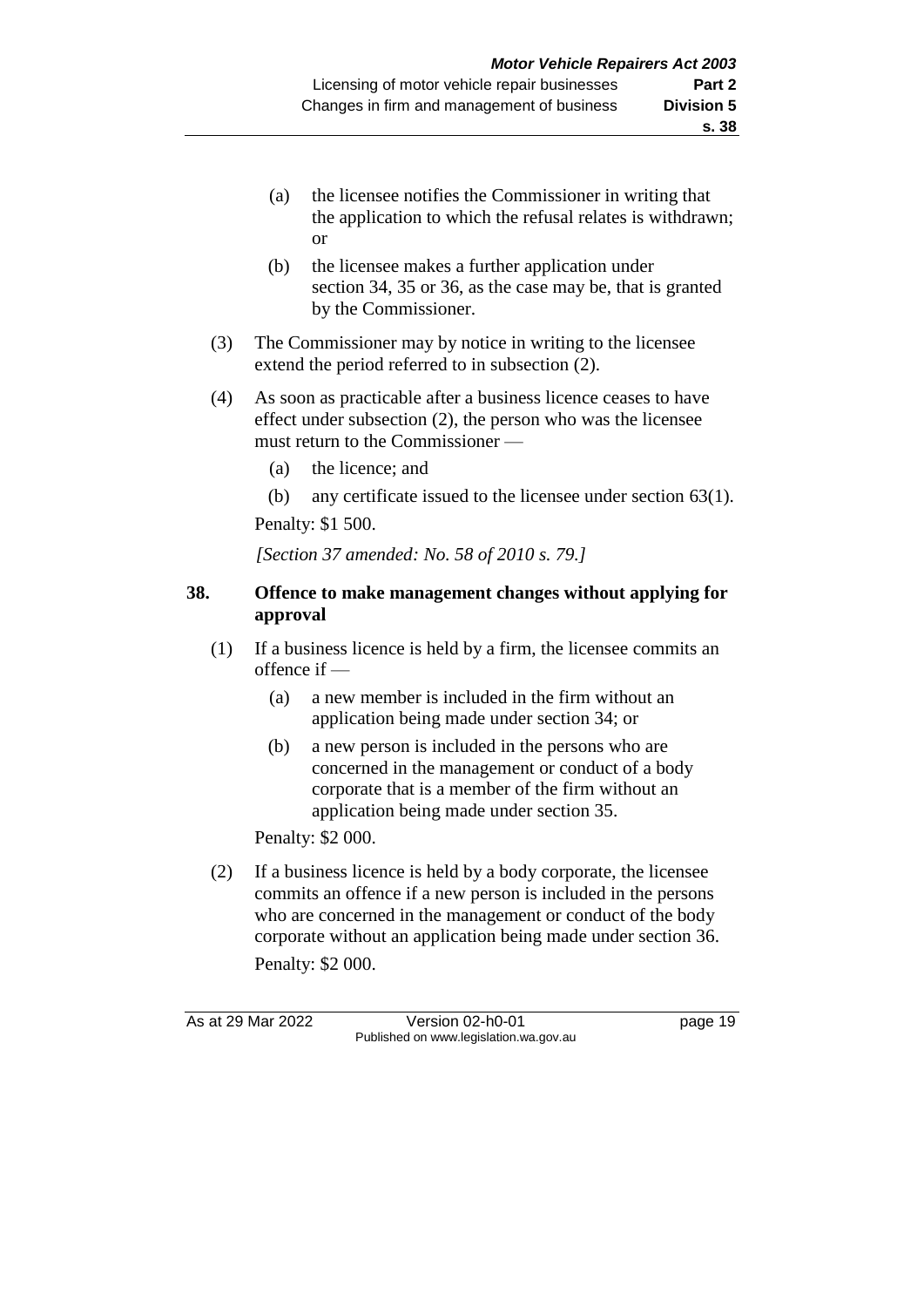# **Part 3 — Certification of individuals performing repair work**

## **Division 1 — Requirement for certification**

## **39. Individuals carrying out repair work to hold certificate**

- (1) This section applies to
	- (a) a person or firm that carries on a business that consists of or includes the carrying out of repair work; and
	- (b) a person or firm that carries out repair work for the purposes of the *Motor Vehicle Dealers Act 1973* section 34, but not otherwise.
- $(2)$  Any
	- (a) individual; or
	- (b) individual member of a firm,

that comes within subsection (1) must not, in connection with the business, personally carry out repair work of a class prescribed by the regulations unless he or she holds a certificate for that class of repair work.

Penalty: \$5 000.

- (3) Any person or firm that comes within subsection (1) must not permit any other person to carry out any repair work of a class prescribed by the regulations unless the other person —
	- (a) holds a certificate for that class of repair work; or
	- (b) carries out the repair work under the supervision of a person who holds a repairer's certificate for that class of repair work.

Penalty: \$5 000.

(4) For the purposes of subsection  $(3)(b)$ , a person under whose supervision repair work is being carried out is required to exercise effective oversight and control of the carrying out of

page 20 Version 02-h0-01 As at 29 Mar 2022 Published on www.legislation.wa.gov.au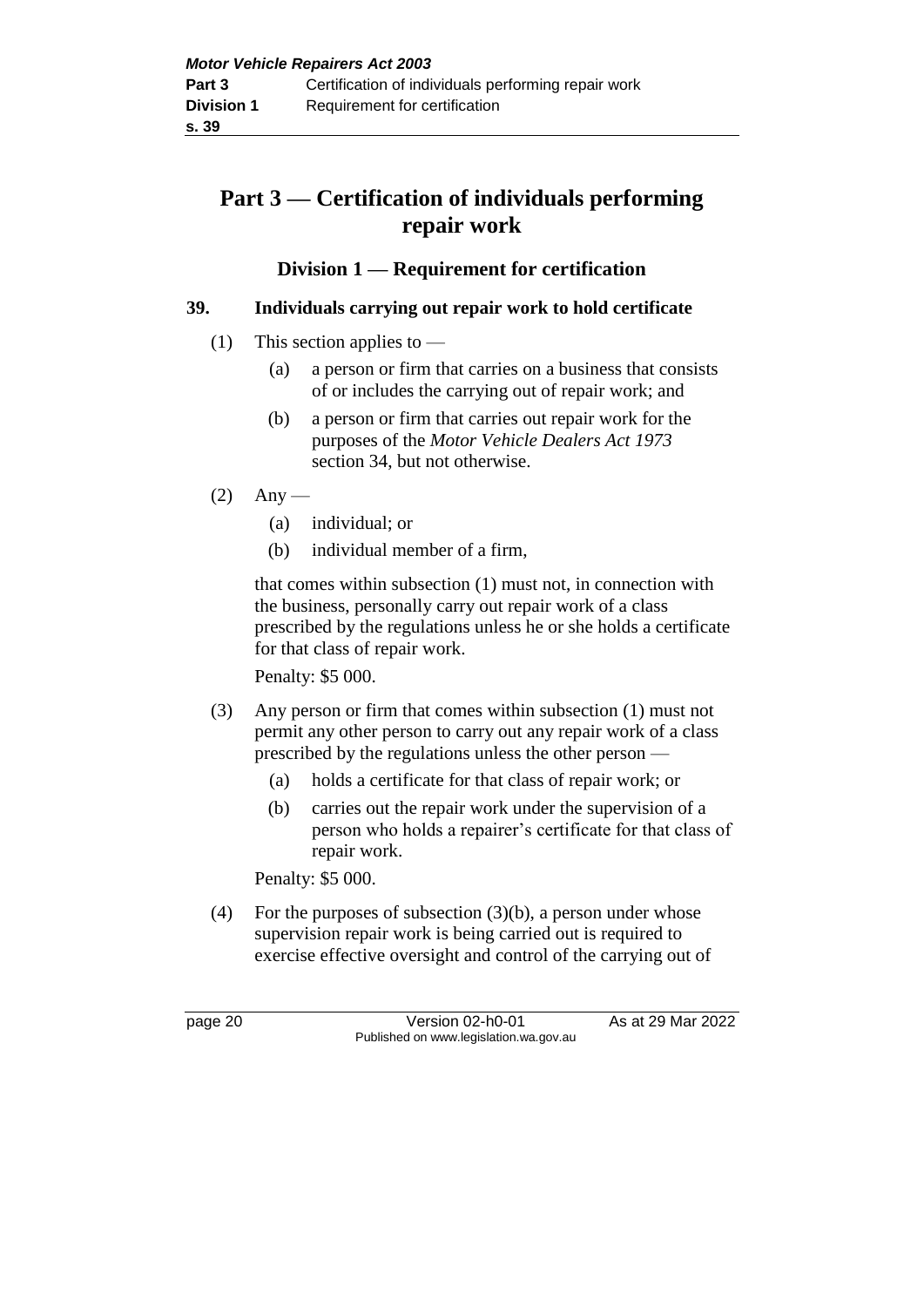the work, but need not be continuously present while it is being carried out.

*[Section 39 amended: No. 23 of 2014 s. 45.]*

## **40. Falsely holding out**

An individual must not hold himself or herself out as the holder  $of -$ 

- (a) a certificate; or
- (b) a certificate for a particular class of repair work,

if he or she does not hold a certificate or the relevant certificate. Penalty: \$5 000.

## **Division 2 — Certification provisions**

## **41. Application**

- (1) An application for a repairer's certificate may be made to the Commissioner by an individual.
- (2) An application must be
	- (a) made in the approved form; and
	- (b) accompanied by the prescribed fee.
- (3) An application may relate to more than one class of repair work.
- (4) Despite subsection (2)(b), the prescribed fee is not payable on an application relating to a class of repair work if —
	- (a) the applicant held a provisional repairer's certificate for that class of repair work; and
	- (b) the application is made not later than 3 months after the expiry date specified in that certificate under section  $45(2)(b)$ .

*[Section 41 amended: No. 58 of 2010 s. 79.]*

As at 29 Mar 2022 Version 02-h0-01 page 21 Published on www.legislation.wa.gov.au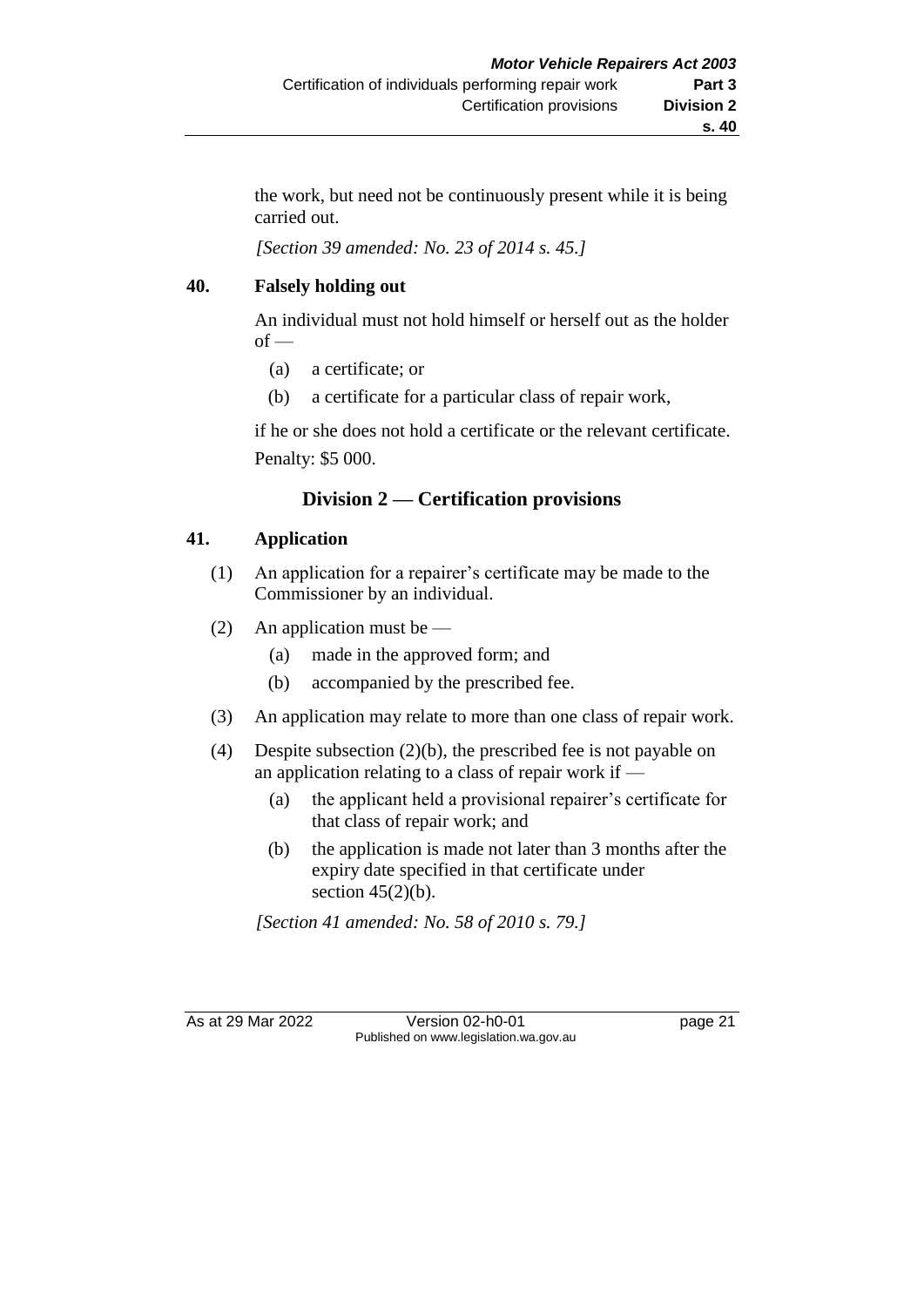#### **42. Grant of repairer's certificate**

- (1) The Commissioner must grant a repairer's certificate applied for under section 41 if the applicant satisfies the Commissioner that he or she —
	- (a) is a fit person to hold the certificate; and
	- (b) is sufficiently qualified to carry out each class of repair work to which the application relates.
- (2) A person is sufficiently qualified if he or she
	- $(a)$  either
		- (i) has the qualifications; or
		- (ii) has passed the examinations,

prescribed by the regulations for the class of repair work concerned; or

- $(b)$  either
	- (i) has some other qualifications or has passed some other examinations; or
	- (ii) has experience,

that the Commissioner determines to be sufficient for the class of repair work concerned.

*[Section 42 amended: No. 58 of 2010 s. 79.]*

#### **43. Conditions may be attached**

- (1) The Commissioner may, when granting a repairer's certificate, attach any condition or restriction to the certificate.
- (2) The Commissioner may at any time decide that
	- (a) a new condition or restriction is to be attached to an existing repairer's certificate; or
	- (b) a condition or restriction attached to an existing repairer's certificate is to be amended or removed.
- (3) A decision under subsection (2) does not take effect until a day determined by the Commissioner.

page 22 Version 02-h0-01 As at 29 Mar 2022 Published on www.legislation.wa.gov.au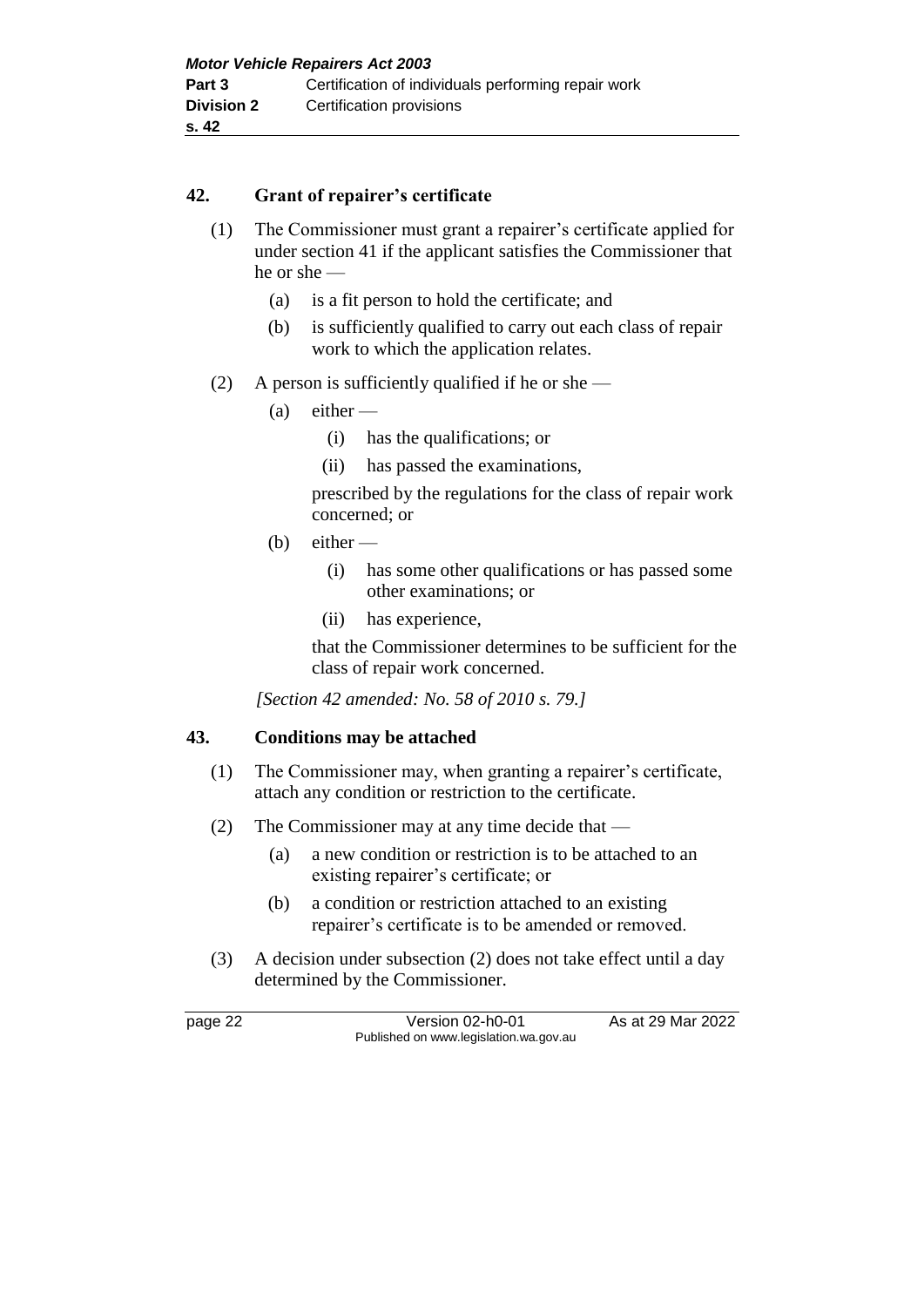- (4) The day so determined cannot be before the Commissioner  $has -$ 
	- (a) notified the holder of the certificate of the decision; and
	- (b) given him or her a reasonable opportunity to make submissions on it either orally or in writing.
- (5) The Commissioner may determine that subsection (4) does not apply in the case of a decision to remove a condition or restriction.
- (6) If a decision under subsection (2) has taken effect the holder of the certificate must, if required by the Commissioner —
	- (a) produce the certificate to the Commissioner for amendment; and
	- (b) do so within the time specified by the Commissioner.

Penalty: \$1 500.

(7) The powers conferred by this section are in addition to the powers described in Schedule 1 item 4.

*[Section 43 amended: No. 58 of 2010 s. 79.]*

#### **44. Provisional repairer's certificate**

- (1) Subsection (2) applies if
	- (a) a person has applied under section 41 for a repairer's certificate;
	- (b) the Commissioner is satisfied under section  $42(1)(a)$ ; and
	- (c) the Commissioner is not satisfied under section  $42(1)(b)$ that the person is sufficiently qualified but is satisfied that the person —
		- (i) has acquired; or
		- (ii) is capable of acquiring,

the skills that will enable him or her to become so qualified.

As at 29 Mar 2022 Version 02-h0-01 page 23 Published on www.legislation.wa.gov.au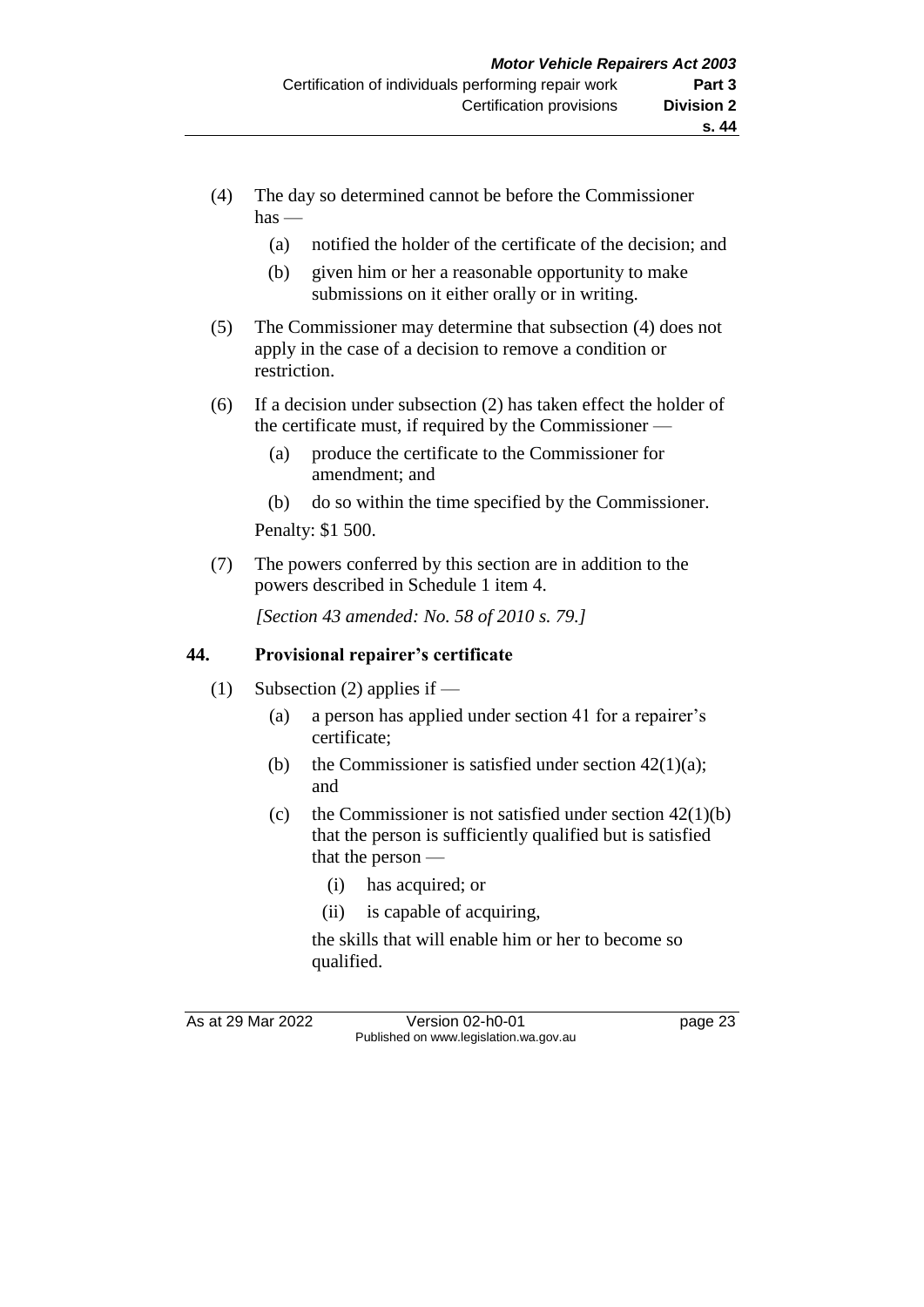- (2) The Commissioner may grant the applicant a provisional repairer's certificate for the class of repair work concerned subject to any condition or restriction determined by the Commissioner.
- (3) A provisional repairer's certificate is of no effect at any time when any condition or restriction to which it is subject is not being observed.
- (4) A provisional repairer's certificate may relate to more than one class of repair work.

*[Section 44 amended: No. 58 of 2010 s. 79.]*

#### **45. Form of certificate**

- (1) Subject to subsection (2), a certificate is to be in a form determined by the Commissioner.
- (2) A provisional repairer's certificate must specify
	- (a) the conditions and restrictions to which the certificate is subject; and
	- (b) the day on which it expires.

*[Section 45 amended: No. 58 of 2010 s. 79.]*

#### **46. Duration of certificate**

- (1) A repairer's certificate continues in force until
	- (a) it is surrendered under section 53; or
	- (b) the holder of the certificate is disqualified by an order of the kind described in Schedule 1 item 1.
- (2) A provisional repairer's certificate continues in force until
	- (a) it is surrendered under section 53;
	- (b) the holder of the certificate is disqualified by an order of the kind described in Schedule 1 item 1; or
	- (c) the day specified in the certificate under section  $45(2)(b)$ ,

page 24 Version 02-h0-01 As at 29 Mar 2022 Published on www.legislation.wa.gov.au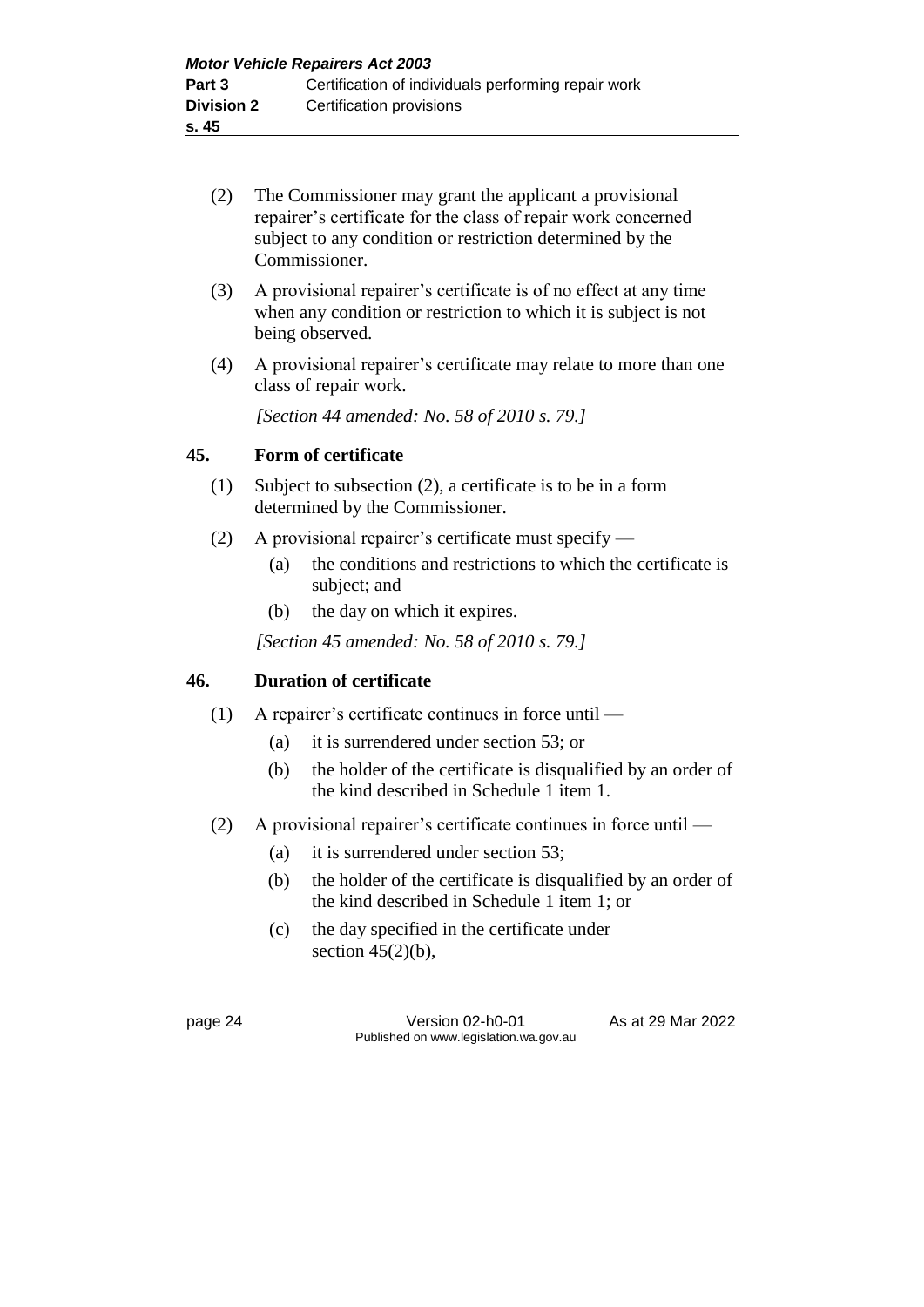whichever happens first.

#### **47. Return of expired provisional certificate**

If a provisional repairer's certificate has expired, the person who was the holder must, as soon as is practicable after the expiry, return the certificate to the Commissioner.

Penalty: \$1 500.

*[Section 47 amended: No. 58 of 2010 s. 79.]*

#### **48. Change of address to be notified by certificate holder**

(1) The holder of a certificate who changes his or her place of residence must give to the Commissioner notice of the address of the new place of residence not later than 14 days after the change occurs.

Penalty: \$1 500.

(2) The Commissioner is to enter in the register referred to in section 50(1)(b) particulars of any change notified under subsection  $(1)$ .

*[Section 48 amended: No. 58 of 2010 s. 79.]*

As at 29 Mar 2022 Version 02-h0-01 page 25 Published on www.legislation.wa.gov.au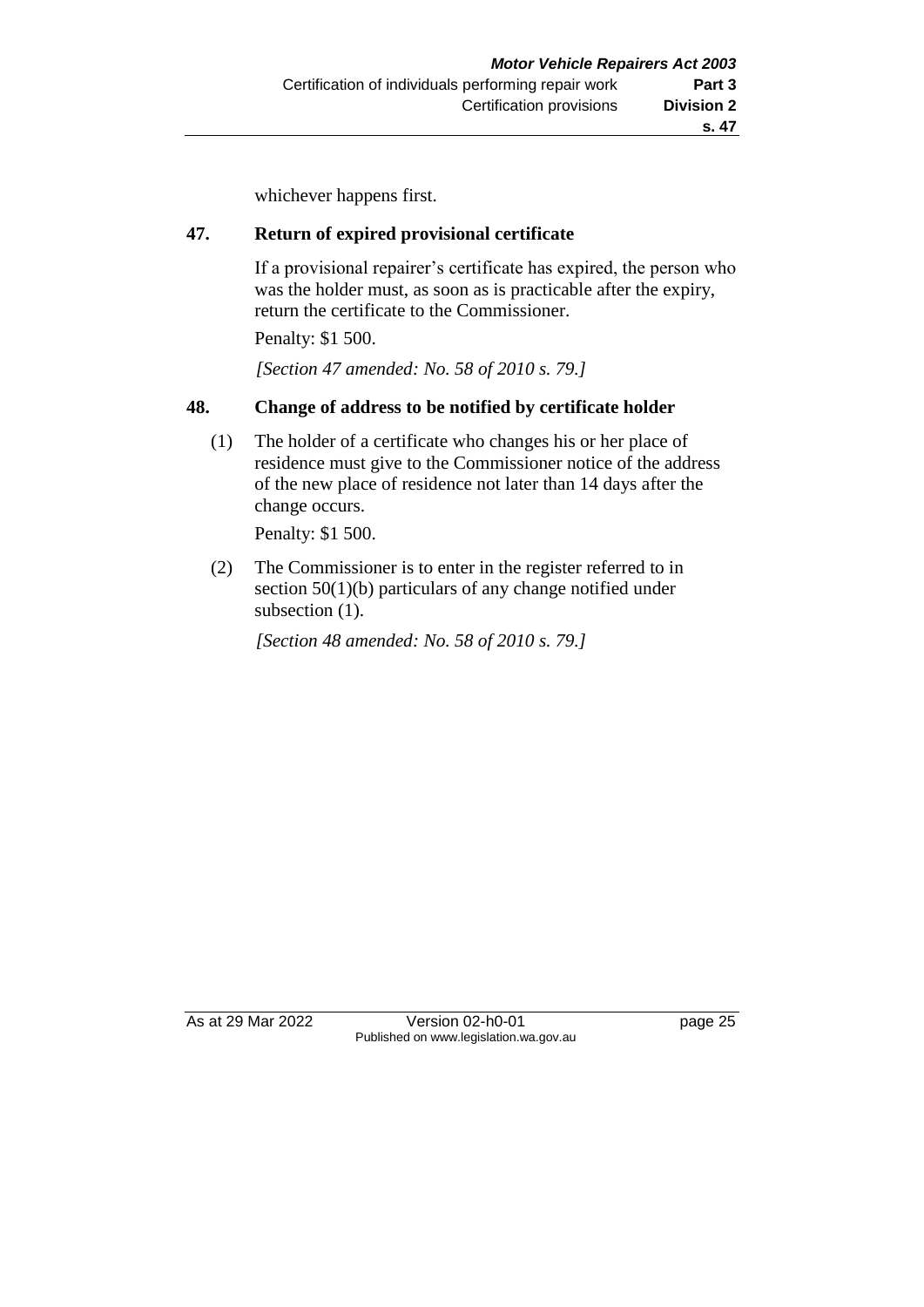**s. 49**

# **Part 4 — Provisions applicable to business licences and to certificates**

## **49. False or misleading information**

- (1) A person must not in relation to an application to which this section applies give information orally or in writing that the person knows to be —
	- (a) false or misleading in a material particular; or
	- (b) likely to deceive in a material way.

Penalty: \$5 000.

- (2) This section applies to
	- (a) an application for a business licence or a repairer's certificate;
	- (b) an application for the renewal of a business licence; and
	- (c) an application under section 34, 35, 36 or 61.

## **50. Registers**

- (1) The Commissioner must keep
	- (a) a register for the purposes of Part 2 recording such particulars and matters relating to business licences as are prescribed; and
	- (b) a register for the purposes of Part 3 recording such particulars and matters relating to certificates as are prescribed.
- (2) The regulations may provide for the form and manner in which a register is to be kept, including for a register to be in the form of information stored on a computer.
- (3) Subject to the regulations, a register may be kept in a form and manner determined by the Commissioner.

*[Section 50 amended: No. 58 of 2010 s. 79.]*

page 26 Version 02-h0-01 As at 29 Mar 2022 Published on www.legislation.wa.gov.au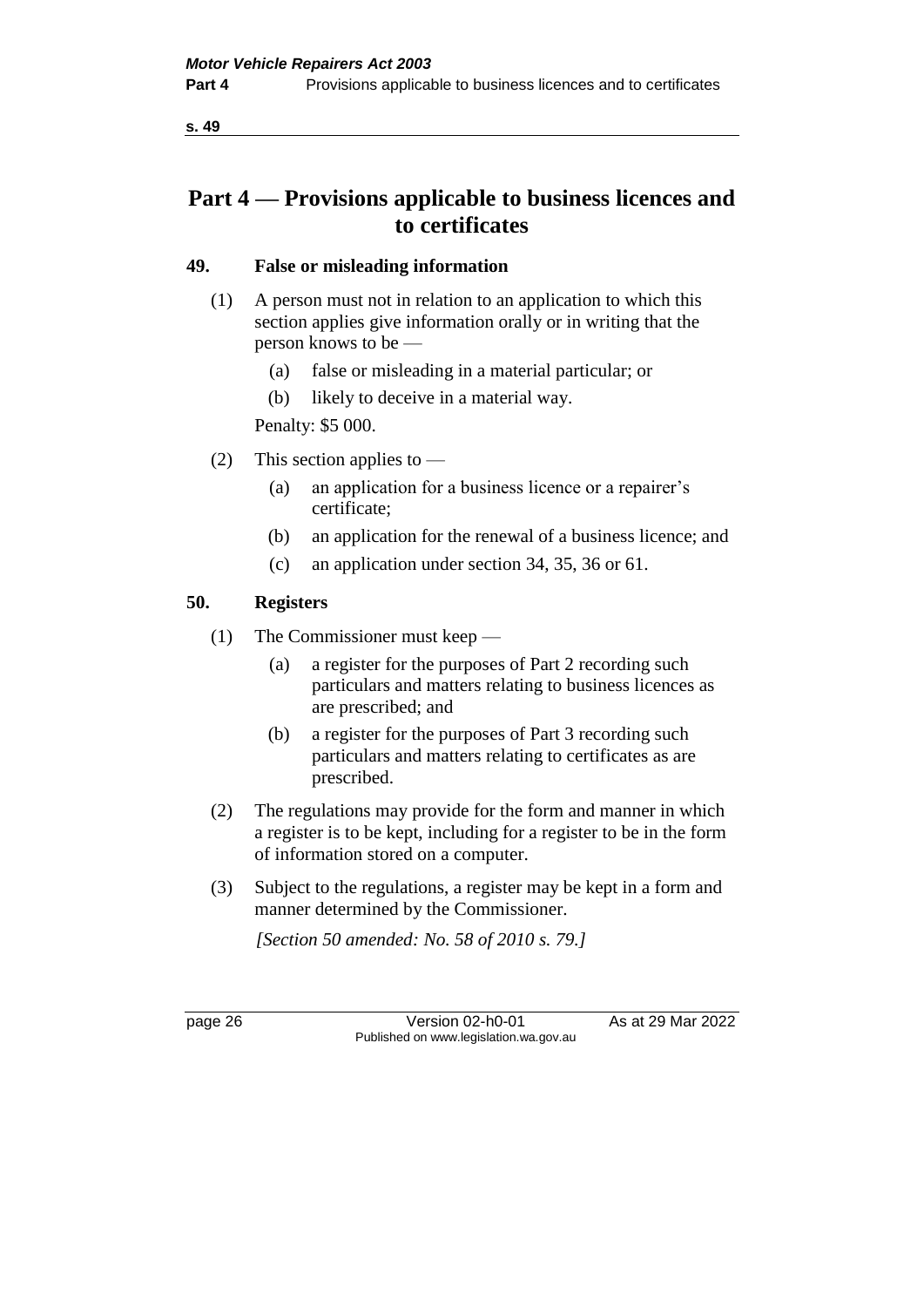#### **51. Inspection of register**

The Commissioner must allow any person, on payment of the prescribed fee —

- (a) to inspect a register; and
- (b) to take copies of, or extracts from, any part of it.

*[Section 51 amended: No. 58 of 2010 s. 79.]*

#### **52. Certification of matters in the register**

- (1) The Commissioner may, on the application of a person, issue to the person a written statement certifying any of the following —
	- (a) that a person specified in the statement is or was, or is not or was not —
		- (i) the holder of a business licence or certificate; or
		- (ii) the holder of a certificate for a particular class of repair work;
	- (b) that premises specified in the statement are or were, or are not or were not, authorised under section 59;
	- (c) the conditions and restrictions that are or were attached to a business licence or certificate;
	- (d) any other matter appearing in the register.
- (2) A statement under subsection (1) may specify the day or days or period on or during which anything referred to in subsection (1) applied.
- (3) In all courts and proceedings a statement under this section is evidence of any matter that appears in it.

*[Section 52 amended: No. 58 of 2010 s. 79; No. 23 of 2014 s. 46.]*

#### **53. Surrender of business licence or certificate**

(1) A licensee or the holder of a certificate may surrender the business licence or certificate by —

As at 29 Mar 2022 Version 02-h0-01 page 27 Published on www.legislation.wa.gov.au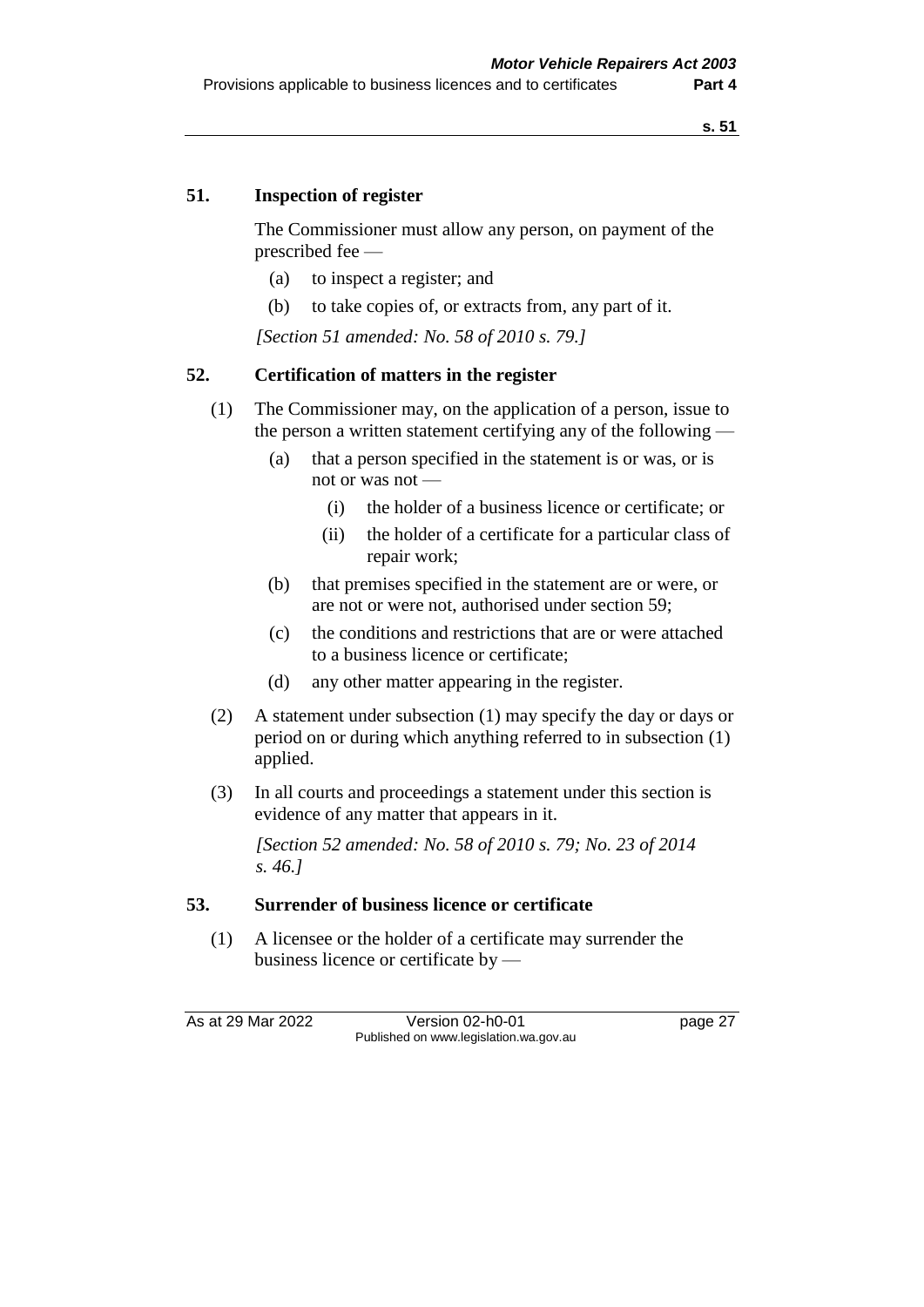**s. 54**

- (a) giving the Commissioner notice in writing to that effect; and
- (b) returning the licence or certificate to the Commissioner.
- (2) If a business licence is surrendered, the Commissioner is to refund to the former licensee so much (if any) of the fee last paid in respect of the licence as the Commissioner, on application made by the former licensee, determines to be appropriate.

*[Section 53 amended: No. 58 of 2010 s. 79.]*

#### **54. Certified copy of business licence or certificate**

- (1) The Commissioner may, on payment of the prescribed fee, issue a certified copy of a business licence or certificate.
- (2) In all courts and proceedings a certified copy so issued is evidence of the contents of the business licence or certificate.
- (3) A document that purports to be a certified copy of a business licence or certificate issued by the Commissioner is to be taken to be such a copy unless the contrary is proved.

*[Section 54 amended: No. 58 of 2010 s. 79.]*

#### **55. Production of business licence or certificate**

- (1) An authorised officer may require a licensee or the holder of a certificate to produce his or her business licence or certificate to the officer.
- (2) A request under subsection (1) may only be made
	- (a) at premises that are authorised under section 59; or
	- (b) in the case of the holder of a certificate, at premises where he or she is engaged in carrying out repair work on a motor vehicle.
- $(3)$  Any
	- (a) licensee; or

page 28 Version 02-h0-01 As at 29 Mar 2022 Published on www.legislation.wa.gov.au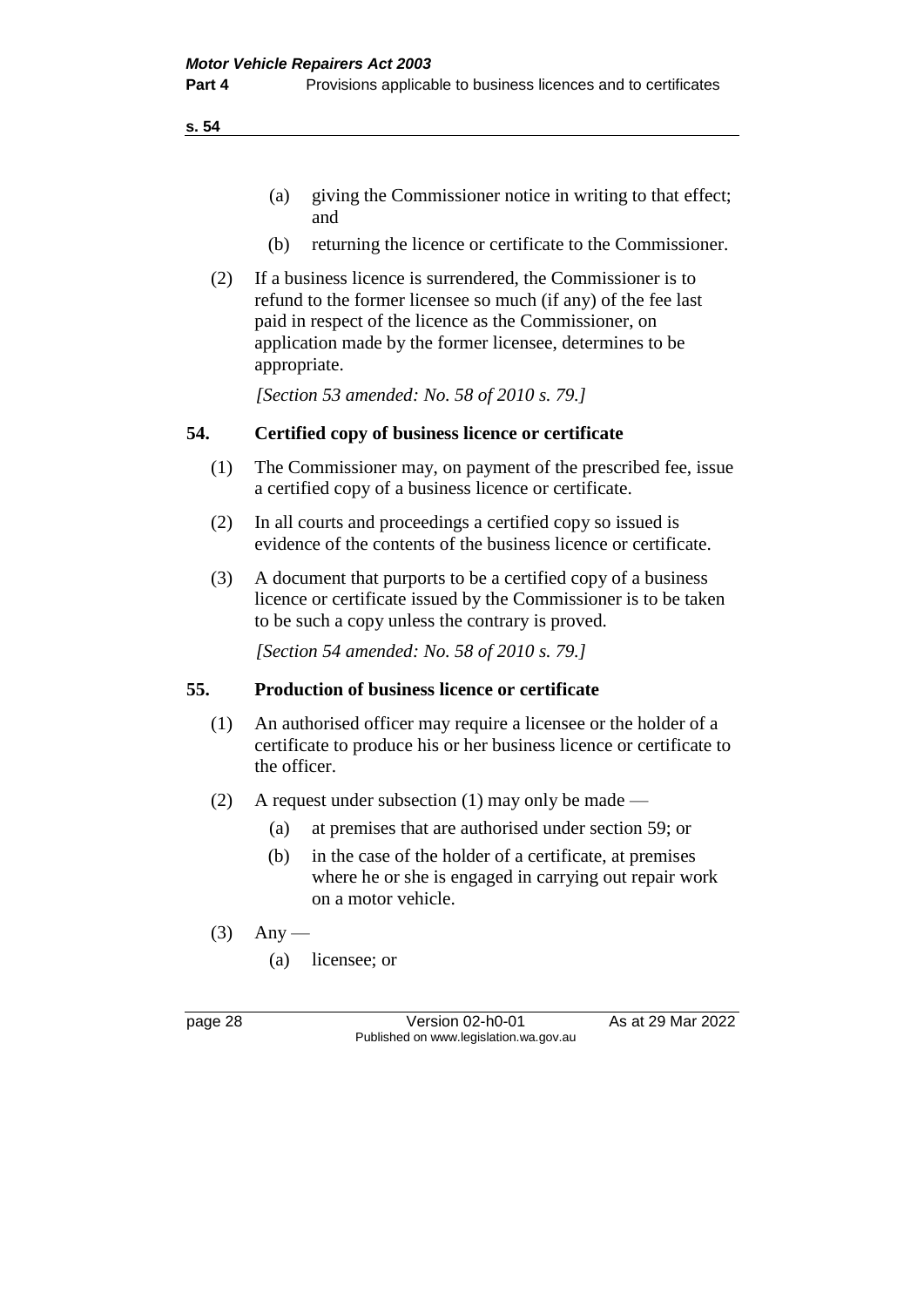(b) holder of a certificate,

to whom a requirement under subsection (1) is addressed must comply with the requirement unless he or she has reasonable excuse for not doing so.

Penalty: \$1 500.

As at 29 Mar 2022 Version 02-h0-01 page 29 Published on www.legislation.wa.gov.au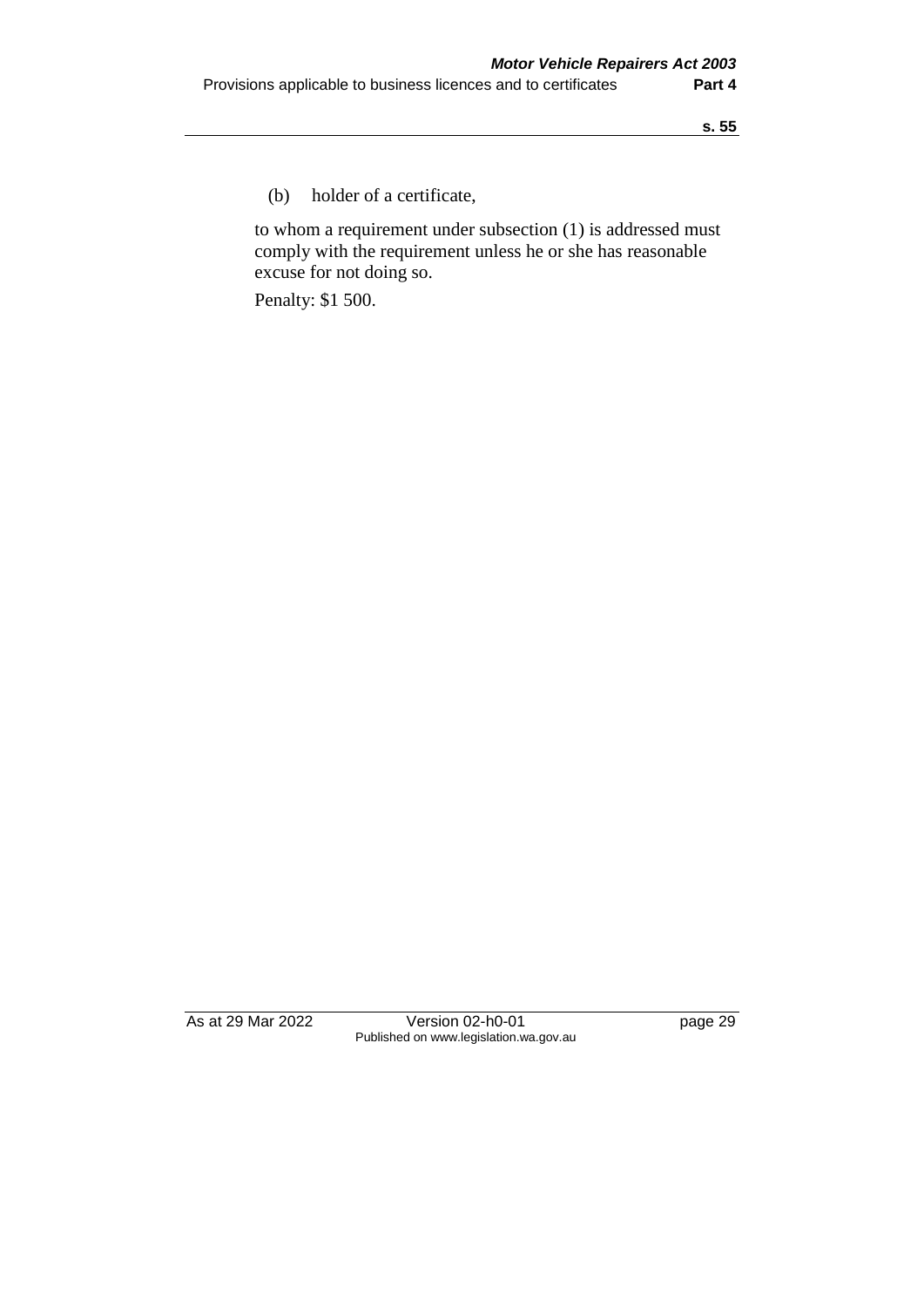# **Part 5 — Restrictions on use of premises by licensees**

## **56. Terms used in this Part**

In this Part —

*mobile premises*, in relation to a business, means any motor vehicle from which the business is carried out;

*premises*, in relation to a business, means any place where the business is carried out or any mobile premises.

## **57. Only authorised premises to be used**

A licensee must not carry on any business to which the business licence relates at or from any premises except under and in accordance with an authorisation under section 59.

Penalty: \$5 000.

## **58. Business licence applications to specify premises**

An application for a business licence must specify each of the premises at or from which the applicant proposes to carry on business under the authority of the licence.

*[Section 58 inserted: No. 23 of 2014 s. 47.]*

# **59. Authorisation of premises**

- (1) If, in relation to any premises, an application complies with section 58, the Commissioner, if the Commissioner grants the application, must authorise the holder of the business licence to carry on business at or out of those premises under the authority of the licence.
- (2) A business licence must include particulars of all premises authorised under subsection (1).

*[Section 59 amended: No. 58 of 2010 s. 79; No. 23 of 2014 s. 48.]*

page 30 Version 02-h0-01 As at 29 Mar 2022 Published on www.legislation.wa.gov.au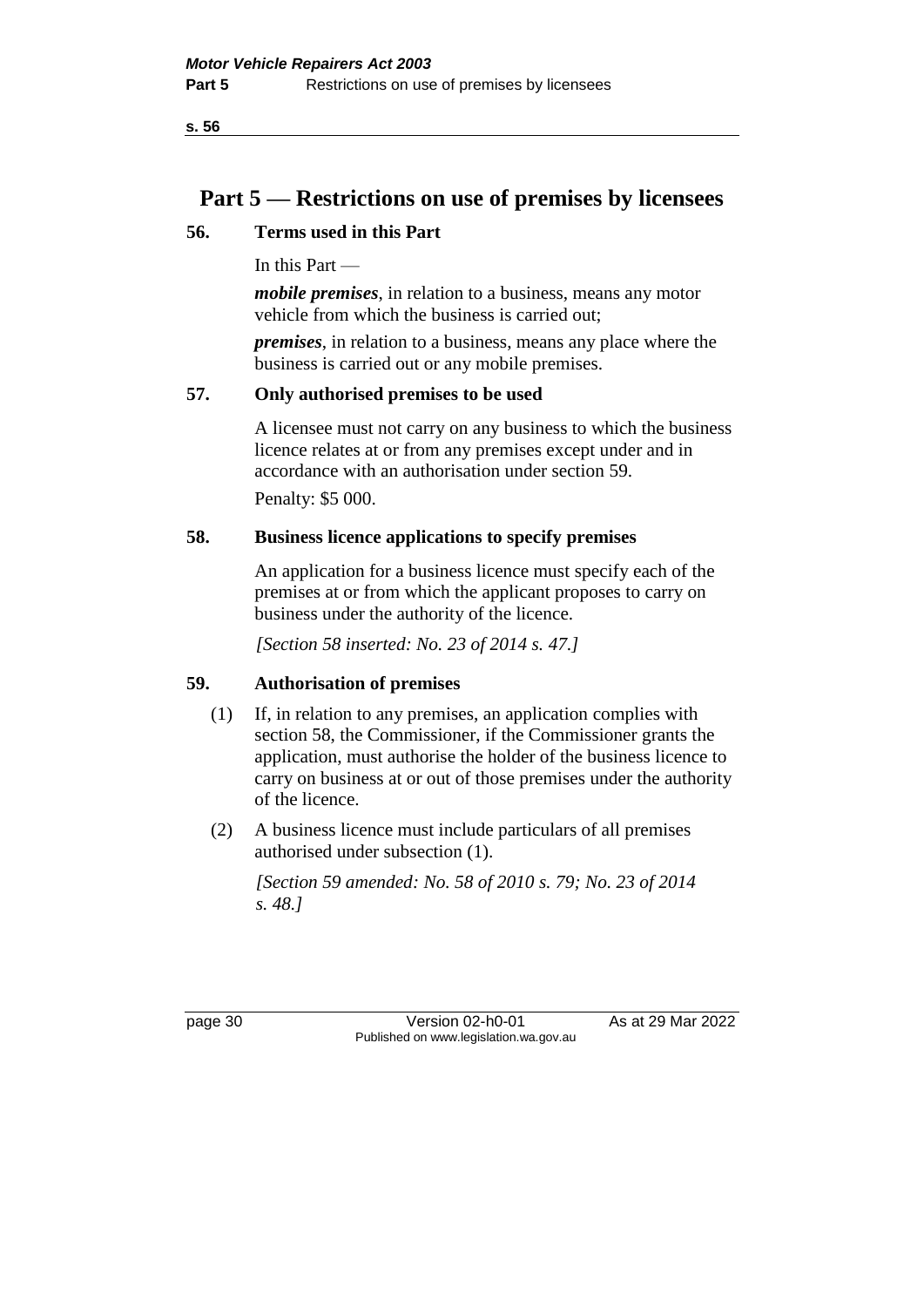#### **60. Authorisation of premises does not affect planning laws**

An authorisation given by the Commissioner under section 59 in respect of any premises does not affect any relevant requirements of written laws relating to planning that apply to those premises.

*[Section 60 inserted: No. 23 of 2014 s. 49.]*

#### **61. Changes in authorised premises**

The Commissioner may at any time approve an alteration or addition to the particulars referred to in section  $59(2)$  on —

- (a) the application of the licensee; and
- (b) payment of the prescribed fee.

*[Section 61 inserted: No. 23 of 2014 s. 49.]*

#### **62. Revocation of authorisation of premises**

- (1) The Commissioner may make an order revoking an authorisation in respect of any premises under section 59, other than an authorisation in respect of mobile premises.
- (2) The Commissioner may make an order under subsection (1) only if —
	- (a) the authority responsible for planning matters in the district in which the premises are situated has given the Commissioner written notice that the premises do not comply with specified requirements of written laws relating to planning that apply to those premises; and
	- (b) the Commissioner has given the licensee an opportunity to show cause why the order should not be made.
- (3) In subsection  $(2)(a)$  —

*specified* means specified in the notice referred to in that provision.

*[Section 62 inserted: No. 23 of 2014 s. 49.]*

As at 29 Mar 2022 Version 02-h0-01 page 31 Published on www.legislation.wa.gov.au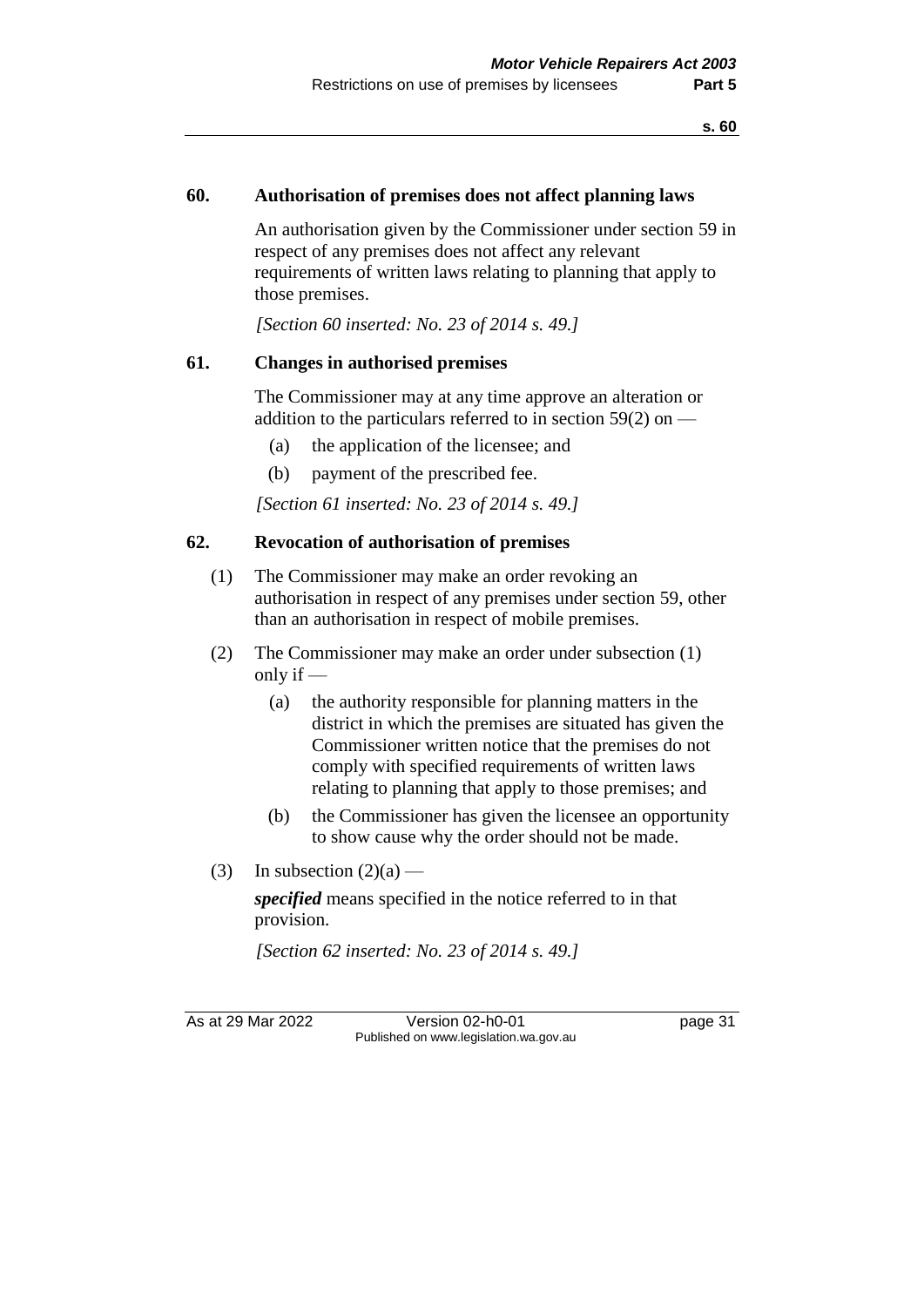```
s. 63
```
#### **63. Certificate relating to premises to be displayed**

- (1) The Commissioner must issue a certificate to a licensee for each premises that are included in the business licence in accordance with section 59(2).
- (2) The certificate is to state that the licensee is authorised under section 59 to carry on business at or from the premises under the authority of the business licence.
- (3) The licensee shall cause a certificate issued under subsection (1) to be displayed in a conspicuous position on the premises to which the certificate applies.

Penalty: \$1 500.

*[Section 63 amended: No. 58 of 2010 s. 79.]*

## **64. Return of certificate**

- (1) If the Commissioner makes an order under section 62 in respect of any premises, the Commissioner is to give directions in writing to the licensee as to the return to the Commissioner of the certificate issued under section 63(1) for those premises.
- (2) Subject to any order made by the State Administrative Tribunal on a review under section 75, the licensee must comply with a direction given under subsection (1).

Penalty: \$1 500.

*[Section 64 amended: No. 58 of 2010 s. 79; No. 23 of 2014 s. 50.]*

page 32 Version 02-h0-01 As at 29 Mar 2022 Published on www.legislation.wa.gov.au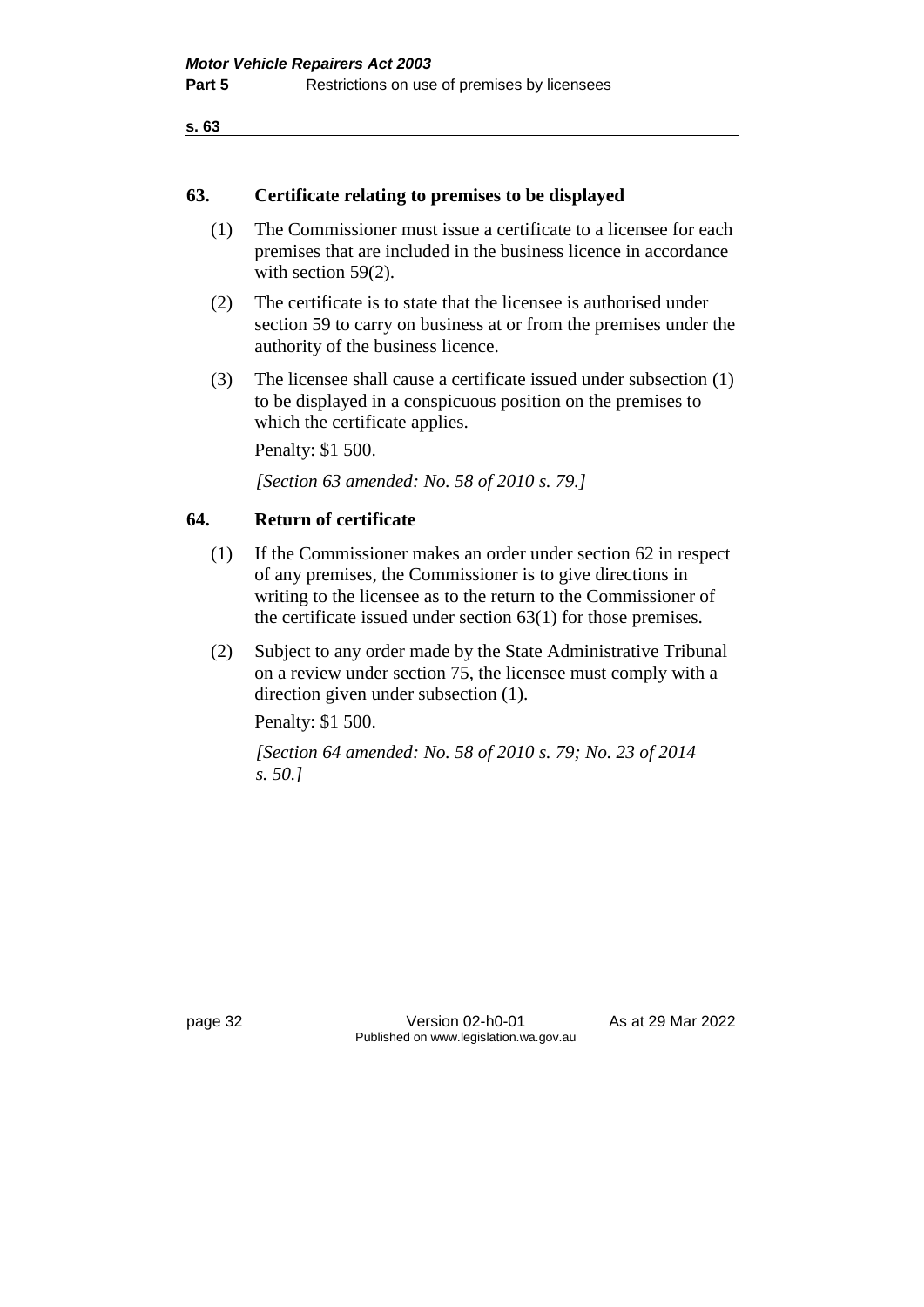# **Part 6 — Disciplinary powers**

*[Heading inserted: No. 58 of 2010 s. 60.]*

# **65. Application of Part**

- (1) This Part applies to a person if that person is
	- (a) a licensee or one of the licensees; or
	- (b) a person concerned in the management or conduct of a body corporate that is a licensee or one of the licensees; or
	- (c) the holder of a certificate.
- (2) An order cannot be made under this Part in respect of a person unless —
	- (a) an inquiry has been conducted; and
	- (b) the person has been given an opportunity to show cause why the order should not be made.

*[Section 65 inserted: No. 58 of 2010 s. 61.]*

# **66. Commissioner may make allegations to SAT regarding disciplinary orders**

The Commissioner may allege to the State Administrative Tribunal that there is proper cause for the Tribunal to make under section 68(1) one or more of the orders set out in Schedule 1 in respect of a person to whom this Part applies.

*[Section 66 inserted: No. 23 of 2014 s. 51.]*

*[67. Deleted: No. 58 of 2010 s. 62.]*

# **68. Making of disciplinary orders under Schedule 1**

(1) Subject to section 65(2), in a proceeding commenced by an allegation under section 66 the State Administrative Tribunal may make one or more of the orders set out in Schedule 1 in respect of a person to whom this Part applies if the person has been found by the State Administrative Tribunal —

As at 29 Mar 2022 Version 02-h0-01 page 33 Published on www.legislation.wa.gov.au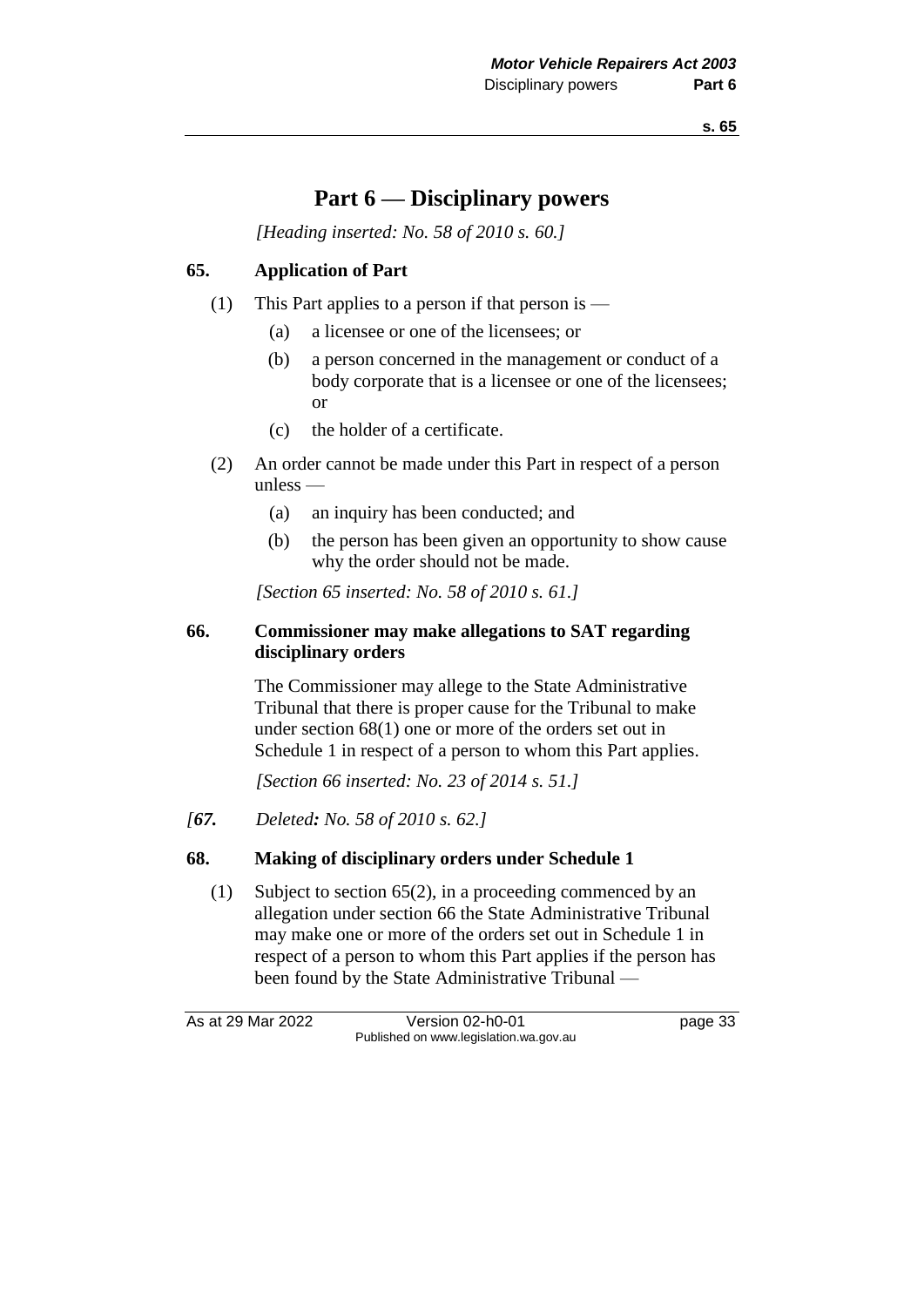- (a) to have contravened or failed to comply with
	- (i) a provision of this Act; or
	- (ii) a business licence or certificate or a condition or restriction attached to a business licence or certificate;
	- or
- (b) to have done or omitted to do any thing, or engaged in any conduct, where in the opinion of the State Administrative Tribunal the act, omission or conduct renders the person unfit —
	- (i) to be a licensee, or one of the licensees, or the holder of a certificate; or
	- (ii) to be concerned in the management or conduct of a body corporate that is a licensee or one of the licensees;

or

- (c) in the case of the holder of a certificate, to be not competent to carry out the class of repair work to which the certificate applies.
- (2) Schedule 2 has effect to make further provision in respect of the orders referred to in subsection (1).

*[Section 68 amended: No. 58 of 2010 s. 63; No. 23 of 2014 s. 52.]*

# **69. Notification of a person's conviction**

 $(1)$  In this section —

*relevant offence* means an offence against any law of this State or another State, the Commonwealth or a Territory for which the maximum penalty on conviction is —

- (a) a fine of \$8 000 or more; or
- (b) imprisonment for more than 2 years or for an indeterminate period.

page 34 Version 02-h0-01 As at 29 Mar 2022 Published on www.legislation.wa.gov.au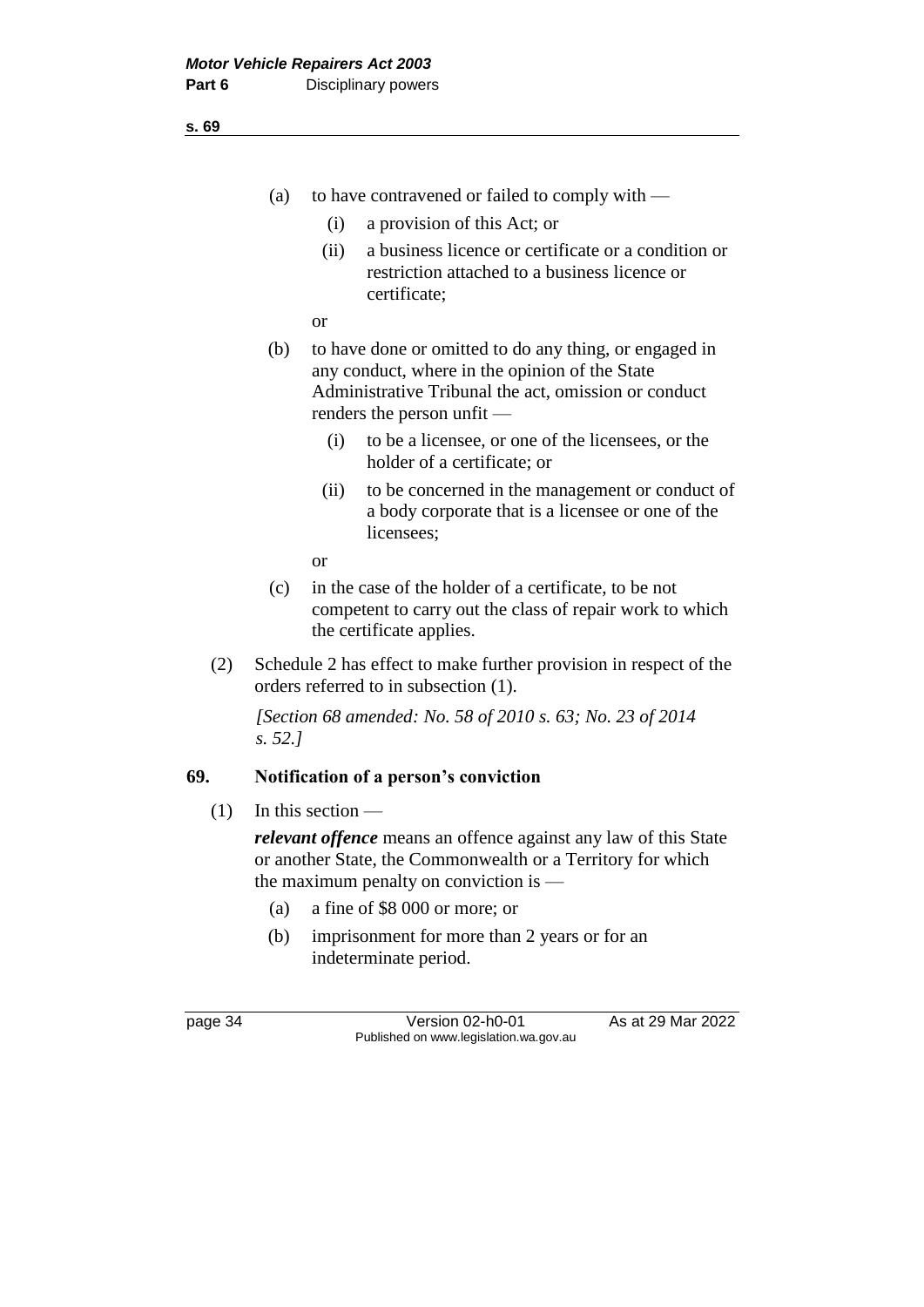- (2) A person to whom this Part applies must
	- (a) notify the Commissioner within 7 days after he or she becomes aware that he or she has been convicted of a relevant offence; and
	- (b) provide the Commissioner with such information about the offence and the conviction as the Commissioner may require.

Penalty: \$1 500.

*[Section 69 amended: No. 58 of 2010 s. 79.]*

#### **70. Cancellation of business licence on certain grounds**

Subject to section 65(2), the State Administrative Tribunal may cancel a business licence if it is satisfied that the licensee —

- (a) does not have sufficient resources, within the meaning in section 12; or
- (b) has ceased to carry on the business to which the licence relates.

*[Section 70 amended: No. 58 of 2010 s. 64; No. 23 of 2014 s. 53.]*

#### **71. Return of business licence or certificate**

- (1) If the State Administrative Tribunal makes
	- (a) an order under section 70; or
	- (b) an order of the kind described in Schedule 1 item 1,

in respect of a licensee or the holder of a certificate the State Administrative Tribunal is to give directions in writing to the licensee or holder as to the return to the Commissioner of —

- (c) the business licence or certificate; and
- (d) any certificate issued to the licensee under section 63(1).
- (2) If the State Administrative Tribunal makes an order of the kind described in Schedule 1 item 4 in respect of a business licence or certificate, the State Administrative Tribunal may give directions in writing to the licensee or holder of the certificate as

As at 29 Mar 2022 Version 02-h0-01 page 35 Published on www.legislation.wa.gov.au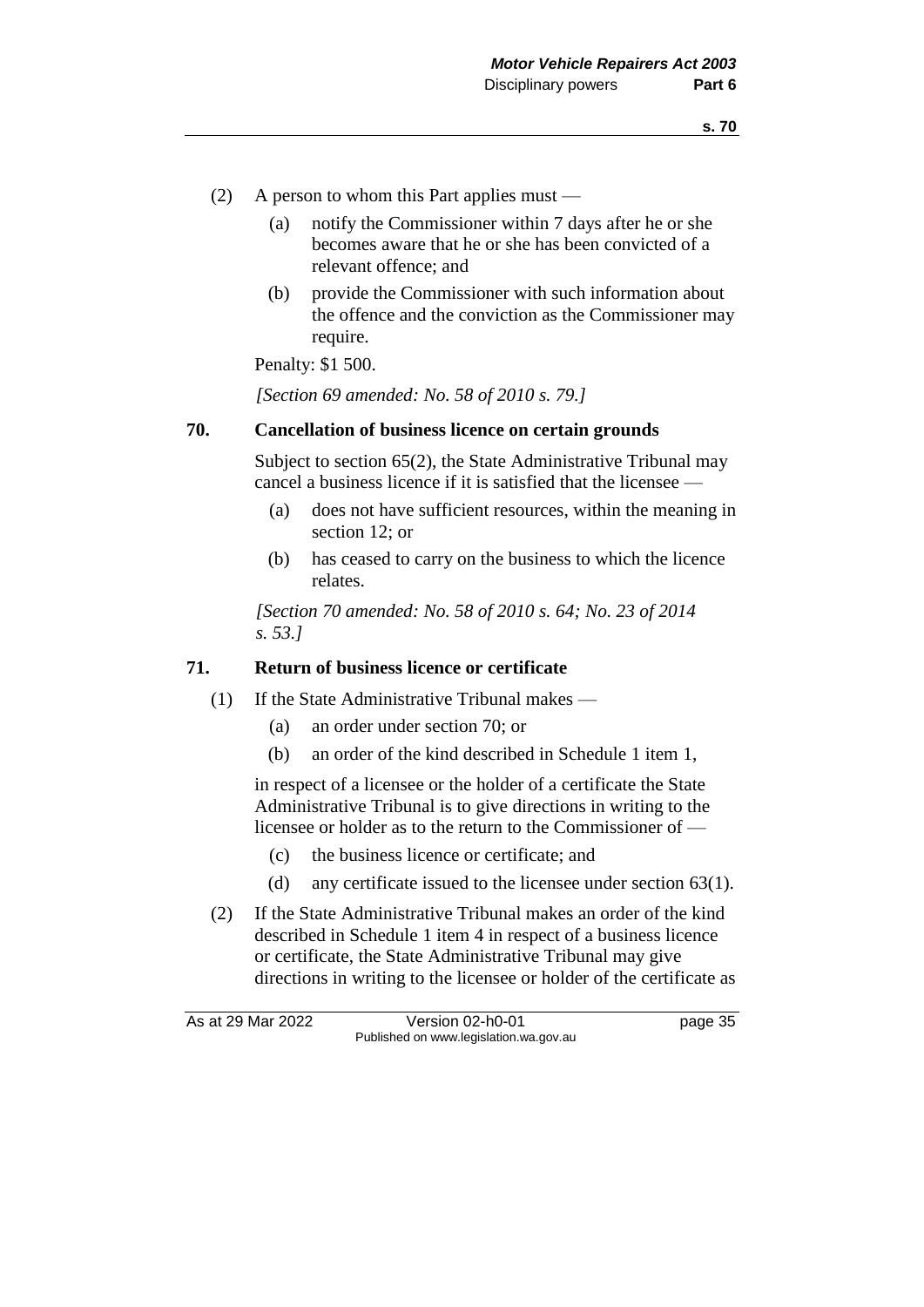to the production to the Commissioner of the licence or certificate for amendment.

(3) Subject to any order made by the court on an appeal under the *State Administrative Tribunal Act 2004* Part 5, the licensee or the holder of the certificate must comply with a direction given under subsection (1) or (2).

Penalty: \$1 500.

*[Section 71 amended: No. 58 of 2010 s. 65 and 79; No. 23 of 2014 s. 54.]*

# **72. Certain offences relating to disqualification**

(1) A person who is subject to an order of the kind described in Schedule 1 item 2 must not contravene or fail to comply with the order.

Penalty: \$5 000 and a daily penalty of \$100.

- (2) A licensee must not, during the period when a person is disqualified by an order of the kind described in Schedule 1 item 1 or  $2-$ 
	- (a) employ the person in any capacity on premises authorised under section 59; or
	- (b) allow the person to frequent such premises,

without the prior consent of the Commissioner.

Penalty: \$5 000 and a daily penalty of \$100.

*[Section 72 amended: No. 58 of 2010 s. 79.]*

page 36 Version 02-h0-01 As at 29 Mar 2022 Published on www.legislation.wa.gov.au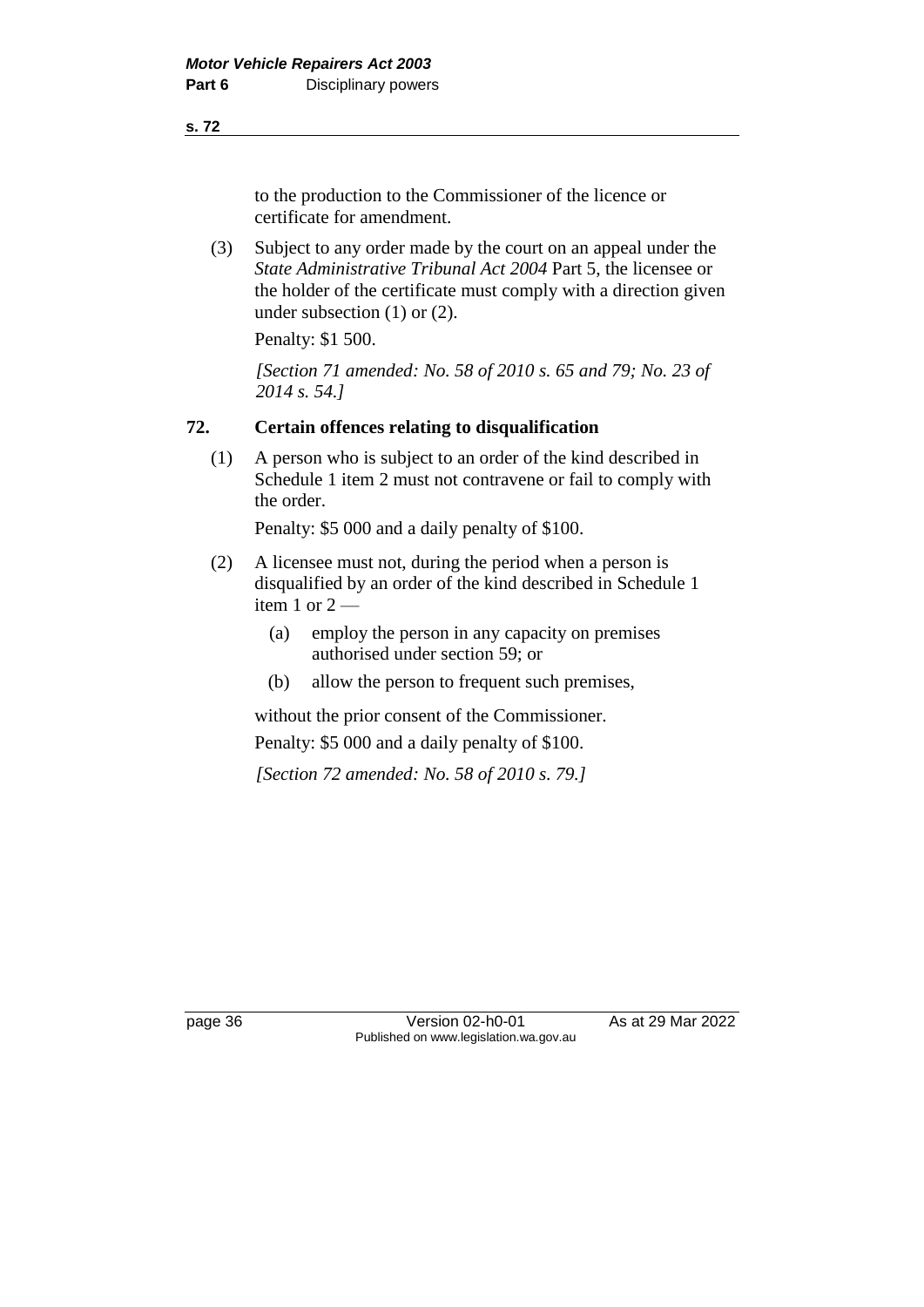# **Part 7 — Reviews**

*[Heading inserted: No. 23 of 2014 s. 55.]*

# **73. Notice of decision to person affected**

- (1) The Commissioner must give notice of a decision or order to which this section applies, and the reasons for it, to  $-$ 
	- (a) the person who made an application for the decision concerned; or
	- (b) the licensee; or
	- *[(c) deleted]*
	- (d) the holder of a certificate,

as the case may require (the *affected person*).

- (2) This section applies to a decision or order of the Commissioner —
	- (a) refusing an application for
		- (i) a business licence or a repairer's certificate; or
		- (ii) the renewal of a business licence;
	- (b) refusing  $-$ 
		- (i) to authorise premises under section 59;
		- (ii) to grant an approval under section 61;
		- (iii) to amend a business licence under section 34; or
		- (iv) to approve a proposed change under section 35 or 36;
		- or
	- (c) in exercise of the Commissioner's
		- *[(i) deleted]*
			- (ii) power under section 62 to revoke an authorisation of premises; or
		- (iii) powers under Part 2 Division 3 or section 43 or 44 in relation to conditions or restrictions.

As at 29 Mar 2022 Version 02-h0-01 page 37 Published on www.legislation.wa.gov.au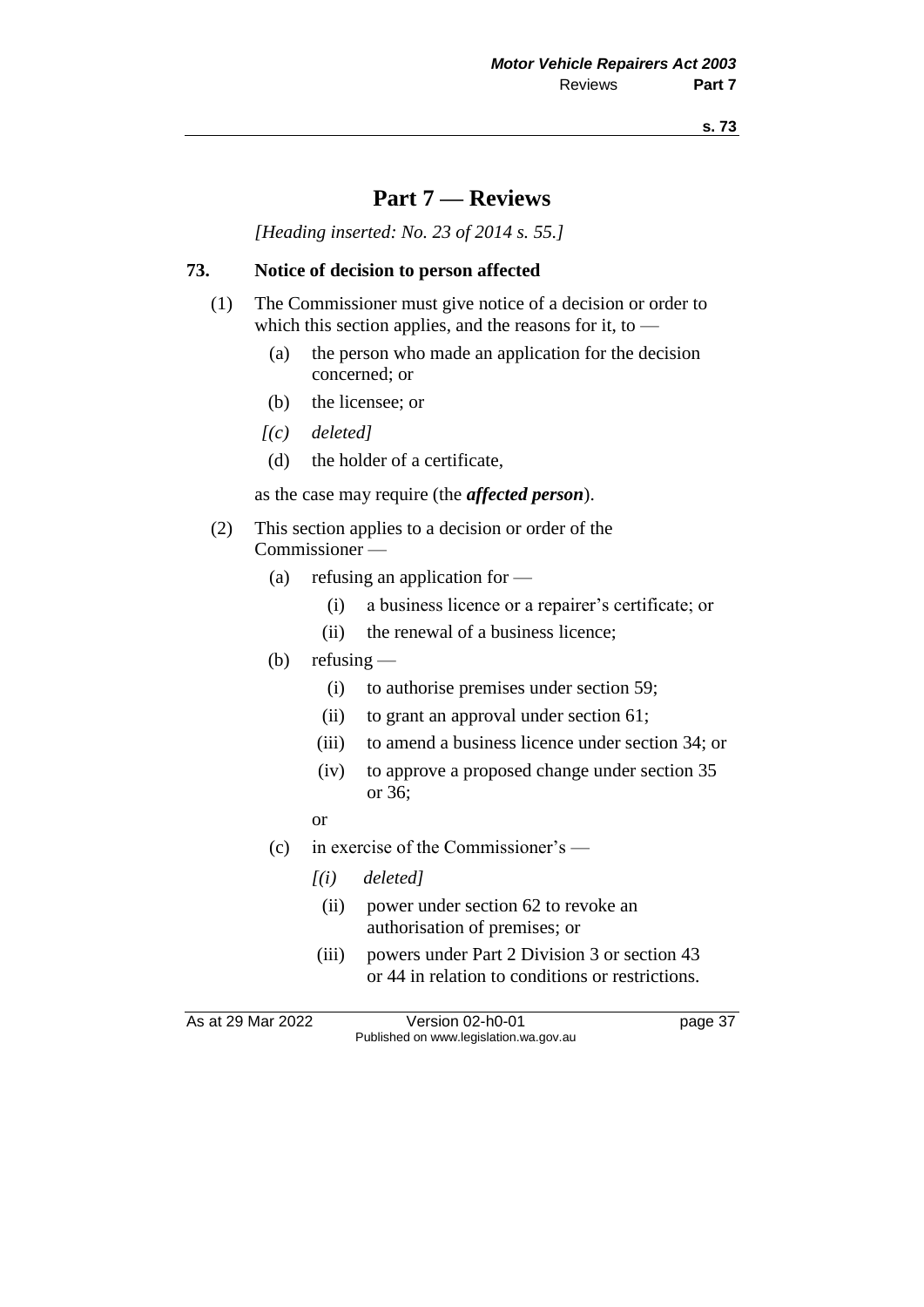*[(3) deleted]*

*[Section 73 amended: No. 58 of 2010 s. 66 and 79; No. 23 of 2014 s. 56.]*

*[74. Deleted: No. 58 of 2010 s. 67.]*

#### **75. Reviews by State Administrative Tribunal of Commissioner's decisions and orders**

The affected person under section 73(1) may apply to the State Administrative Tribunal for a review of a decision or order to which section 73 applies.

*[Section 75 inserted: No. 23 of 2014 s. 57.]*

## **76. Transitional**

 $(1)$  In this section —

*former provisions* means this Act as in force immediately before the commencement of the *Consumer Protection Legislation Amendment Act 2014* section 57;

*section 75* means section 75 of the former provisions.

(2) The former provisions continue to have effect for the purposes of an appeal under section 75 that was commenced, but not completed, before the commencement of the *Consumer Protection Legislation Amendment Act 2014* section 57.

*[Section 76 inserted: No. 23 of 2014 s. 57.]*

*[77-82. Deleted: No. 23 of 2014 s. 58.]*

page 38 Version 02-h0-01 As at 29 Mar 2022 Published on www.legislation.wa.gov.au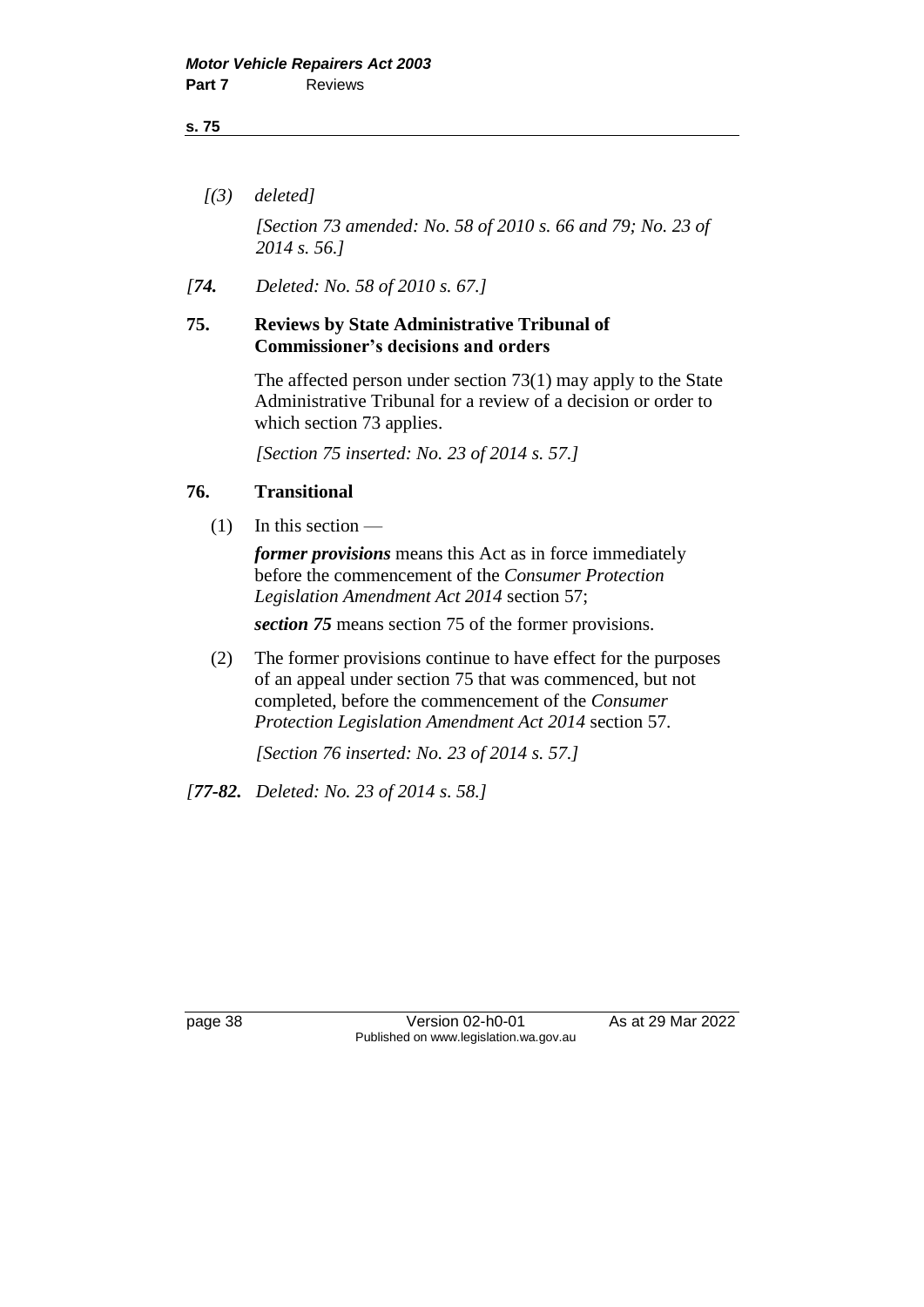# **Part 8 — Conciliation of certain disputes**

## **83. Terms used in this Part**

In this Part —

*licensee* includes a former licensee;

*owner*, in relation to a motor vehicle, includes —

- (a) a hirer or lessee of the motor vehicle; and
- (b) a former owner of the motor vehicle.

## **84. Disputes to which this Part applies**

- (1) This Part applies to a dispute between the owner of a motor vehicle and a licensee about —
	- (a) whether any particular repair work has been carried out on the vehicle by the licensee;
	- (b) whether repair work carried out on the vehicle by the licensee has been competently carried out;
	- (c) the amount charged by the licensee for repair work carried out on the vehicle; or
	- (d) any other matter relating to the carrying out of repair work on the vehicle by the licensee.
- (2) This Part applies to a dispute only if it
	- (a) has not been decided by the Commissioner acting under section 37 of the *Motor Vehicle Dealers Act 1973* or by a court or tribunal; and
	- (b) is not the subject of any proceedings.
- (3) A dispute is the subject of proceedings as mentioned in subsection  $(2)(b)$  if —
	- (a) the Commissioner has advised the parties under section 36 of the *Motor Vehicle Dealers Act 1973* that he or she proposes to determine the dispute; or
	- (b) proceedings in respect of the issues in dispute are pending before a court or tribunal.

As at 29 Mar 2022 Version 02-h0-01 page 39 Published on www.legislation.wa.gov.au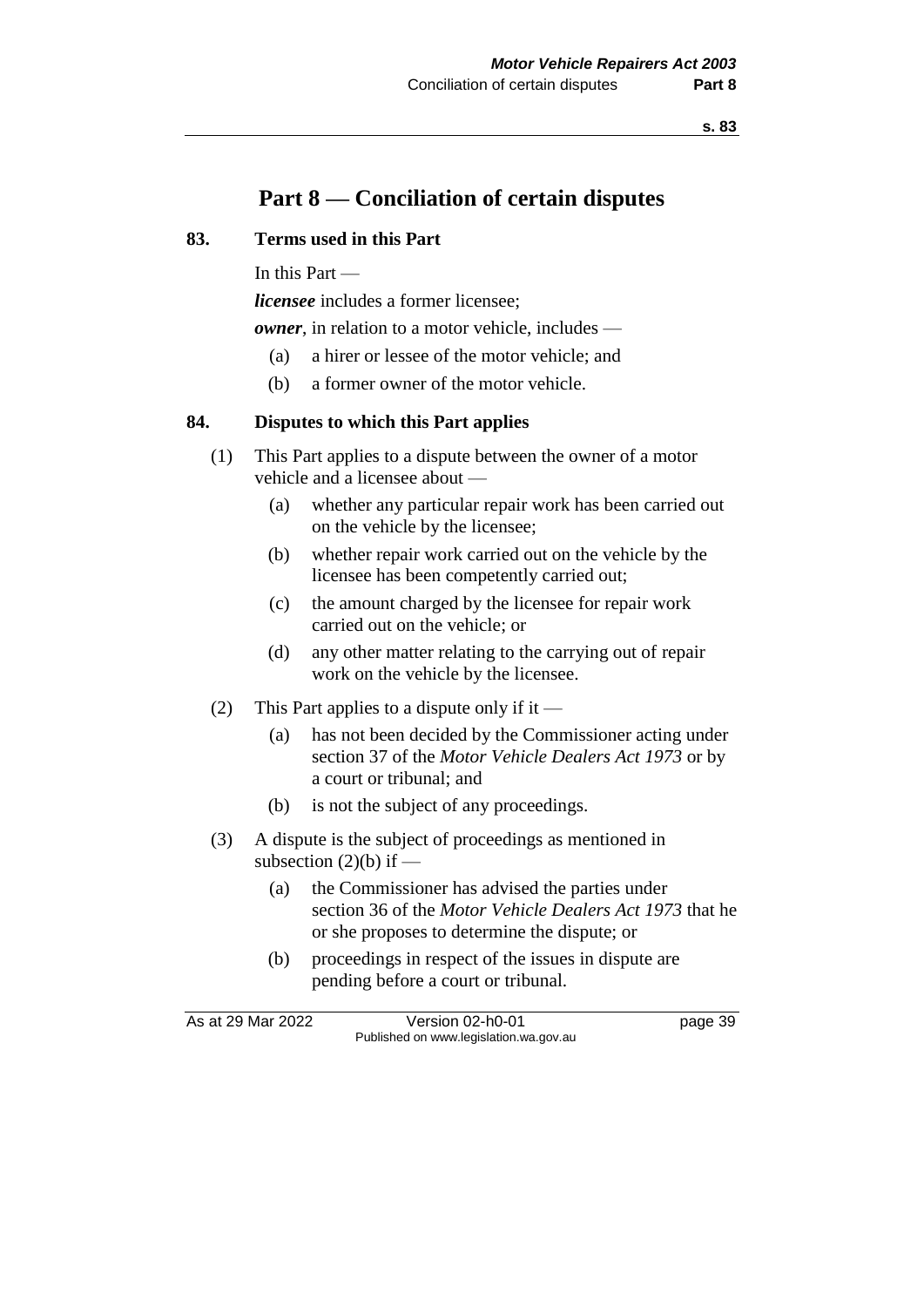- (4) This Part does not apply to a dispute relating to
	- (a) repair work carried out; or
	- (b) any other matter that arose,

before the commencement of this Part.

## **85. Conciliation at request of owner**

- (1) The owner of the vehicle concerned may in writing request the Commissioner to act as a conciliator in a dispute to which this Part applies, and the Commissioner may at the Commissioner's discretion comply with the request.
- (2) A request under subsection (1) may be withdrawn at any time and the Commissioner must then stop dealing with the matter.
- (3) The Commissioner may appoint an authorised officer to assist it in investigating and conciliating the dispute and, for those purposes, may delegate to such an officer —
	- (a) any power in relation to the conciliation.
	- *[(b) deleted.]*
- (4) Anything done under this Part by an authorised officer for the purposes of a conciliation is to be taken to be done by the Commissioner.

*[Section 85 amended: No. 58 of 2010 s. 72 and 79.]*

# **86. Conciliation function**

- (1) The function of the Commissioner as conciliator is to encourage the settlement of the dispute by —
	- (a) communicating with the owner and the licensee concerned;
	- (b) arranging discussions between them and assisting in those discussions; and
	- (c) taking any other step that the Commissioner considers appropriate.

page 40 Version 02-h0-01 As at 29 Mar 2022 Published on www.legislation.wa.gov.au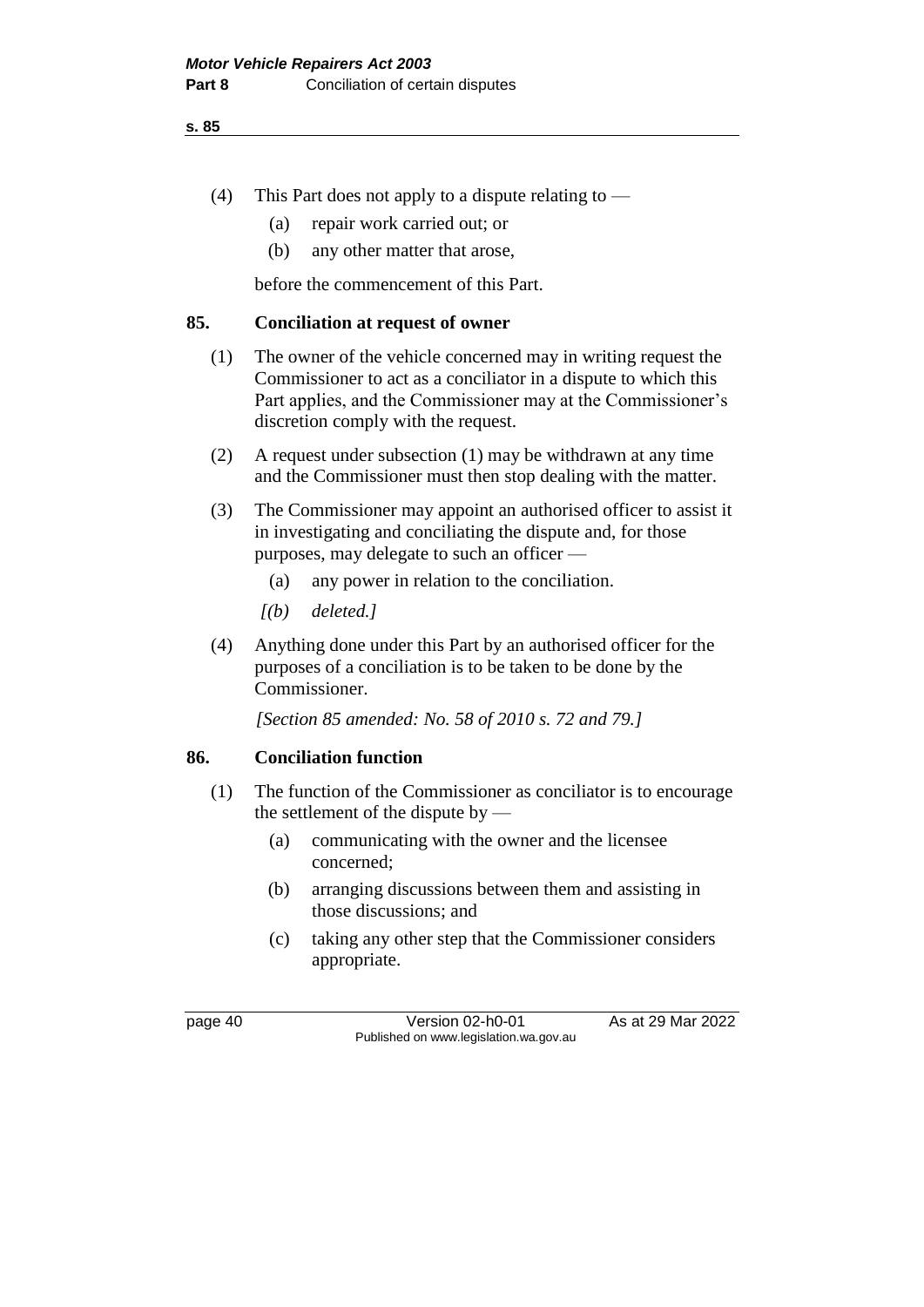- (2) It is not a function of the Commissioner to conduct an arbitration of a dispute.
- (3) The Commissioner must not perform the function under subsection (1) if, at any time after a request is made under section 85, the dispute becomes subject to proceedings within the meaning in section 84(3).

*[Section 86 amended: No. 58 of 2010 s. 79.]*

## **87. Examination of vehicle**

An authorised officer appointed under section 85(3) may at any reasonable time —

- (a) enter premises of the licensee concerned at which the officer reasonably believes the relevant motor vehicle is situated; and
- (b) inspect the vehicle.

## **88. Offences relating to conciliation**

- (1) A person must not, in relation to a request under section 85, or any attempt at conciliation by the Commissioner, give information orally or in writing that the person knows to be —
	- (a) false or misleading in a material particular; or
	- (b) likely to deceive in a material way.

Penalty: \$5 000.

(2) A person must not without reasonable excuse obstruct or hinder an authorised officer in the exercise of his or her powers under section 87.

Penalty: \$5 000.

*[Section 88 amended: No. 58 of 2010 s. 79.]*

As at 29 Mar 2022 Version 02-h0-01 page 41 Published on www.legislation.wa.gov.au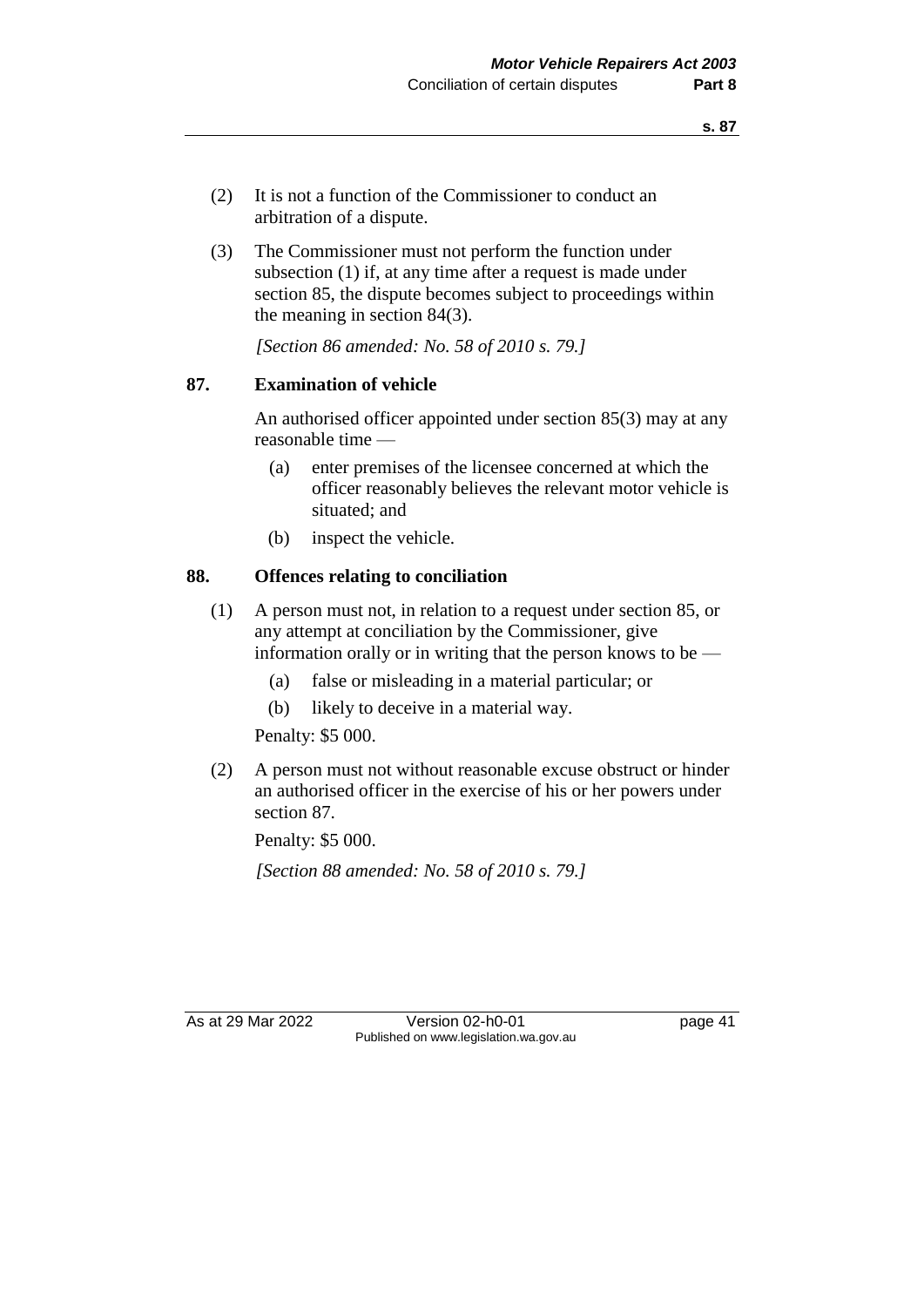# **Part 9 — Claims for losses in connection with repair work**

## **89. Terms used in this Part**

In this Part —

*Compensation Account* means the account referred to in section  $90(2)$ ;

*insolvent* means —

- (a) in relation to a natural person, being an insolvent under administration as that expression is defined in the *Corporations Act 2001* of the Commonwealth;
- (b) in relation to a body corporate, being subject to external administration under the *Corporations Act 2001* of the Commonwealth;

*owner*, in relation to a motor vehicle, includes —

- (a) a hirer or lessee of the motor vehicle; and
- (b) a former owner of the motor vehicle.

*[Section 89 amended: No. 77 of 2006 s. 17.]*

# **90. Motor Vehicle Repair Industry Compensation Account**

(1) In this section —

*prescribed percentage* means 1% or such other percentage as may be prescribed by the regulations.

- (2) An agency special purpose account called the Motor Vehicle Repair Industry Compensation Account is established under section 16 of the *Financial Management Act 2006*.
- (3) The Compensation Account is to be administered by the Director General.

page 42 Version 02-h0-01 As at 29 Mar 2022 Published on www.legislation.wa.gov.au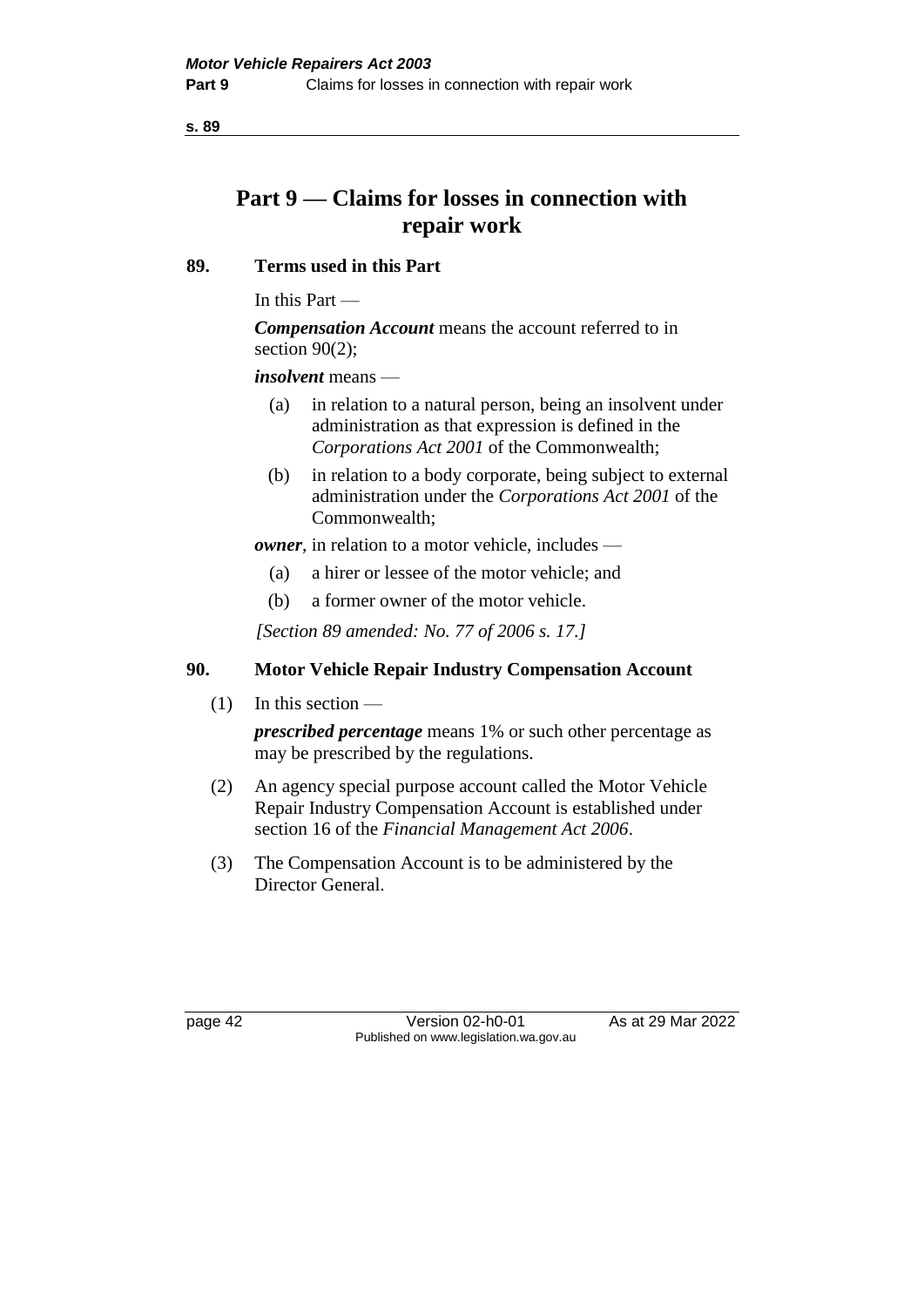- (4) There are to be credited to the Compensation Account
	- (a) in respect of each year, an amount equal to the prescribed percentage of all fees paid under sections 13, 31 and 41 during that year;
	- (b) moneys recovered by the Commissioner
		- (i) in the exercise of the rights and remedies referred to in section 95; or
		- (ii) under section 96;
	- (c) moneys borrowed under subsection (6); and
	- (d) any other moneys lawfully payable to the Compensation Account.
- (5) There are to be paid out of the Compensation Account
	- (a) all amounts payable under section 93(5);
	- (b) the costs incurred by the Commissioner in respect of claims under this Part; and
	- (c) interest on, and amounts required to repay, moneys borrowed under subsection (6).
- (6) Moneys may be borrowed from the Treasurer for the purposes of the Compensation Account —
	- (a) in such amounts as the Treasurer may approve; and
	- (b) on such terms relating to repayment and payment of interest as the Treasurer imposes.

*[Section 90 amended: No. 77 of 2006 s. 17; No. 58 of 2010 s. 79.]*

#### **91. Losses to which this Part applies**

- $(1)$  If a licensee
	- (a) carries out repair work on a motor vehicle incompetently; or

As at 29 Mar 2022 Version 02-h0-01 page 43 Published on www.legislation.wa.gov.au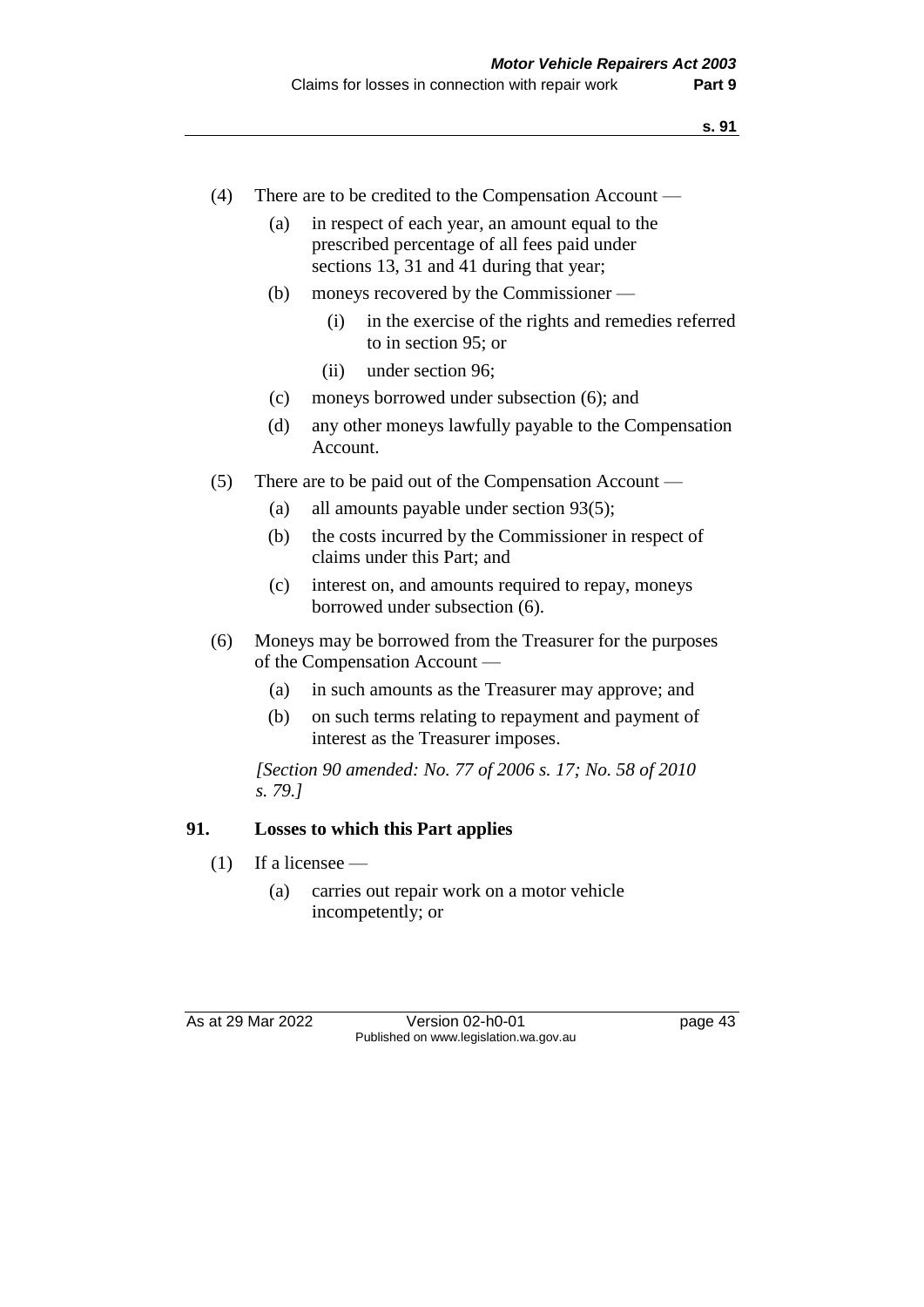and the owner of the motor vehicle incurs a loss by reason of having to have the repair work remedied or completed, this Part applies to the loss.

- (2) This Part does not apply to a loss referred to in subsection (1) that —
	- $(a)$  relates to
		- (i) repair work carried out; or
		- (ii) a person becoming insolvent,

before the commencement of this Part;

- (b) relates to repair work carried out for the purposes of section 34 of the *Motor Vehicle Dealers Act 1973*; or
- (c) was incurred by a person in connection with any repair work carried out by an employee of the person.
- (3) This Part does not apply to a loss that consists of loss of profits or income or other losses that arise indirectly from remedying or completing repair work as described in subsection (1).
- (4) This Part does not apply so as to allow an insurer of a motor vehicle to make a claim under section 92 in the name of the owner of the vehicle in relation to a loss in connection with the repair of a motor vehicle.

# **92. Claims for losses**

- (1) The owner of a motor vehicle who
	- (a) has incurred a loss to which this Part applies in connection with the vehicle; and
	- (b) has taken all reasonable steps to exercise all legal remedies, all rights under insurance policies, and all rights of action, that are available in respect of the loss,

page 44 Version 02-h0-01 As at 29 Mar 2022 Published on www.legislation.wa.gov.au

**s. 92**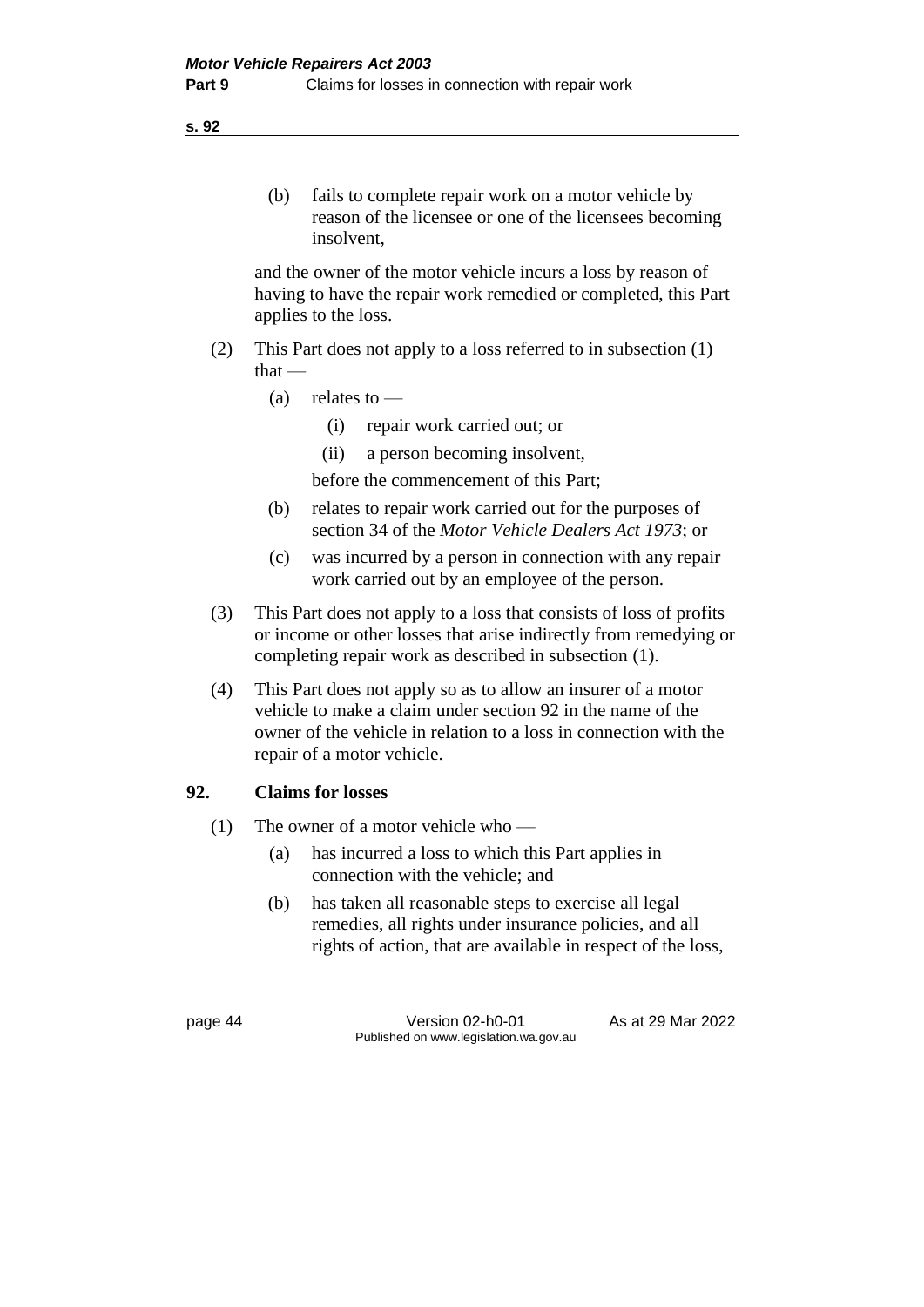may claim from the Compensation Account —

- (c) the amount of the loss; or
- (d) the sum of \$6 000,

whichever is the less.

- (2) The losses incurred by the owner of a motor vehicle in the same circumstances in connection with repair work carried out, or not completed, on the vehicle by a licensee cannot be divided for the purpose of more than one claim being made by the owner.
- (3) A claim must be
	- (a) made in the approved form and verified by statutory declaration; and
	- (b) lodged with the Commissioner.
- (4) A claimant must provide the Commissioner with such information about the claim as the Commissioner may require.

*[Section 92 amended: No. 77 of 2006 s. 17; No. 58 of 2010 s. 79.]*

## **93. How claim to be determined**

- (1) For the purposes of this section a claim is duly made if  $-$ 
	- (a) the claimant meets the requirements of section 92; and
	- (b) the claim has been made in accordance with that section.
- (2) If the Commissioner considers that the claim has been duly made the Commissioner may at the Commissioner's discretion —
	- (a) determine that the claim should be
		- (i) allowed in whole or in part; or
		- (ii) disallowed;
		- and
	- (b) make a recommendation to the Director General accordingly.

As at 29 Mar 2022 Version 02-h0-01 page 45 Published on www.legislation.wa.gov.au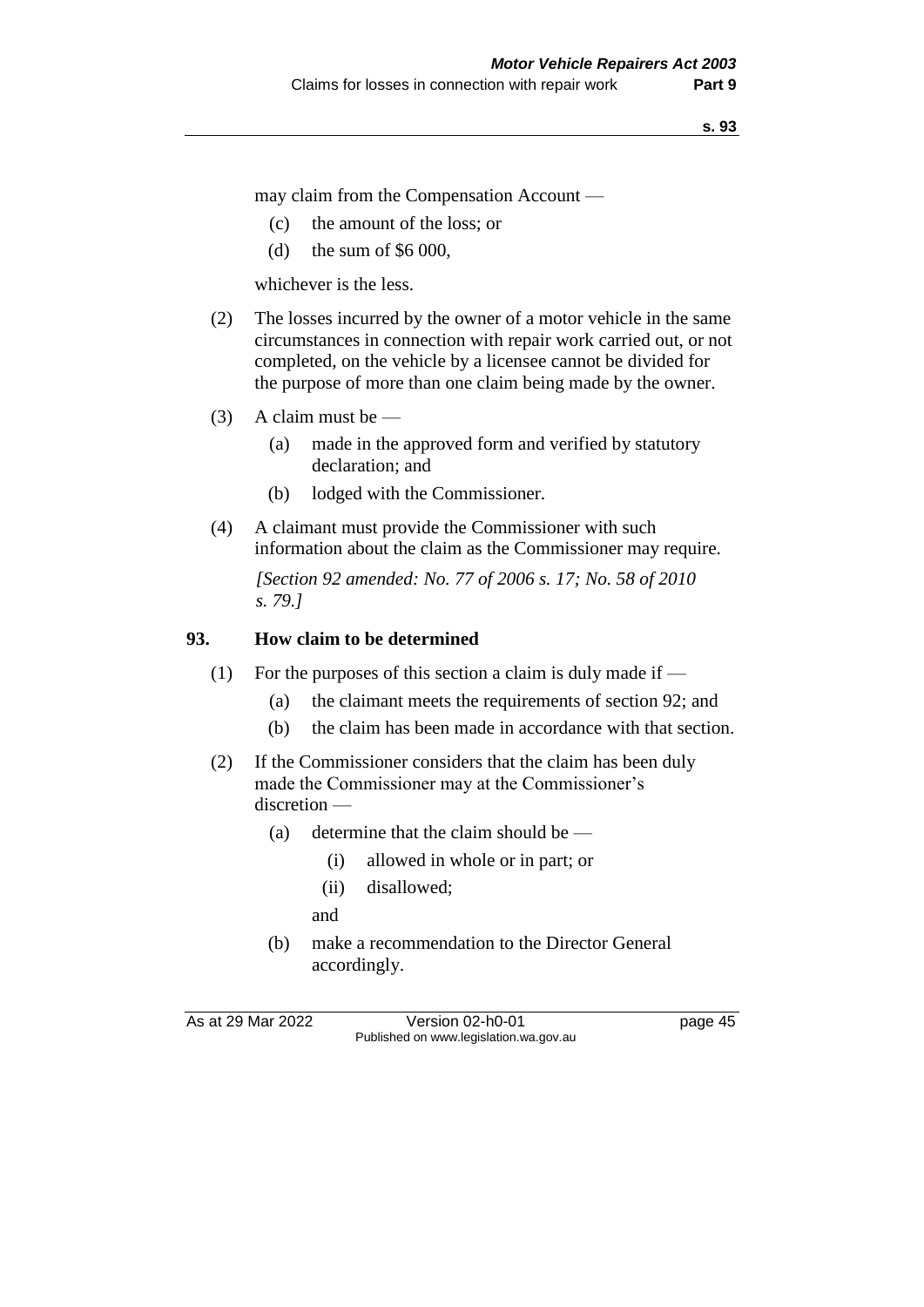- (3) On receipt of a recommendation of the Commissioner the Director General may, if he or she considers that the claim has been duly made, at his discretion —
	- (a) accept the recommendation;
	- (b) decline to accept the recommendation; or
	- (c) determine the claim in such manner as he or she thinks fit.
- (4) Where the Director General does not accept the recommendation of the Commissioner he or she must inform the Commissioner of the reasons for his or her determination.
- (5) The amount of any claim that is allowed is to be paid out of the Compensation Account.

*[Section 93 amended: No. 77 of 2006 s. 17; No. 58 of 2010 s. 79.]*

# **94. No proceedings to be brought**

- (1) A person may not bring proceedings against the Commissioner or the Director General for the recovery of compensation in respect of any loss to which this Part applies.
- (2) A determination of the Commissioner or the Director General under section 93 is not liable to be challenged, reviewed or called in question by a court on account of anything that the Commissioner or the Director General has done or failed to do for the purposes of that section.

*[Section 94 amended: No. 58 of 2010 s. 79.]*

# **95. Subrogation where claim allowed**

- (1) On payment of an amount to a claimant out of the Compensation Account (the *amount paid*), the Director General is subrogated, to the extent of the amount paid, to all the rights and remedies of the claimant against —
	- (a) the person in relation to whom the claim arose;

page 46 Version 02-h0-01 As at 29 Mar 2022 Published on www.legislation.wa.gov.au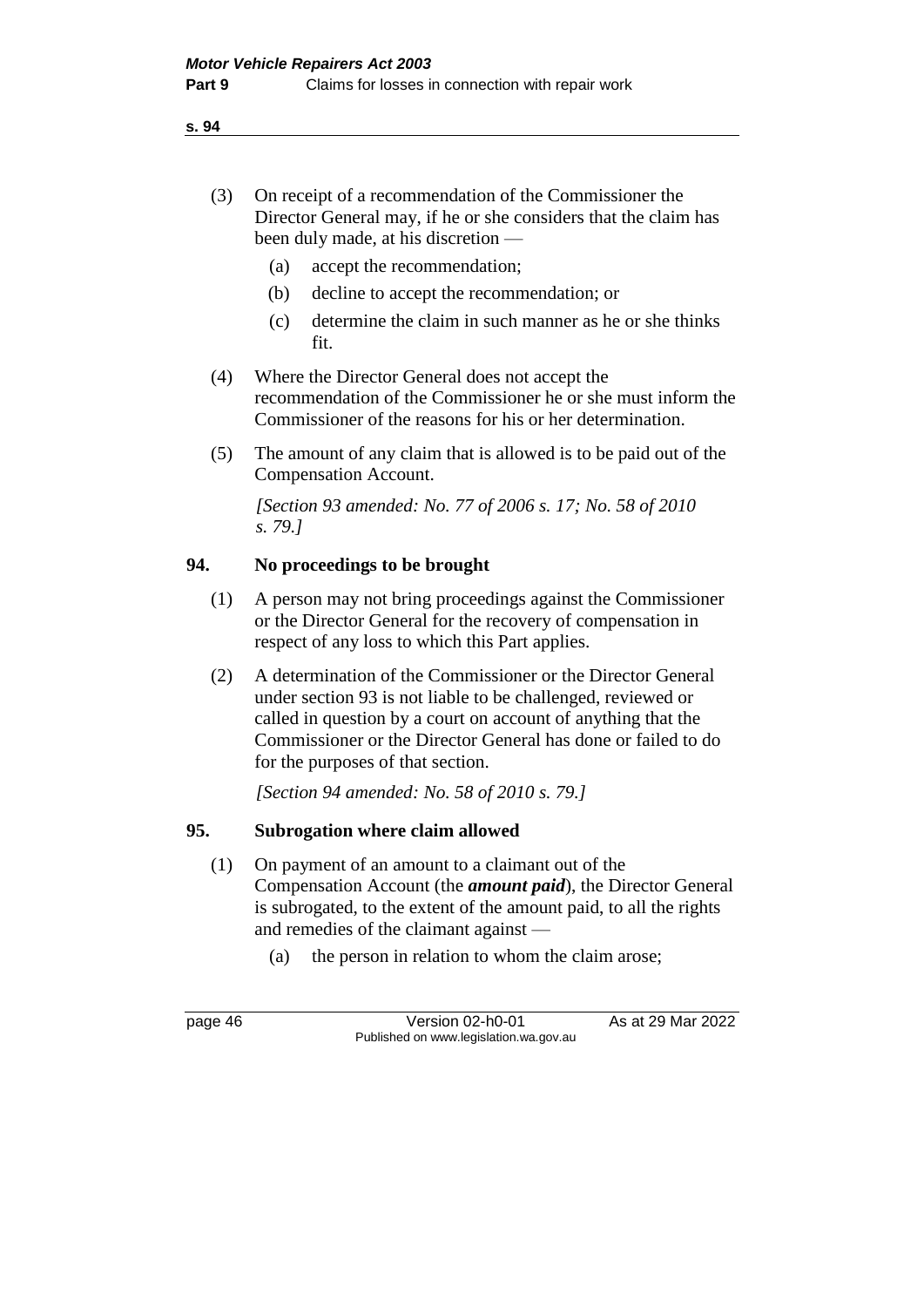- (b) any other person incurring any liability to the claimant in relation to the subject matter of the claim; or
- (c) any person having legal authority in respect of any estate or assets concerned,

and to the extent of the amount paid the claimant is not entitled to enforce those rights and remedies.

- (2) In the enforcement of any rights and remedies referred to in subsection (1) for the purpose of recovering the amount paid, that amount is taken to be a debt due to the Director General and recoverable accordingly.
- (3) No form of conveyance or assignment is required for the purposes of subsection (1).

*[Section 95 amended: No. 77 of 2006 s. 17.]*

#### **96. Recovery from directors of body corporate**

- (1) This section applies if payment of an amount to a claimant out of the Compensation Account results from —
	- (a) the act or omission of a body corporate; or
	- (b) a body corporate becoming insolvent.
- (2) The persons who were directors of the body corporate when
	- (a) the act or omission occurred; or
	- (b) the body corporate became insolvent,

are jointly and severally liable to the Director General for the amount paid.

- (3) For the purposes of subsection (2) the amount paid is taken to be a debt due to the Director General and recoverable accordingly.
- (4) In any proceedings under this section for the recovery of an amount paid as a result of an act or omission, judgment is not to be entered against a defendant who proves that the act or omission occurred without his or her express or implied authority or consent.

As at 29 Mar 2022 Version 02-h0-01 page 47 Published on www.legislation.wa.gov.au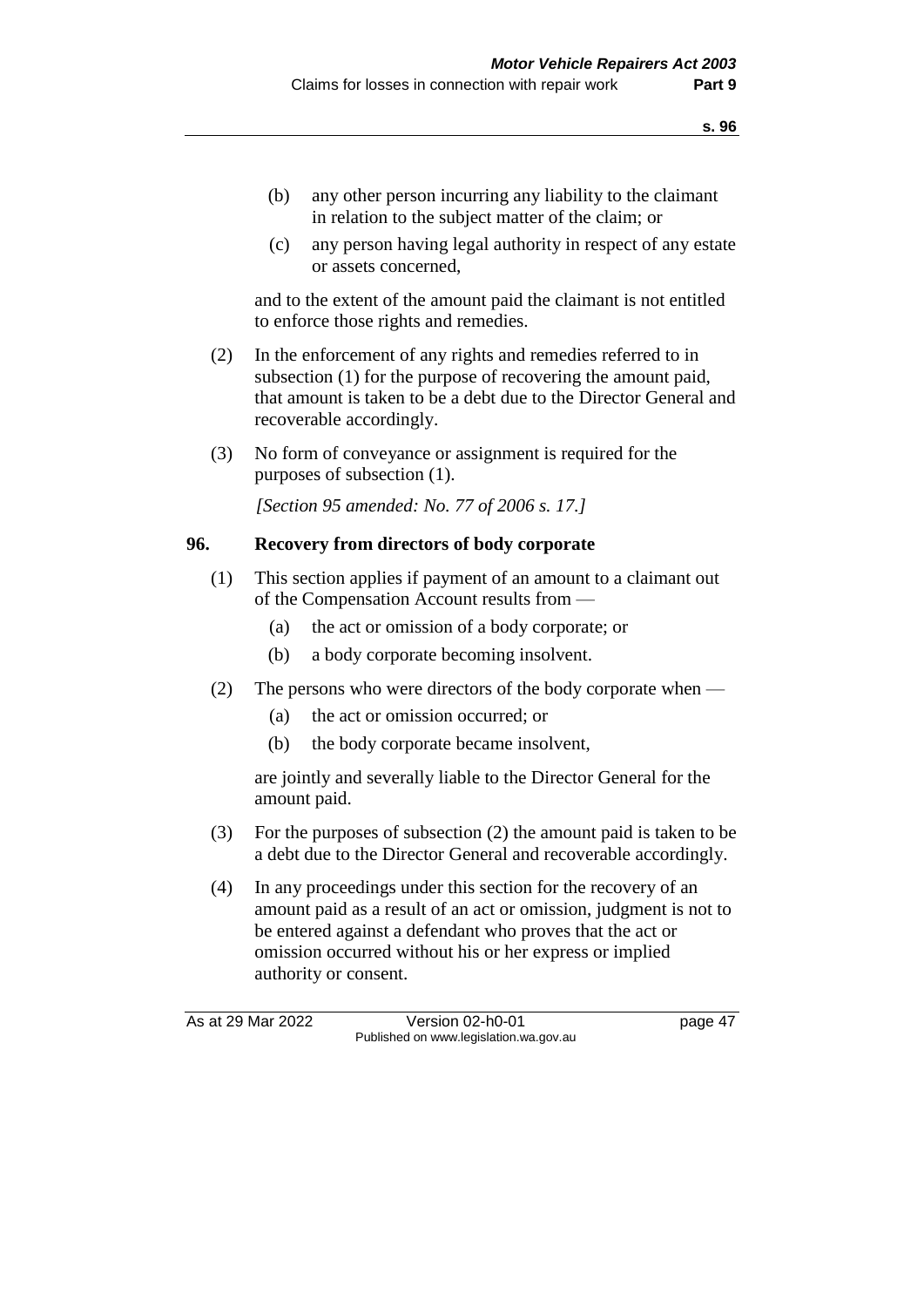| (5) | Where subsection (2) applies the body corporate is not liable to |
|-----|------------------------------------------------------------------|
|     | reimburse a person for any amount that he or she pays to the     |
|     | Director General under this section.                             |

(6) This section does not affect the operation of section 95.

*[Section 96 amended: No. 77 of 2006 s. 17.]*

page 48 Version 02-h0-01 As at 29 Mar 2022 Published on www.legislation.wa.gov.au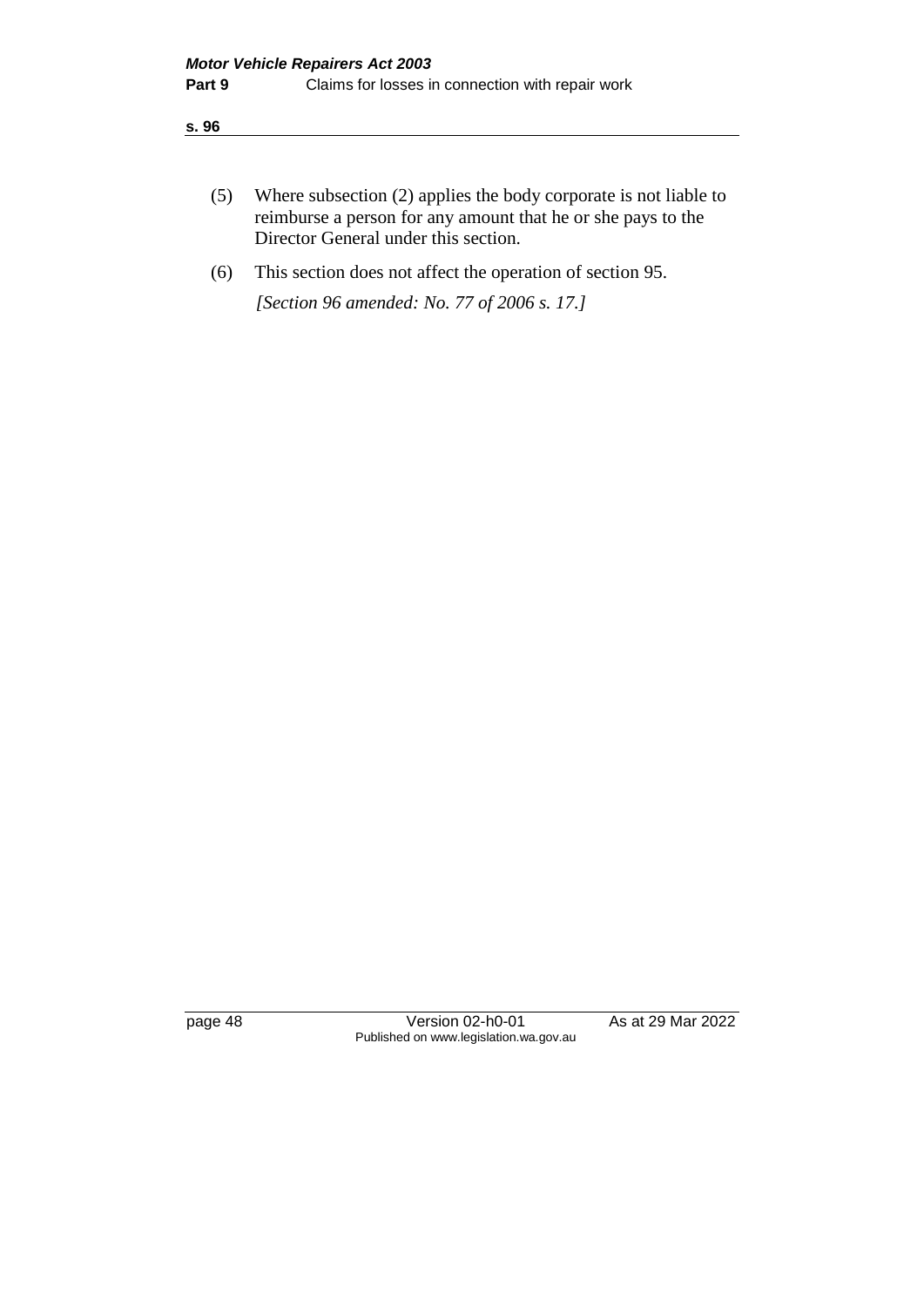# **Part 10 — Miscellaneous**

# **Division 1 — Infringement notices**

# **97. Terms used in this Division**

In this Division —

*authorised officer* has the meaning given by section 3(1); *prescribed* means prescribed by the regulations; *prescribed offence* means an offence prescribed under section 98.

*[Section 97 amended: No. 58 of 2010 s. 73.]*

# **98. Prescribed offences**

The regulations may prescribe offences against this Act for which an infringement notice may be given under section 100.

# **99. Modified penalties**

- (1) For each prescribed offence the regulations must prescribe
	- (a) a modified penalty; or
	- (b) a different modified penalty according to the circumstances of the offence.
- (2) The modified penalty for an offence cannot exceed 20% of the maximum penalty that could be imposed for that offence by a court.

# **100. Giving of notice**

- (1) An authorised officer who has reason to believe that a person has committed a prescribed offence may give an infringement notice to the alleged offender.
- (2) The notice must be given within 6 months after the alleged offence is believed to have been committed.

As at 29 Mar 2022 Version 02-h0-01 page 49 Published on www.legislation.wa.gov.au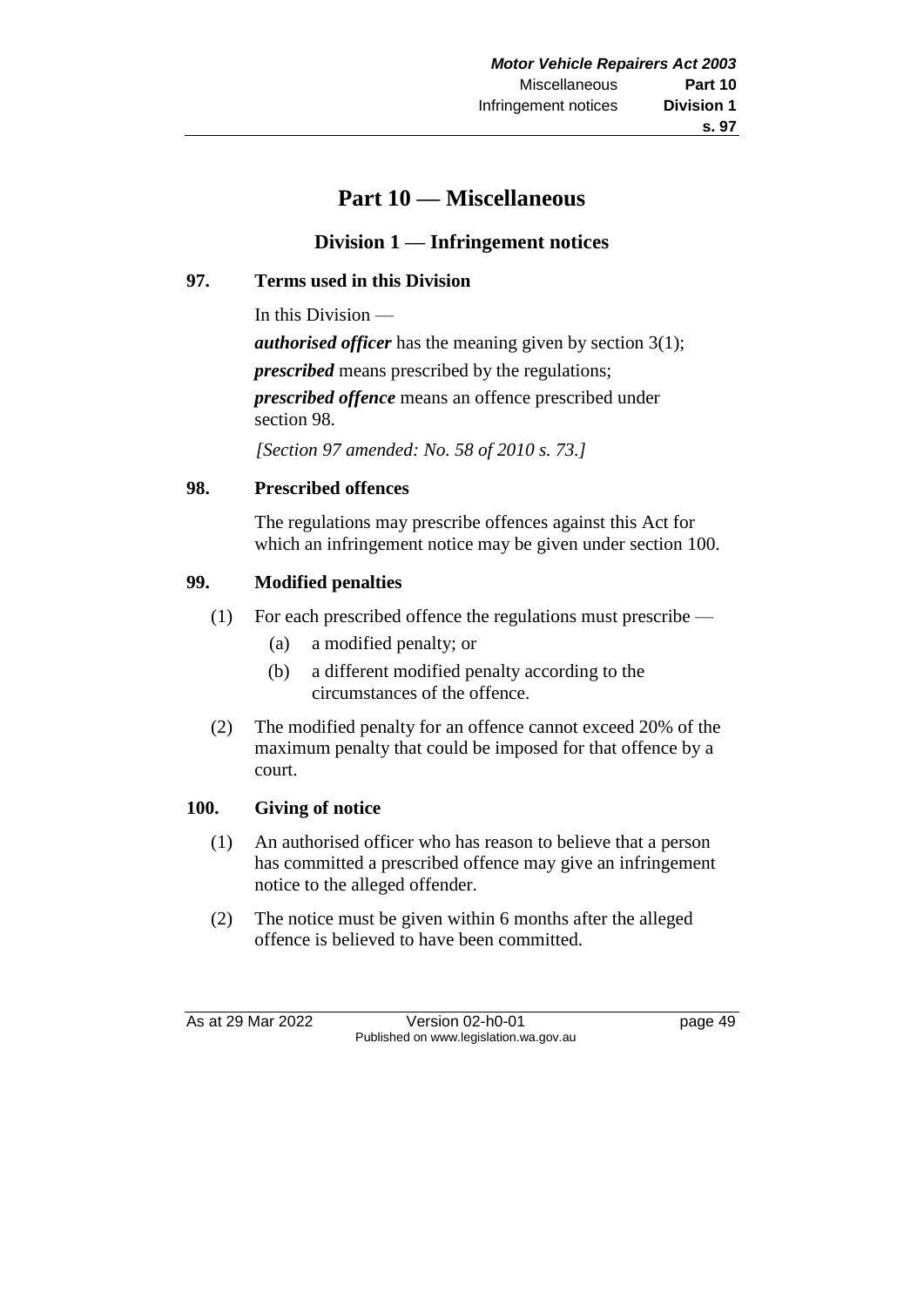#### **101. Contents of notice**

- (1) An infringement notice is to be in the prescribed form.
- (2) An infringement notice is to  $-$ 
	- (a) contain a description of the alleged offence;
	- (b) specify the amount of the modified penalty for the offence; and
	- (c) advise the alleged offender that, if he or she does not wish to be prosecuted for the alleged offence in a court, that amount may be paid to the secretary within 28 days after the giving of the notice.
- (3) The amount referred to in subsection (2)(b) is to be the amount that was the prescribed modified penalty at the time when the alleged offence is believed to have been committed.

*[Section 101 amended: No. 84 of 2004 s. 80.]* 

## **102. Extension of time**

- (1) The Commissioner may, in a particular case, extend the period of 28 days within which the modified penalty may be paid.
- (2) An extension may be granted under subsection (1) either before or after the period of 28 days has elapsed.

*[Section 102 amended: No. 58 of 2010 s. 79.]*

# **103. Withdrawal of notice**

- (1) The Commissioner may withdraw an infringement notice by sending to the alleged offender a notice in the prescribed form stating that the infringement notice has been withdrawn.
- (2) Subsection (1) applies even if the modified penalty has been paid.
- (3) If an infringement notice is withdrawn after the modified penalty has been paid, the amount is to be refunded.

*[Section 103 amended: No. 58 of 2010 s. 79.]*

page 50 Version 02-h0-01 As at 29 Mar 2022 Published on www.legislation.wa.gov.au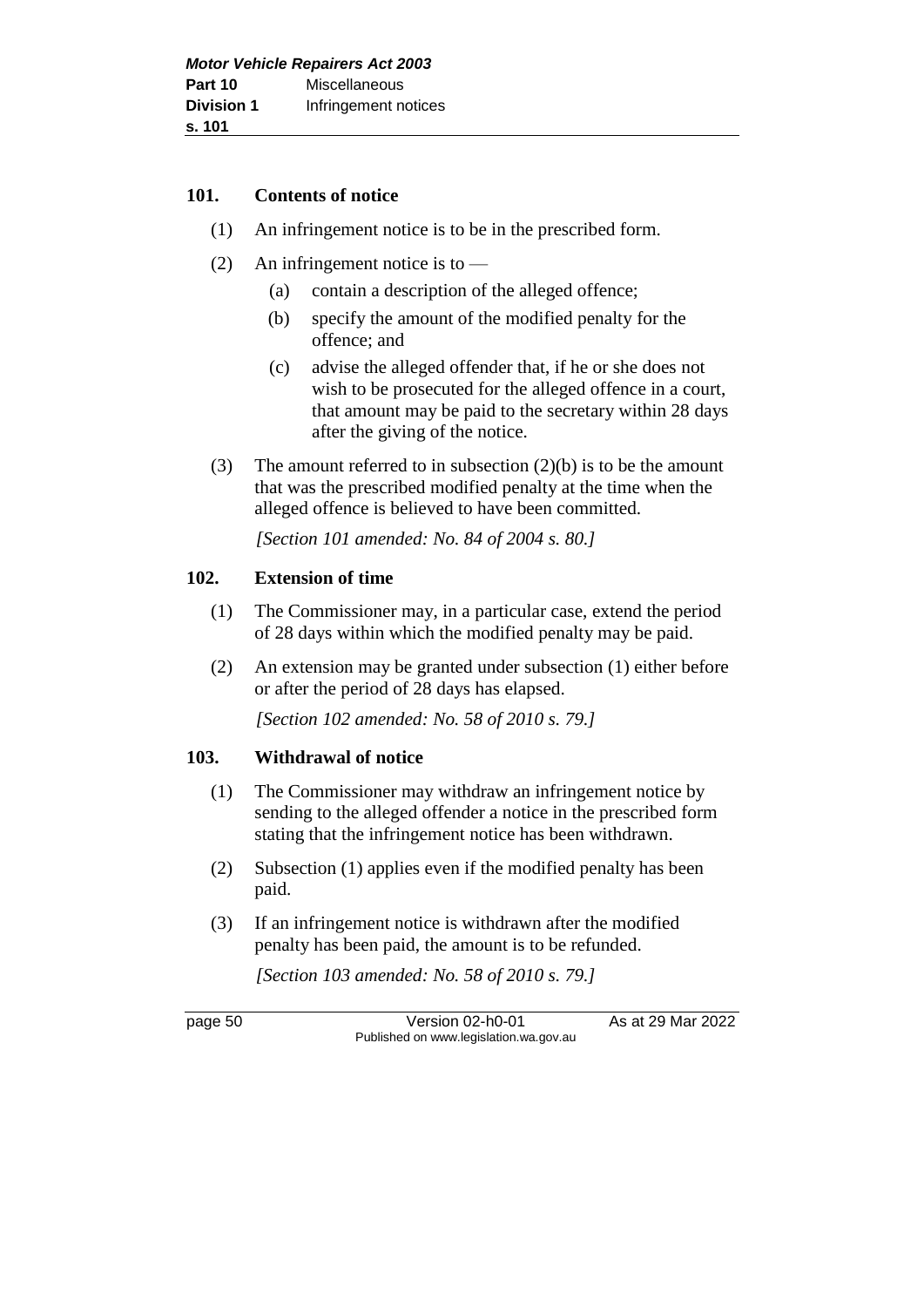# **104. Benefit of paying modified penalty**

- (1) This section applies if
	- (a) the modified penalty specified in an infringement notice has been paid within 28 days or such further time as is allowed; and
	- (b) the notice has not been withdrawn.
- (2) The payment prevents
	- (a) the bringing of proceedings; and
	- (b) the imposition of penalties,

to the same extent that they would be prevented if the alleged offender had been convicted by a court of, and punished for, the alleged offence.

#### **105. No admission implied by payment**

Payment of a modified penalty is not to be regarded as an admission for the purposes of any proceedings, whether civil or criminal.

#### **106. Application of penalties collected**

An amount paid as a modified penalty is to be dealt with as if it were imposed by a court as a penalty for an offence, unless section 103(3) requires that the amount be refunded.

# **Division 2 — General**

## **107. Motor Vehicle Repair Industry Education and Research Account**

(1) In this section —

*Account* means the Motor Vehicle Repair Industry Education and Research Account established by subsection (2);

*prescribed percentage* means 1% or such other percentage as may be prescribed by the regulations;

As at 29 Mar 2022 Version 02-h0-01 page 51 Published on www.legislation.wa.gov.au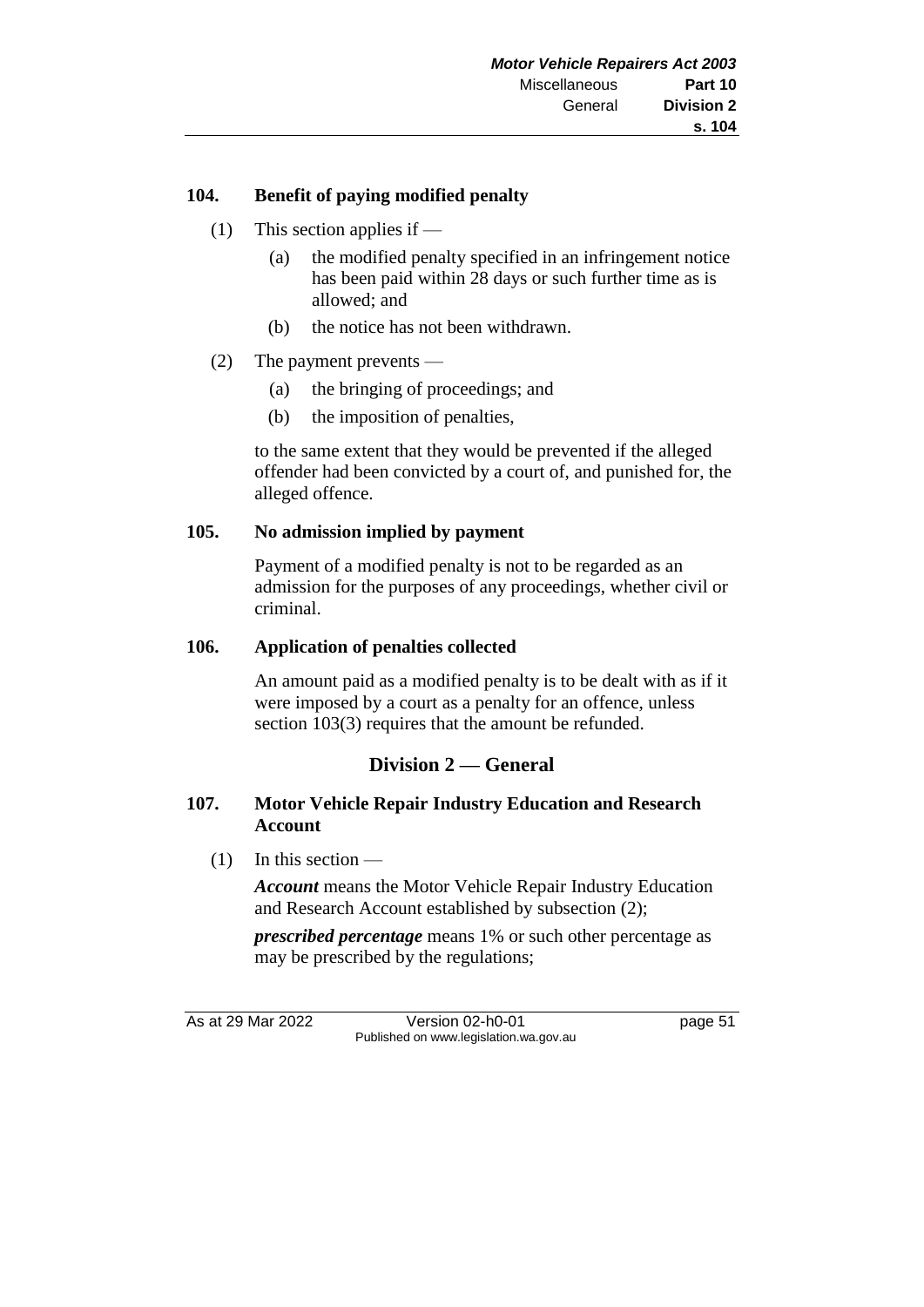*purposes of the Account* means —

- (a) education or research in respect of; or
- (b) any public purpose connected with,

repair work.

- (2) An agency special purpose account called the Motor Vehicle Repair Industry Education and Research Account is established under section 16 of the *Financial Management Act 2006*.
- (3) The Account is to be administered by the Director General.
- (4) There are to be credited to the Account
	- (a) in respect of each year, an amount equal to the prescribed percentage of all fees paid under sections 13, 31 and 41 during that year; and
	- (b) any moneys borrowed under subsection (8).
- (5) The Commissioner may recommend to the Director General that moneys standing to the credit of the Account be applied for or towards the purposes of the Account.
- (6) The Director General must give due weight to, but is not bound to follow, a recommendation under subsection (5).
- (7) Subject to subsections (5) and (6), the Director General may apply moneys standing to the credit of the Account for or towards the purposes of the Account.
- (8) Moneys may be borrowed from the Treasurer for the purposes of the Account —
	- (a) in such amounts as the Treasurer may approve; and
	- (b) on such terms relating to repayment and payment of interest as the Treasurer imposes.
- (9) The Account is charged with
	- (a) interest on; and

page 52 Version 02-h0-01 As at 29 Mar 2022 Published on www.legislation.wa.gov.au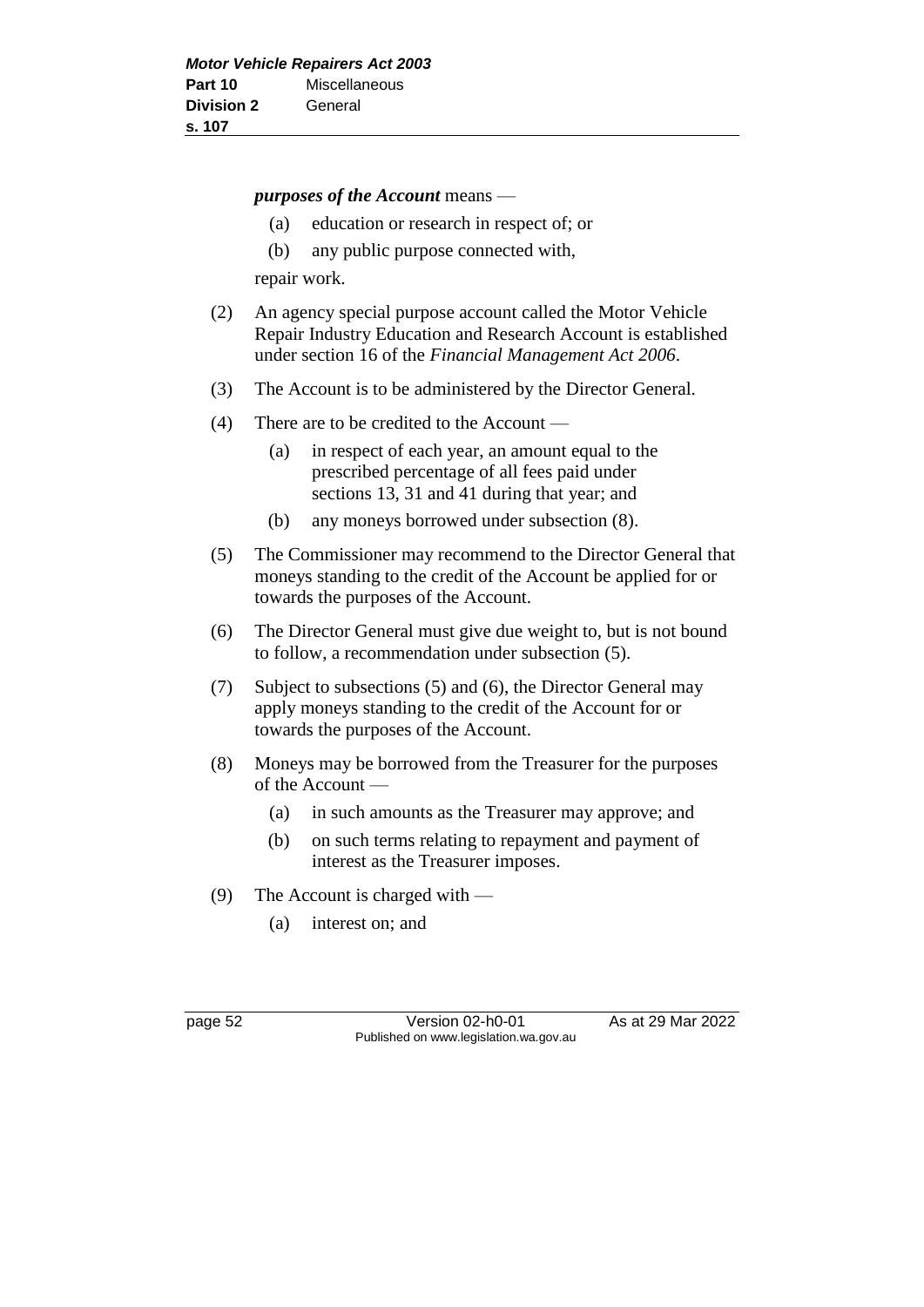(b) amounts required to repay,

moneys borrowed under subsection (8).

*[Section 107 amended: No. 77 of 2006 s. 17; No. 58 of 2010 s. 79.]*

#### **108. Licensee to publicise licensing information**

A licensee must cause the business name shown in the business licence and the number of the licence to appear —

- (a) in a conspicuous position on the outside of every premises authorised under section 59 in respect of the licence;
- (b) on every quote, invoice, statement of account, business letter, official notice, publication, order for goods, or receipt, issued by the licensee in the course of business; and
- (c) in every advertisement published by or on behalf of the licensee.

Penalty: \$1 500.

#### **109. Prohibition of doing business with unlicensed repairers**

 $(1)$  In this section —

*unlicensed repairer* means a person or firm that is required to hold, but does not hold, a business licence.

- (2) A person or firm that carries on a business that consists of or includes the carrying out of repair work on a motor vehicle must  $not$  —
	- (a) enter into an agreement for any repair work to be carried out by a person or firm that is an unlicensed repairer; or
	- (b) do any act which assists, or is intended to assist, a person or firm that is an unlicensed repairer to carry on a business that consists of or includes the carrying out of repair work on a motor vehicle.

Penalty: \$5 000.

As at 29 Mar 2022 Version 02-h0-01 page 53 Published on www.legislation.wa.gov.au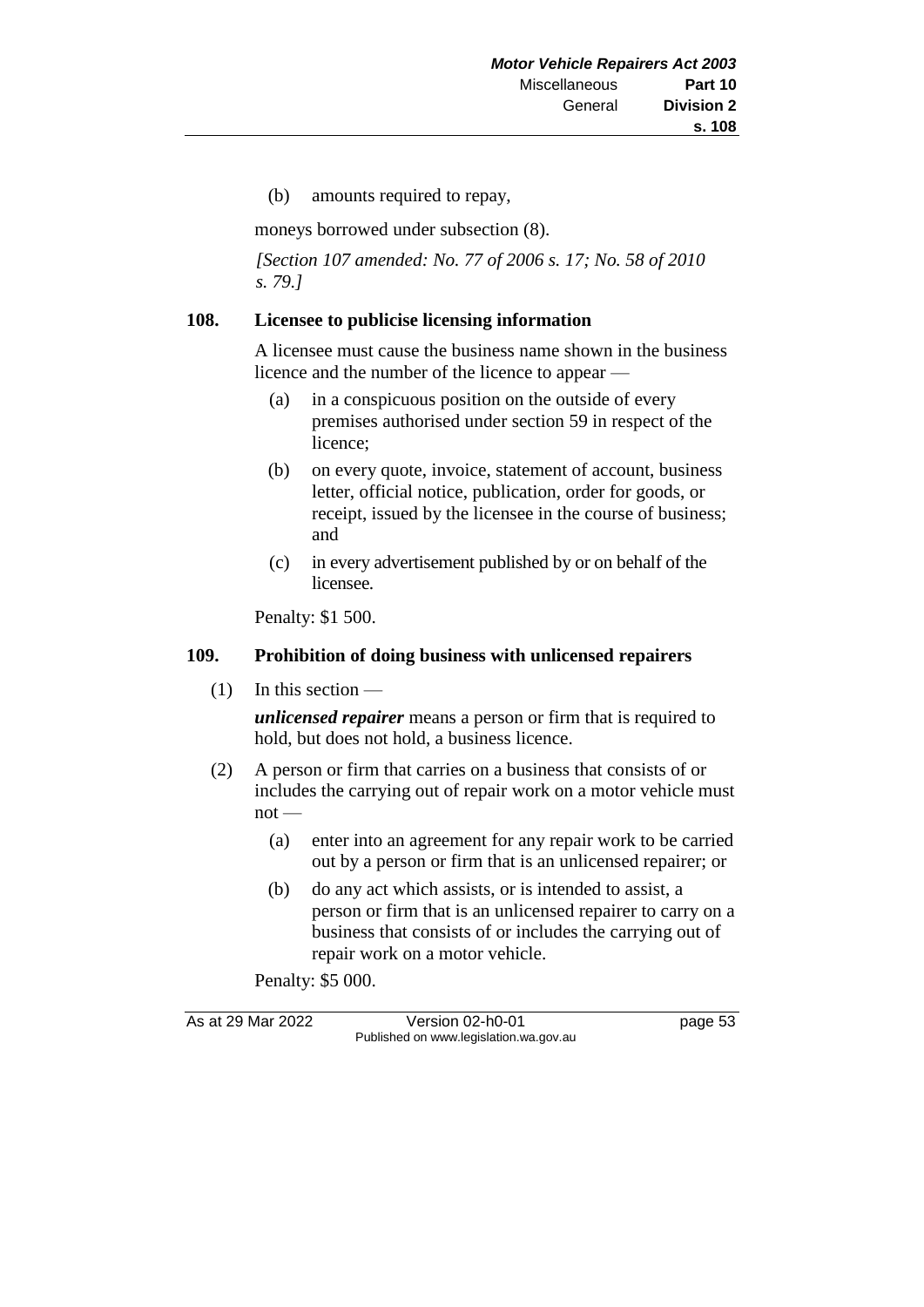- (3) An insurer of a motor vehicle
	- $(a)$  must not
		- (i) enter into an agreement; or
		- (ii) require the owner of the motor vehicle to enter into an agreement,

for any repair work to be carried out on the vehicle by a person or firm that is an unlicensed repairer;

- (b) must not specify in a contract of insurance that any repair work be carried out by a particular person or firm if that person or firm is an unlicensed repairer; or
- (c) must not do any act which assists, or is intended to assist, a person or firm that is an unlicensed repairer to carry on a business that consists of or includes the carrying out of repair work on a motor vehicle.

Penalty: \$5 000.

*[Section 109 amended: No. 23 of 2014 s. 59.]*

## **110. Liability of directors and officers of body corporate**

- $(1)$  If
	- (a) a body corporate at any time contravenes a provision of this Act; and
	- (b) a person who was at that time
		- (i) a director of the body corporate; or
		- (ii) an officer concerned in its management,

authorised or permitted the contravention,

that person is taken to have contravened the same provision.

(2) A person referred to in subsection (1) may be proceeded against and convicted under a provision whether or not the body corporate has been proceeded against or convicted under that provision.

page 54 Version 02-h0-01 As at 29 Mar 2022 Published on www.legislation.wa.gov.au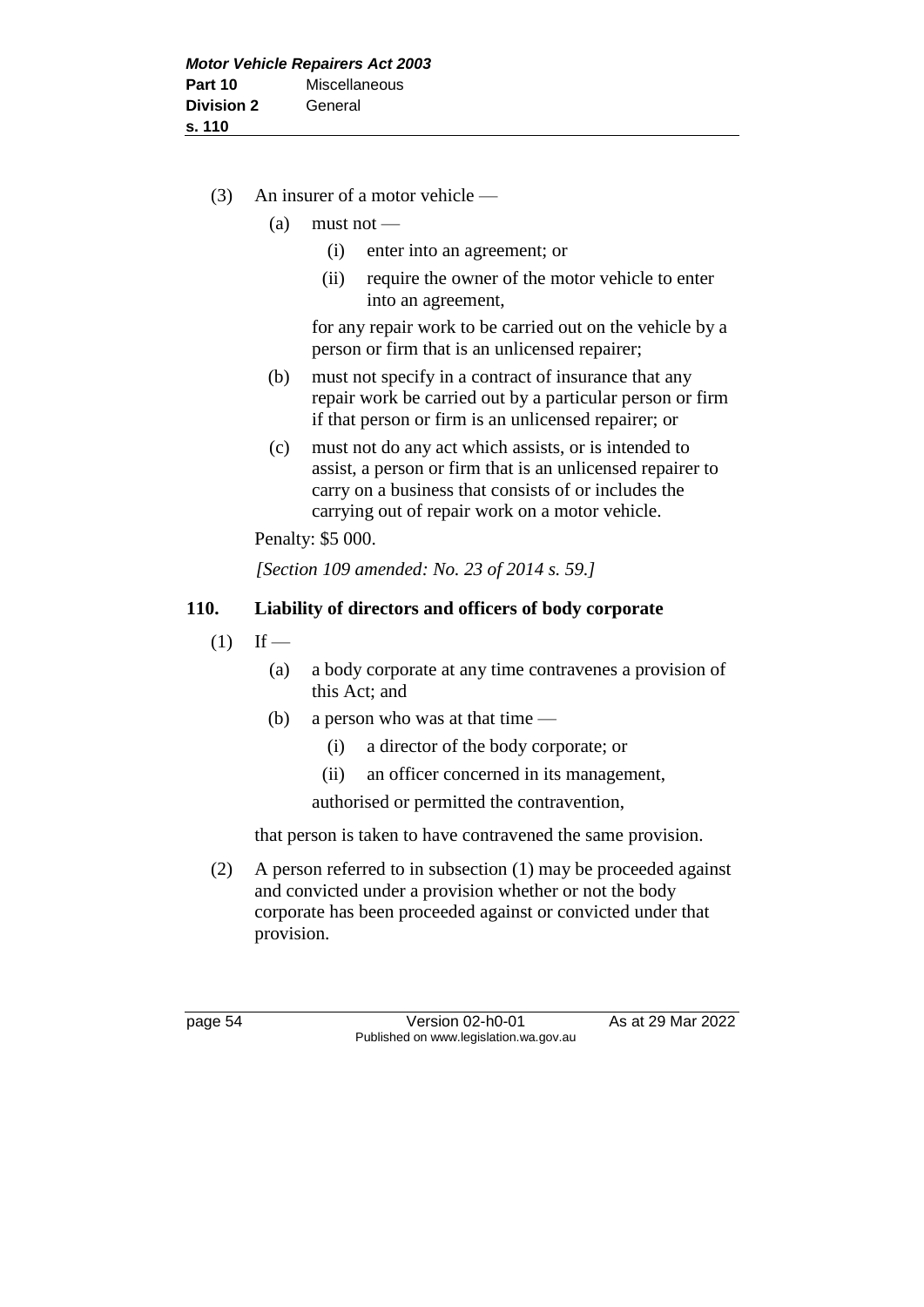- (3) A person referred to in subsection (1) may be convicted in the proceedings in which the body corporate is convicted if —
	- (a) the prosecutor so requests; and
	- (b) the court is satisfied that the person had reasonable notice that the prosecutor intended to make the request.

*[Section 110 amended: No. 84 of 2004 s. 80.]* 

## **111. Confidentiality of information officially obtained**

The *Fair Trading Act 2010* section 112 applies to information obtained for the purposes of this Act.

*[Section 111 inserted: No. 58 of 2010 s. 74.]*

*[112, 113. Deleted: No. 58 of 2010 s. 75.]*

## **114. Regulations**

- (1) The Governor may make regulations prescribing all matters  $that -$ 
	- (a) are required or permitted to be prescribed; or
	- (b) are necessary or convenient to be prescribed,

for giving effect to the purposes of this Act.

- (2) Without limiting subsection (1), the regulations may make provision for or in relation to —
	- (a) the manner and form in which licensees are to quote for repair work;
	- (b) the manner and form in which repair work is to be authorised by the owner of a motor vehicle;
	- (c) advertising by licensees;
	- (d) the records and documents that are to be kept by licensees;
	- (e) the display of business licences and certificates; and

As at 29 Mar 2022 Version 02-h0-01 page 55 Published on www.legislation.wa.gov.au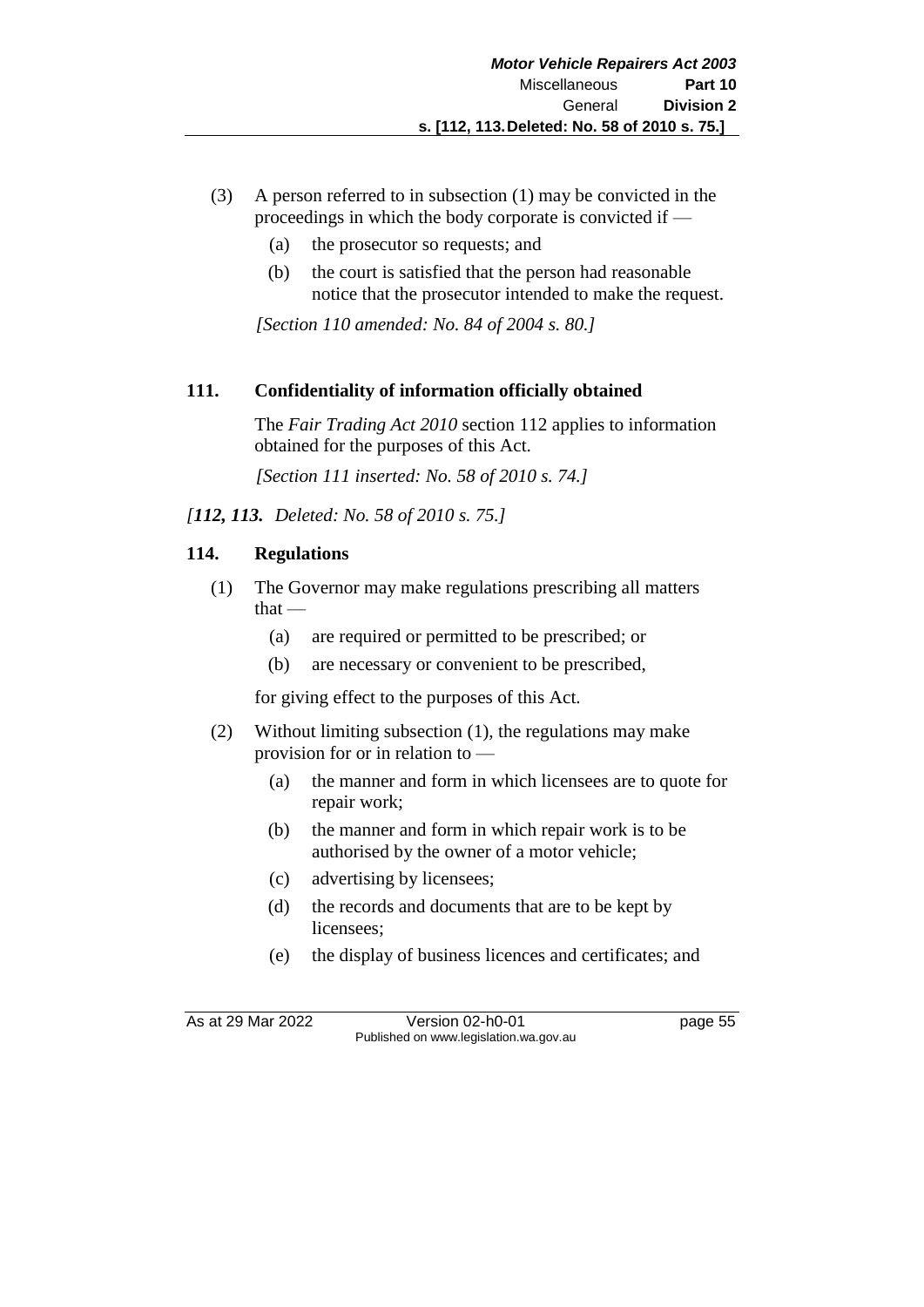- (f) the conduct of licensees and their employees and agents in respect of the business to which the business licence applies.
- (3) Without limiting subsection (1), the regulations may
	- (a) create offences; and
	- (b) provide for a penalty not exceeding \$2 000 for the commission of an offence.
- *[115. Deleted: No. 23 of 2014 s. 60.]*
- *[116. Deleted: No. 58 of 2010 s. 76.]*

*[Part 11 (s. 117) deleted: No. 58 of 2010 s. 77.]*

page 56 Version 02-h0-01 As at 29 Mar 2022 Published on www.legislation.wa.gov.au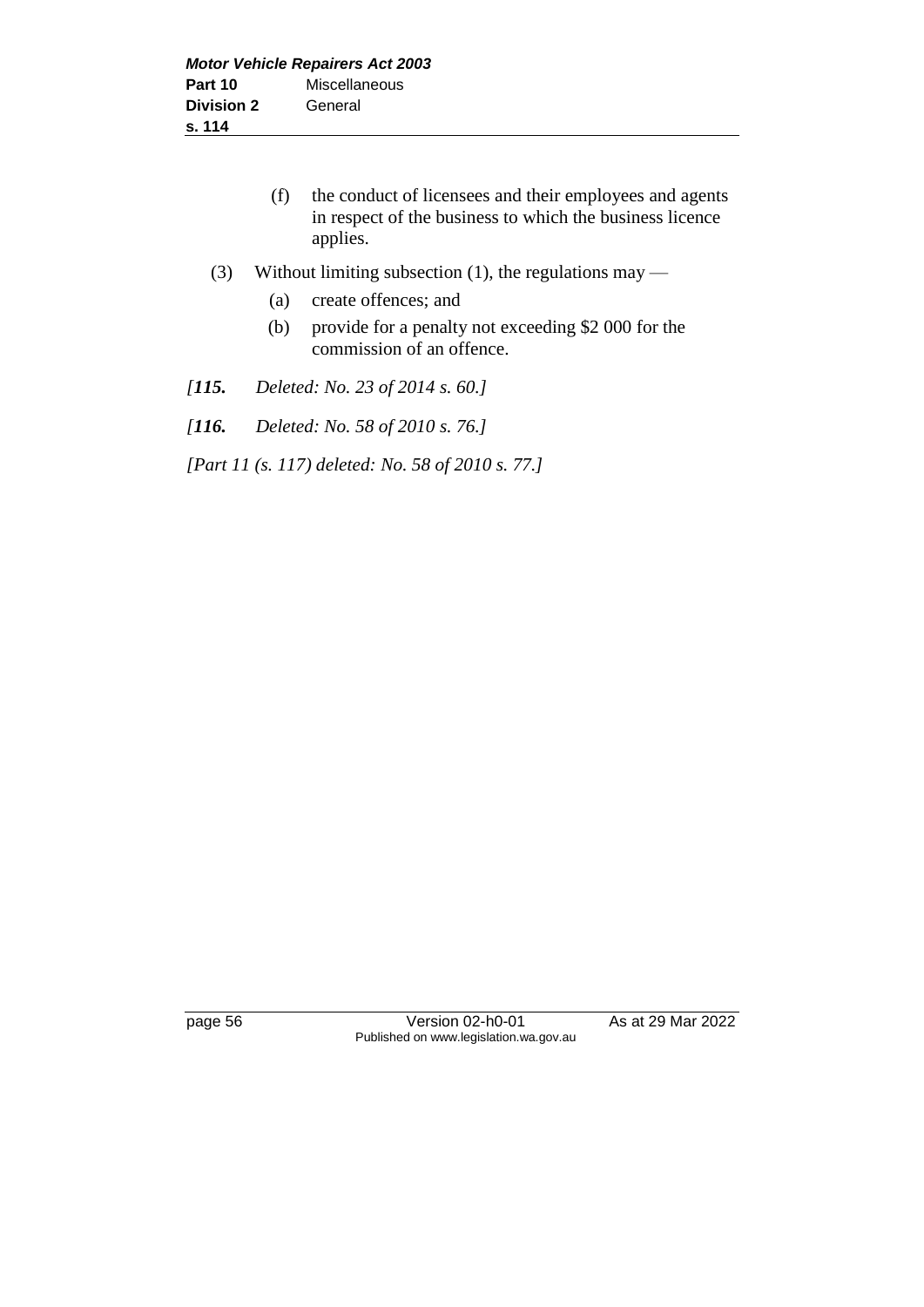# **Part 11 — Transitional provisions**

*[Heading inserted: No. 58 of 2010 s. 77.]*

### **120. Terms used**

In this Part —

*commencement day* means the day on which the *Acts Amendment (Fair Trading) Act 2010* Part 5 comes into operation;

*the former Board* means the Motor Vehicle Industry Board established by the *Motor Vehicle Dealers Act 1973* section 7 prior to the commencement day.

*[Section 120 inserted: No. 58 of 2010 s. 77.]*

# **121. Unfinished proceedings by the former Board**

- (1) Proceedings before the former Board that are not complete at the commencement day —
	- (a) are taken to have been commenced by the Commissioner for the purposes of the Act; and
	- (b) are to continue under the direction and control of the Commissioner.
- (2) Proceedings before the State Administrative Tribunal or another court commenced by allegation against a licensed motor vehicle dealer or repairer brought by the former Board that are not complete at the commencement day —
	- (a) are taken to have been commenced by an allegation by the Commissioner for the purposes of the Act; and
	- (b) are to continue under the direction and control of the Commissioner.

*[Section 121 inserted: No. 58 of 2010 s. 77.]*

As at 29 Mar 2022 Version 02-h0-01 page 57 Published on www.legislation.wa.gov.au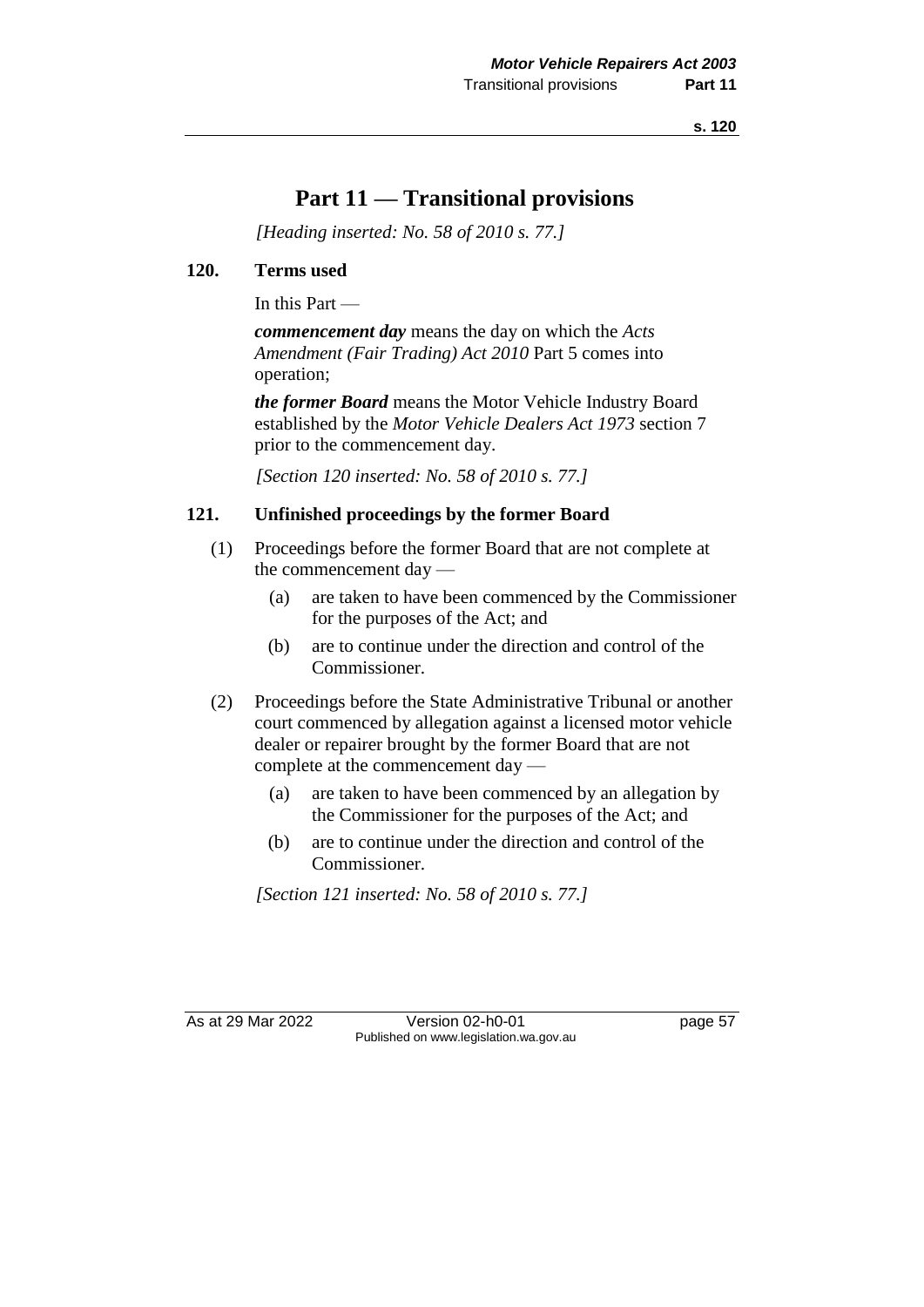### **122. Powers in relation to transitional matters**

- (1) The Governor may make regulations prescribing all matters that are required, necessary or convenient to be prescribed in relation to transitional matters consequential upon the enactment of the *Acts Amendment (Fair Trading) Act 2010* Part 5.
- (2) In subsection  $(1)$  —

*transitional matter* means a matter that needs to be dealt with for the purpose of effecting the transition from this Act as enacted immediately before the commencement day to this Act as amended by the *Acts Amendment (Fair Trading) Act 2010*.

- (3) Regulations made under subsection (1) may provide that specific provisions of a written law —
	- (a) do not apply; or
	- (b) apply with specific modifications,

to or in relation to any matter.

- (4) Regulations made under subsection (1) must be made within 12 months after the commencement day.
- (5) If regulations made under subsection (1) provide that a specified state of affairs is to be taken to have existed, or not to have existed, on and from a day that is earlier than the day on which the regulations are published in the *Gazette* but not earlier than the commencement day, the regulations have effect according to their terms.
- (6) In subsection  $(5)$  —

*specified* means specified or described in the regulations.

- (7) If regulations contain a provision referred to in subsection (5), the provision does not operate so as —
	- (a) to affect, in a manner prejudicial to any person (other than the State), the right of that person existing before the day of publication of those regulations; or

page 58 Version 02-h0-01 As at 29 Mar 2022 Published on www.legislation.wa.gov.au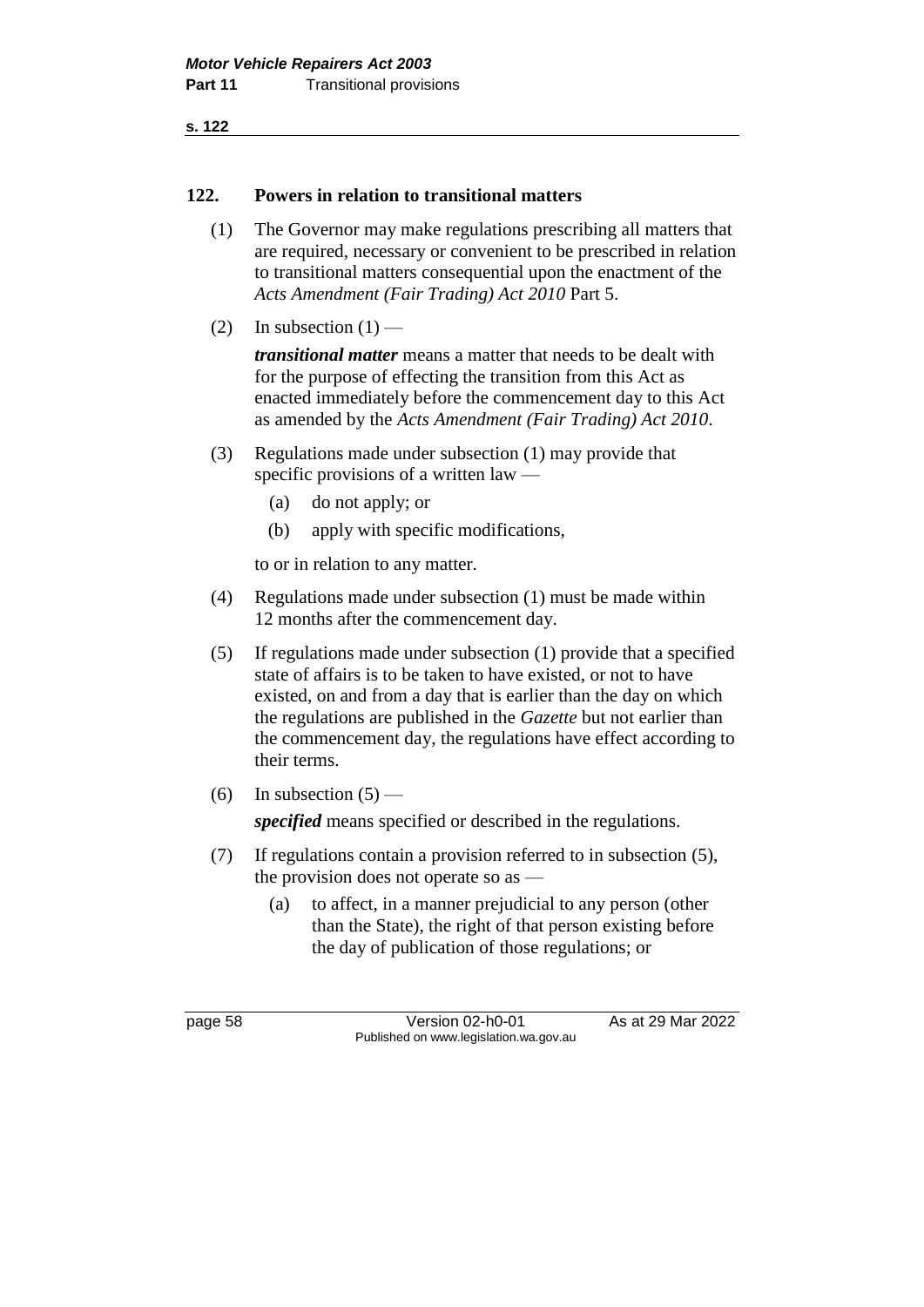(b) to impose liabilities on any person (other than the State or an authority of the State) in respect of anything done or omitted to be done before the day of publication of those regulations.

*[Section 122 inserted: No. 58 of 2010 s. 77.]*

As at 29 Mar 2022 Version 02-h0-01 page 59 Published on www.legislation.wa.gov.au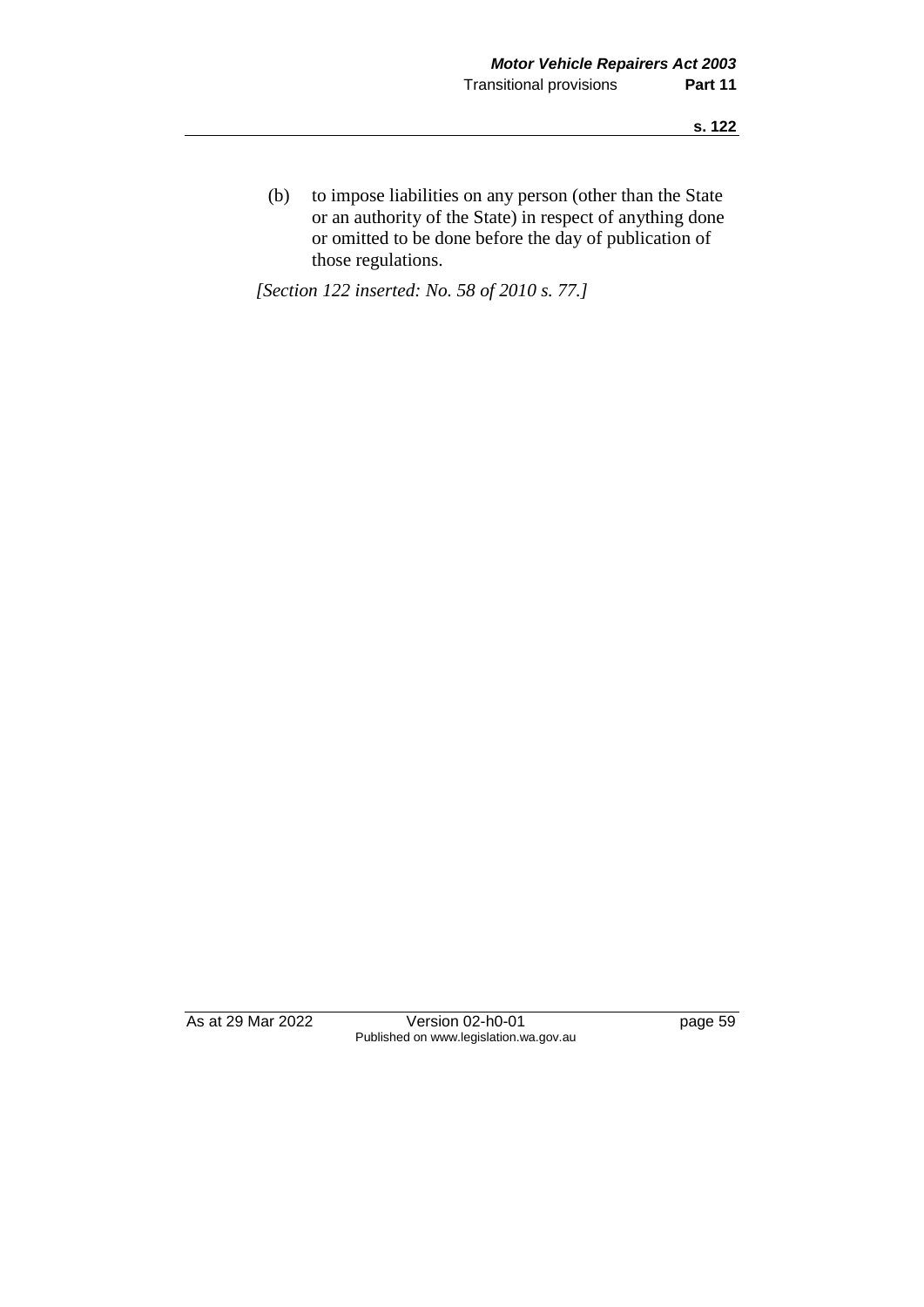**cl. 1**

# **Schedule 1 — Disciplinary orders**

[s. 68]

- 1. An order disqualifying a person from holding or obtaining, whether solely or jointly —
	- (a) a business licence or certificate; or
	- (b) a certificate for any particular class of repair work,

whether or not at the time when the order is made the person is the holder of a business licence or certificate.

- 2. An order disqualifying a person from being concerned in the management or conduct of a body corporate that is the holder, or a joint holder, of a business licence, whether or not at the time when the order is made the person is so concerned.
- 3. Subject to Schedule 2 clause 2, an order that a person pay a penalty not exceeding —
	- (a) \$1 500 in the case of a person who is or was the holder of a certificate; or
	- (b) \$5 000 in the case of a person who is or was a licensee or one of joint licensees.
- 4. An order
	- (a) attaching conditions or restrictions to a business licence or certificate; or
	- (b) amending a condition or restriction attached to a business licence or certificate.
- 5. An order reprimanding or cautioning a person.

*[Schedule 1 amended: No. 23 of 2014 s. 61.]*

page 60 **Version 02-h0-01** As at 29 Mar 2022 Published on www.legislation.wa.gov.au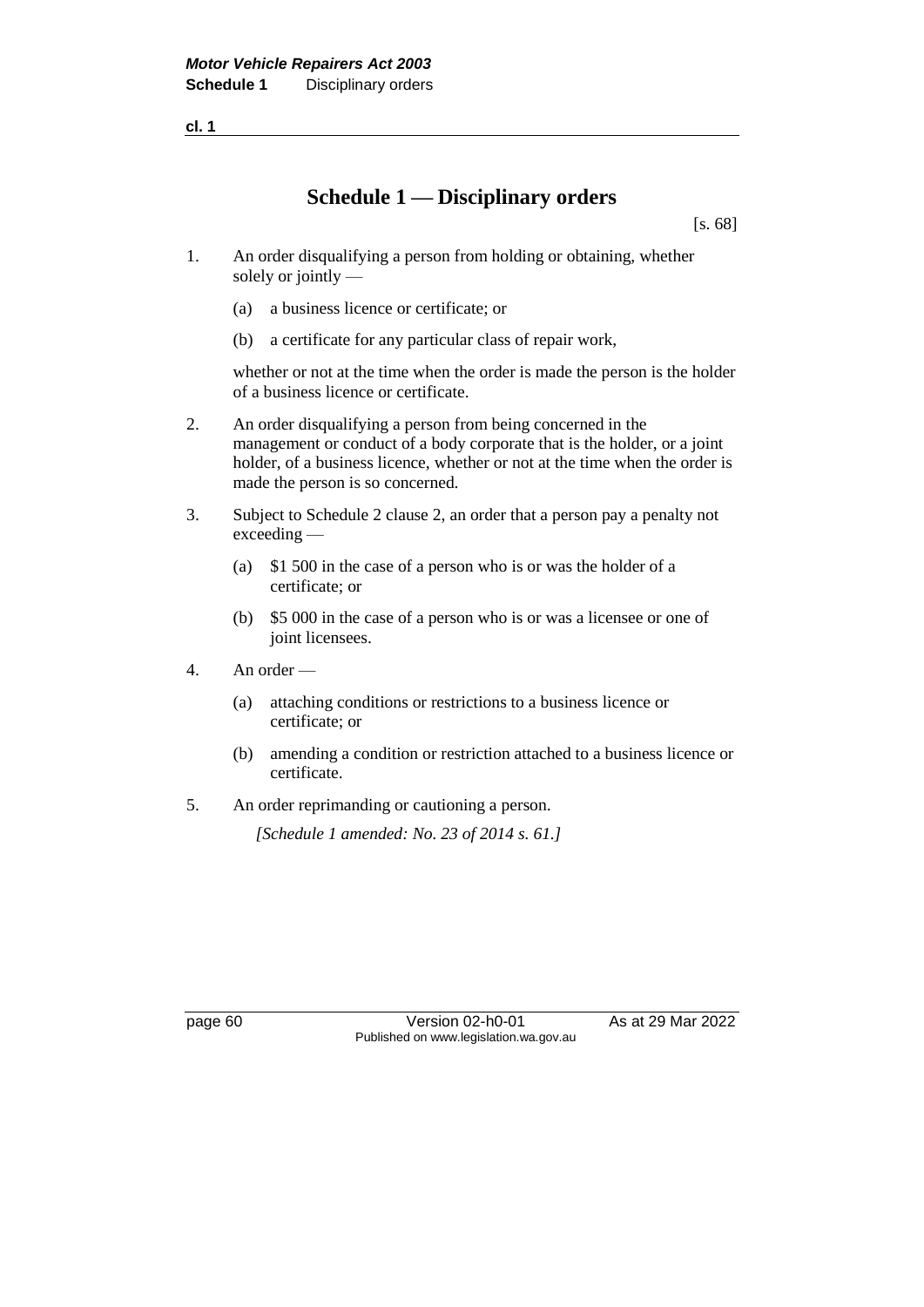**cl. 1**

# **Schedule 2 — Further provisions in respect of disciplinary orders**

[s. 68]

### **1. Duration of orders**

An order under Schedule 1 item 1 or 2 may be made to have effect —

- (a) for a period specified in the order; or
- (b) until a further order is made by the State Administrative Tribunal or a court.

*[Clause 1 amended: No. 58 of 2010 s. 78.]*

#### **2. Limitation on monetary penalty**

- (1) The powers described in Schedule 1 item 3 and the powers of a court to impose a penalty for an offence against this Act must not both be exercised in respect of an act, omission or conduct of a person that is substantially the same.
- (2) A penalty that exceeds the relevant maximum fine cannot be imposed under the powers described in Schedule 1 item 3.
- (3) In subclause  $(2)$  —

*relevant maximum fine* means, if the penalty is to be imposed in respect of an act, omission or conduct that constitutes an offence against this Act, the maximum fine that could be imposed by a court for that offence.

#### **3. Recovery of penalties**

- (1) An amount payable by a person under an order referred to in Schedule 1 item 3 may be recovered by the Director General as a debt in a court of competent jurisdiction to the extent that it remains unpaid after any time specified by the State Administrative Tribunal for payment.
- (2) If an amount referred to in subclause (1) has not been paid by a person after any time specified by the State Administrative Tribunal for payment, the State Administrative Tribunal may —

As at 29 Mar 2022 Version 02-h0-01 page 61 Published on www.legislation.wa.gov.au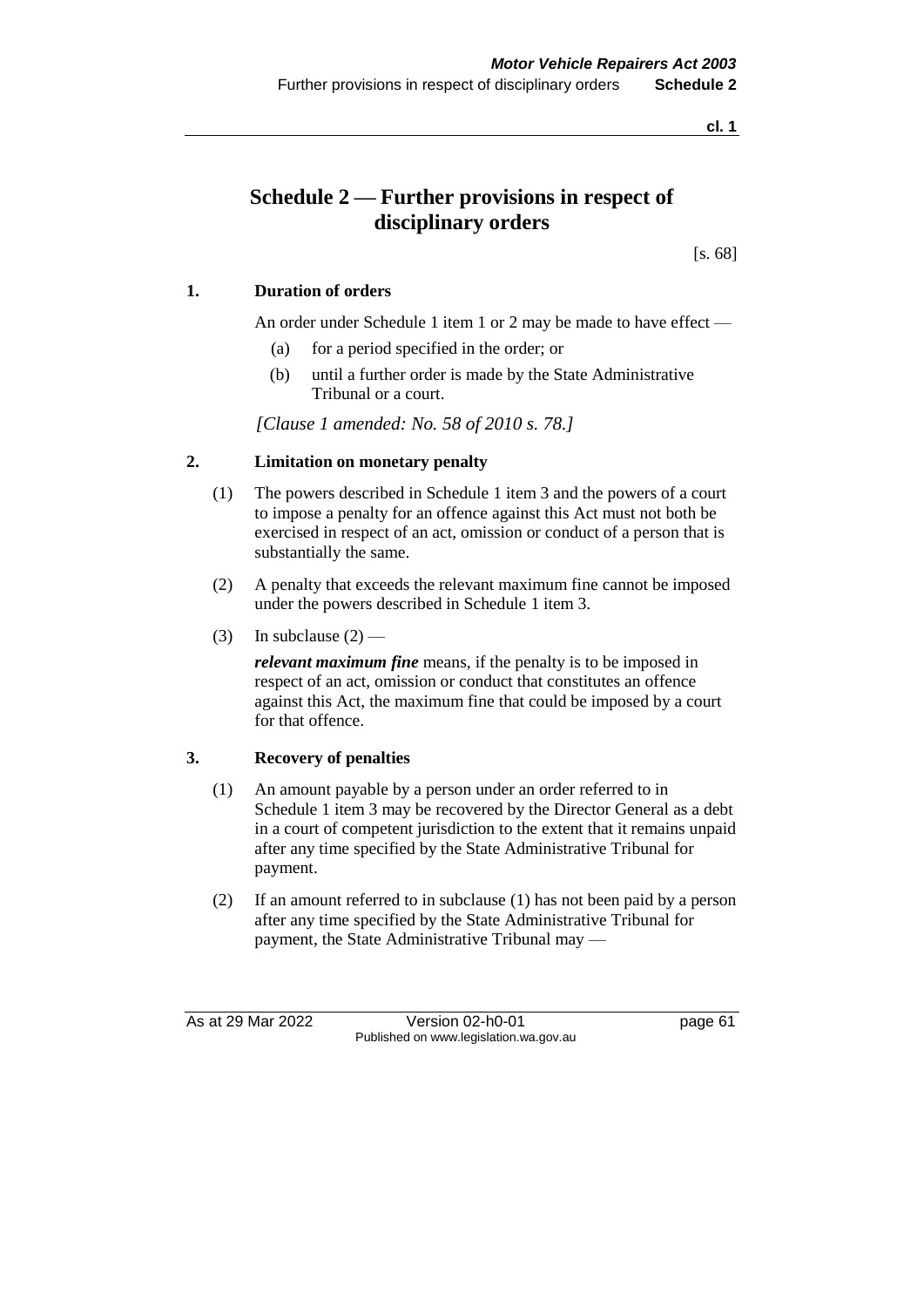- (a) treat the non-payment as an omission to which section 68(1)(b) applies; and
- (b) make an order described in Schedule 1 item 1 or 2 against the person in respect of that omission.

*[Clause 3 amended: No. 58 of 2010 s. 78.]*

*[Schedule 3 deleted: No. 23 of 2014 s. 62.]*

page 62 Version 02-h0-01 As at 29 Mar 2022 Published on www.legislation.wa.gov.au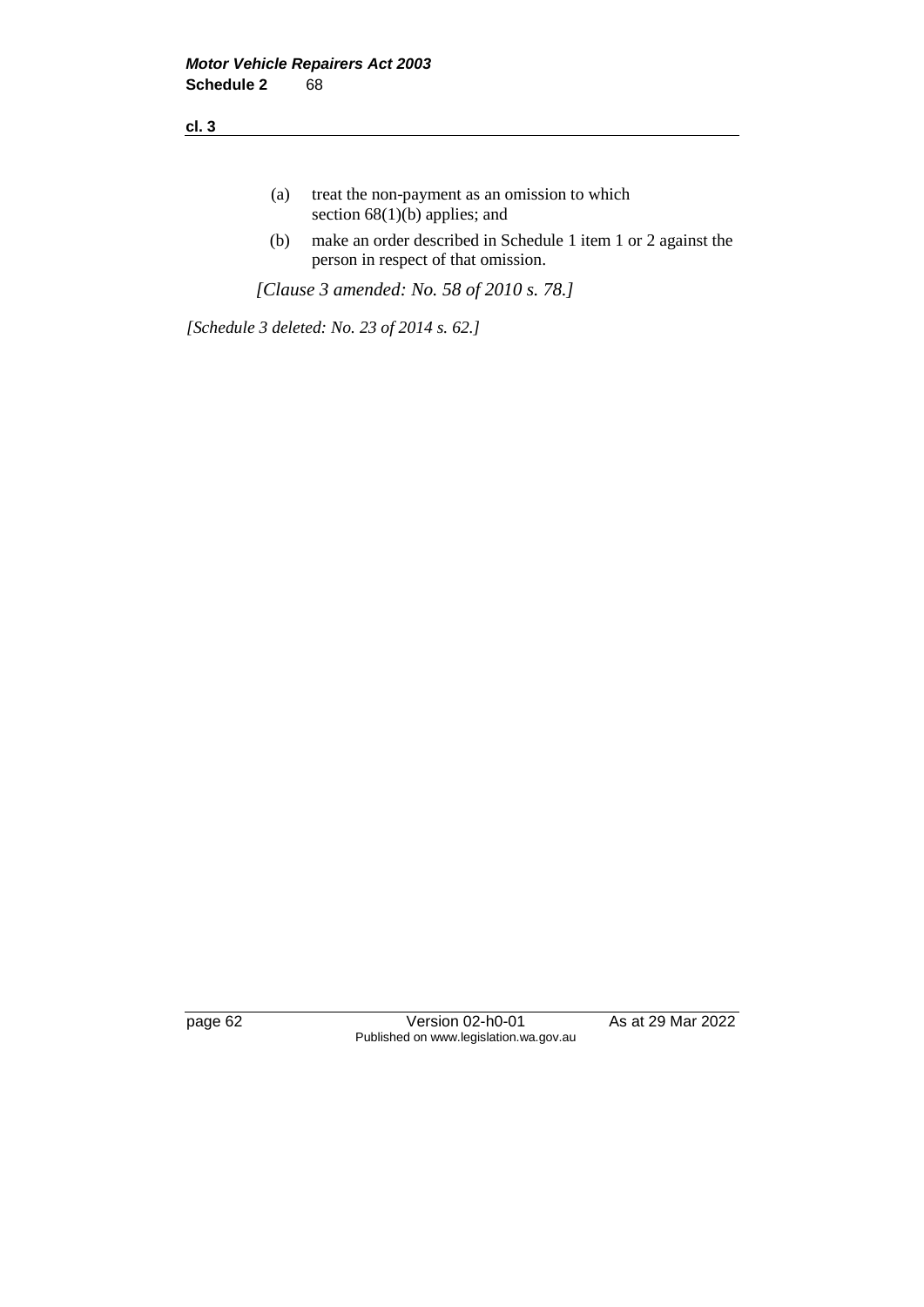# **Notes**

This is a compilation of the *Motor Vehicle Repairers Act 2003* and includes amendments made by other written laws. For provisions that have come into operation, and for information about any reprints, see the compilation table. For provisions that have not yet come into operation see the uncommenced provisions table.

| <b>Compilation table</b> |  |  |
|--------------------------|--|--|
|--------------------------|--|--|

| <b>Short title</b>                                                                                   | <b>Number</b><br>and year | <b>Assent</b> | <b>Commencement</b>                                                                                                                                                                                                                                                                                                                                                                                                                                                                                        |
|------------------------------------------------------------------------------------------------------|---------------------------|---------------|------------------------------------------------------------------------------------------------------------------------------------------------------------------------------------------------------------------------------------------------------------------------------------------------------------------------------------------------------------------------------------------------------------------------------------------------------------------------------------------------------------|
| <b>Motor Vehicle Repairers</b><br>Act 2003                                                           | 68 of 2003                | 9 Dec 2003    | s. 1-2: 9 Dec 2003;<br>Pt. 1 (other than s. 1, 2, 3(4)<br>and 4), Pt. 3, Pt. 4, s. 65 and 69,<br>Pt. 7, s. 89 and 90, Pt. 10 (other<br>than s. 108 and 109), Pt. 11 and<br>Sch. 3 cl. 2 and 3: 19 Mar 2007<br>(see s. 2 and Gazette<br>9 Feb 2007 p. 451);<br>s. 4, Pt. 2 and 5, Pt. 6 (other<br>than s. 65 and 69), Pt. 8 (other<br>than s. $85(3)(b)$ , Pt 9 (other<br>than s. 89 and 90), s. 108 and<br>109, Sch. 1 and 2 and Sch. 3<br>cl. 1: 1 Jul 2008 (see s. 2 and<br>Gazette 24 Jun 2008 p. 2885) |
| <b>Courts Legislation</b><br>Amendment and Repeal<br>Act 2004 s. 141                                 | 59 of 2004                | 23 Nov 2004   | 1 May 2005 (see s. 2 and<br>Gazette 31 Dec 2004 p. 7128)                                                                                                                                                                                                                                                                                                                                                                                                                                                   |
| Criminal Procedure and<br>Appeals (Consequential and<br>Other Provisions) Act 2004<br>s. 80          | 84 of 2004                | 16 Dec 2004   | 2 May 2005 (see s. 2 and<br>Gazette 31 Dec 2004 p. 7129<br>(correction in Gazette)<br>7 Jan 2005 p. 53))                                                                                                                                                                                                                                                                                                                                                                                                   |
| Planning and Development<br>(Consequential and<br><b>Transitional Provisions</b> )<br>Act 2005 s. 15 | 38 of 2005                | 12 Dec 2005   | 9 Apr 2006 (see s. 2 and<br>Gazette 21 Mar 2006 p. 1078)                                                                                                                                                                                                                                                                                                                                                                                                                                                   |
| <b>Machinery of Government</b><br>(Miscellaneous<br>Amendments) Act 2006<br>Pt. 4 Div. $161$         | 28 of 2006                | 26 Jun 2006   | 1 Jul 2006 (see s. 2 and <i>Gazette</i><br>27 Jun 2006 p. 2347)                                                                                                                                                                                                                                                                                                                                                                                                                                            |
| <b>Financial Legislation</b><br>Amendment and Repeal<br>Act 2006 s. 17                               | 77 of 2006                | 21 Dec 2006   | 1 Feb 2007 (see s. 2(1) and<br>Gazette 19 Jan 2007 p. 137)                                                                                                                                                                                                                                                                                                                                                                                                                                                 |

As at 29 Mar 2022 Version 02-h0-01 page 63 Published on www.legislation.wa.gov.au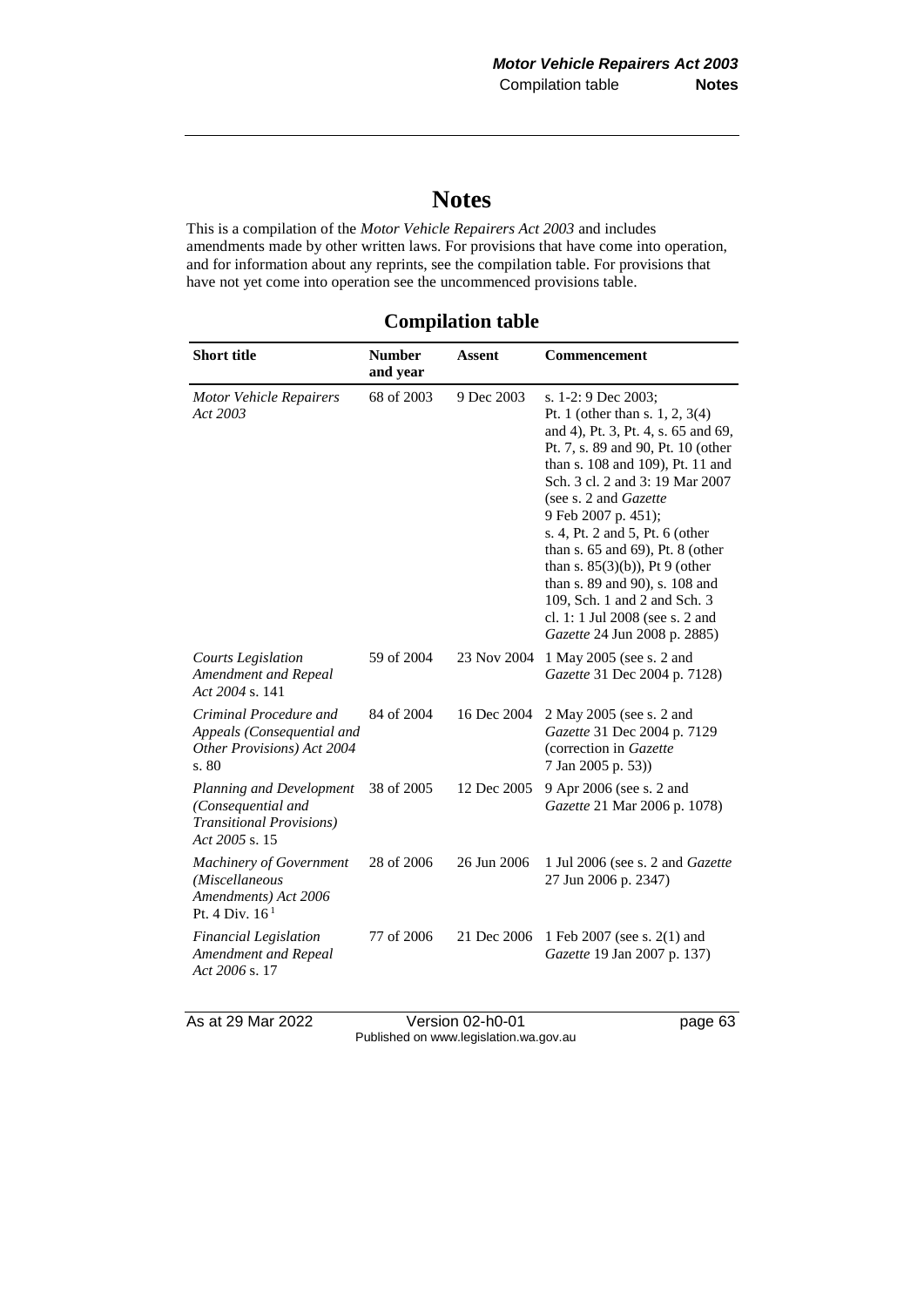| <b>Short title</b> | <b>Number</b> | Assent | <b>Commencement</b> |
|--------------------|---------------|--------|---------------------|
|                    | and year      |        |                     |

**Reprint 1: The** *Motor Vehicle Repairers Act 2003* **as at 8 Feb 2008** (includes amendments listed above except those in the *Motor Vehicle Repairers Act 2003* s. 4, Pt. 2 and 5, Pt. 6 (other than s. 65 and 69), Pt. 8, Pt. 9 (other than s. 89 and 90), s. 108 and 109, Sch. 1 and 2 and Sch. 3 cl. 1)

**Reprint 2: The** *Motor Vehicle Repairers Act 2003* **as at 3 Oct 2008** (includes amendments listed above except the *Motor Vehicle Repairers Act 2003* s. 3(4) and 85(3)(b))

| Acts Amendment (Fair<br><i>Trading</i> ) <i>Act</i> 2010 Pt. 5 <sup>3</sup>  | 58 of 2010 | 8 Dec 2010 | s. 54: 1 Jan 2011 (see s. $2(c)$ )<br>and Gazette 24 Dec 2010<br>p. $6805$ :<br>Pt. 5 (other than s. $54$ ):<br>1 Jul 2011 (see s. 2(c) and<br><i>Gazette</i> 7 Jun 2011 p. 2057) |
|------------------------------------------------------------------------------|------------|------------|-----------------------------------------------------------------------------------------------------------------------------------------------------------------------------------|
| <b>Consumer Protection</b><br><b>Legislation Amendment</b><br>Act 2014 Pt. 8 | 23 of 2014 | 9 Oct 2014 | 19 Nov 2014 (see s. 2(b) and<br>Gazette 18 Nov 2014 p. 4315)                                                                                                                      |

page 64 Version 02-h0-01 As at 29 Mar 2022 Published on www.legislation.wa.gov.au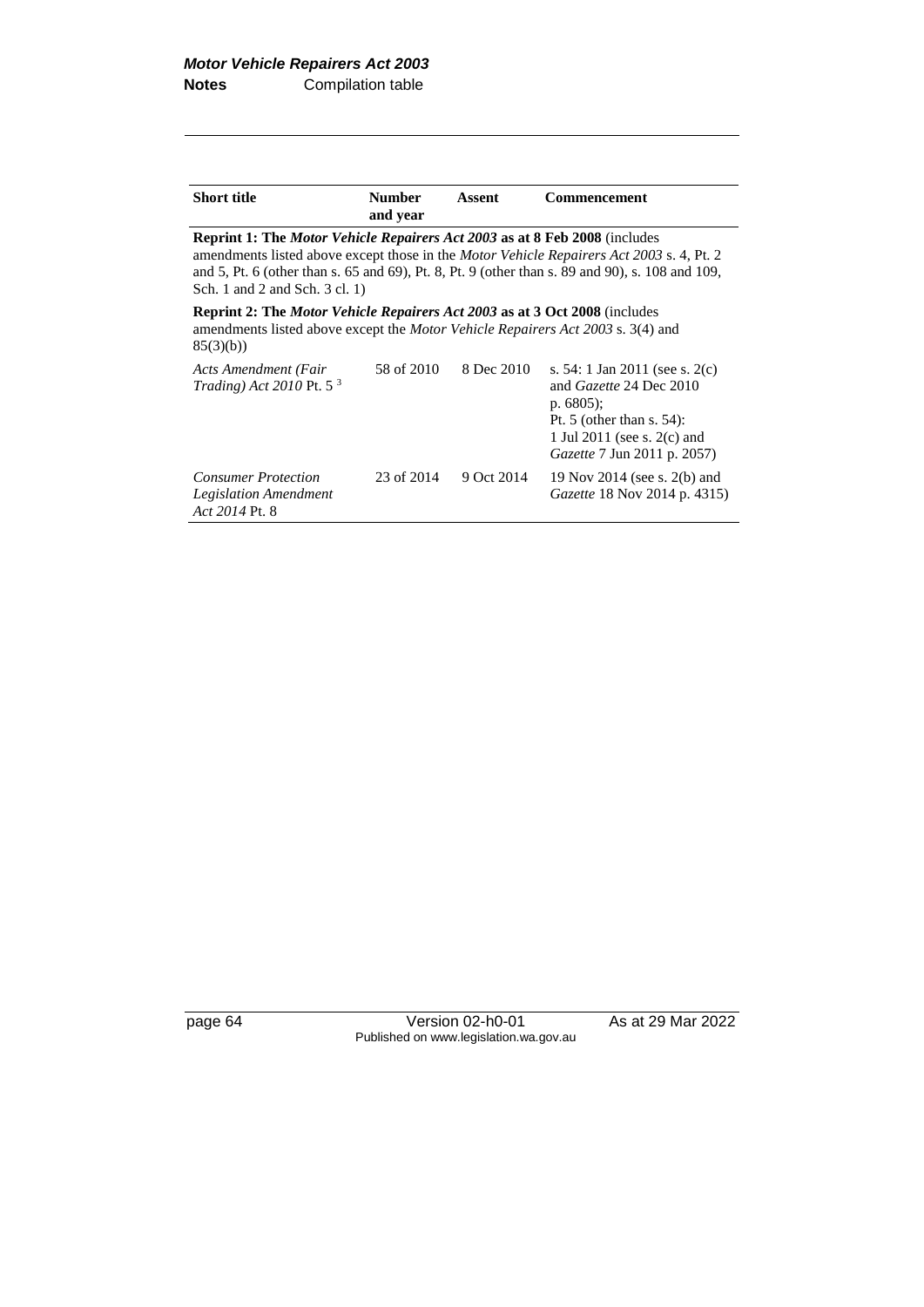### **Uncommenced provisions table**

To view the text of the uncommenced provisions see *Acts as passed* on the WA Legislation website.

| <b>Short title</b>                                                                        | <b>Number</b><br>and year | Assent | <b>Commencement</b>                                          |
|-------------------------------------------------------------------------------------------|---------------------------|--------|--------------------------------------------------------------|
| <b>Mutual Recognition</b><br>(Western Australia)<br>Amendment Act 2022 Pt. 3<br>Div. $10$ | 7 of 2022                 |        | 29 Mar 2022 1 Jul 2022 (see s. 2(b) and<br>SL 2022/80 cl. 2) |

## **Other notes**

<sup>1</sup> The *Machinery of Government (Miscellaneous Amendments) Act 2006* Pt. 4 Div. 23 (other than s. 151) (as amended by *Acts Amendment (Fair Trading) Act 2010* s. 184) reads as follows:

 $\zeta\,\zeta$ 

#### **Division 23 — Transitional provisions**

*[151. Deleted: No. 58 of 2010 s. 184.]*

#### **152. Commissioner for Corporate Affairs and Registrar of Co-operative and Financial Institutions**

- (1) A thing done or omitted to be done by, to or in relation to, the Commissioner for Corporate Affairs before commencement under, or for the purposes of, the *Companies (Co-operative) Act 1943* has the same effect after commencement as if it had been done or omitted by, to or in relation to, the Registrar as defined in that Act as in force after commencement.
- (2) A thing done or omitted to be done by, to or in relation to, the Registrar of Co-operative and Financial Institutions before commencement under, or for the purposes of, the *Co-operative and Provident Societies Act 1903* has the same effect after commencement as if it had been done or omitted by, to or in relation to, the Registrar as defined in that Act as in force after commencement.

#### **153.** *Consumer Affairs Act 1971*

Each office in existence immediately before commencement because of section 15(1) of the *Consumer Affairs Act 1971* does not cease merely because that subsection is repealed by this Act.

As at 29 Mar 2022 Version 02-h0-01 page 65 Published on www.legislation.wa.gov.au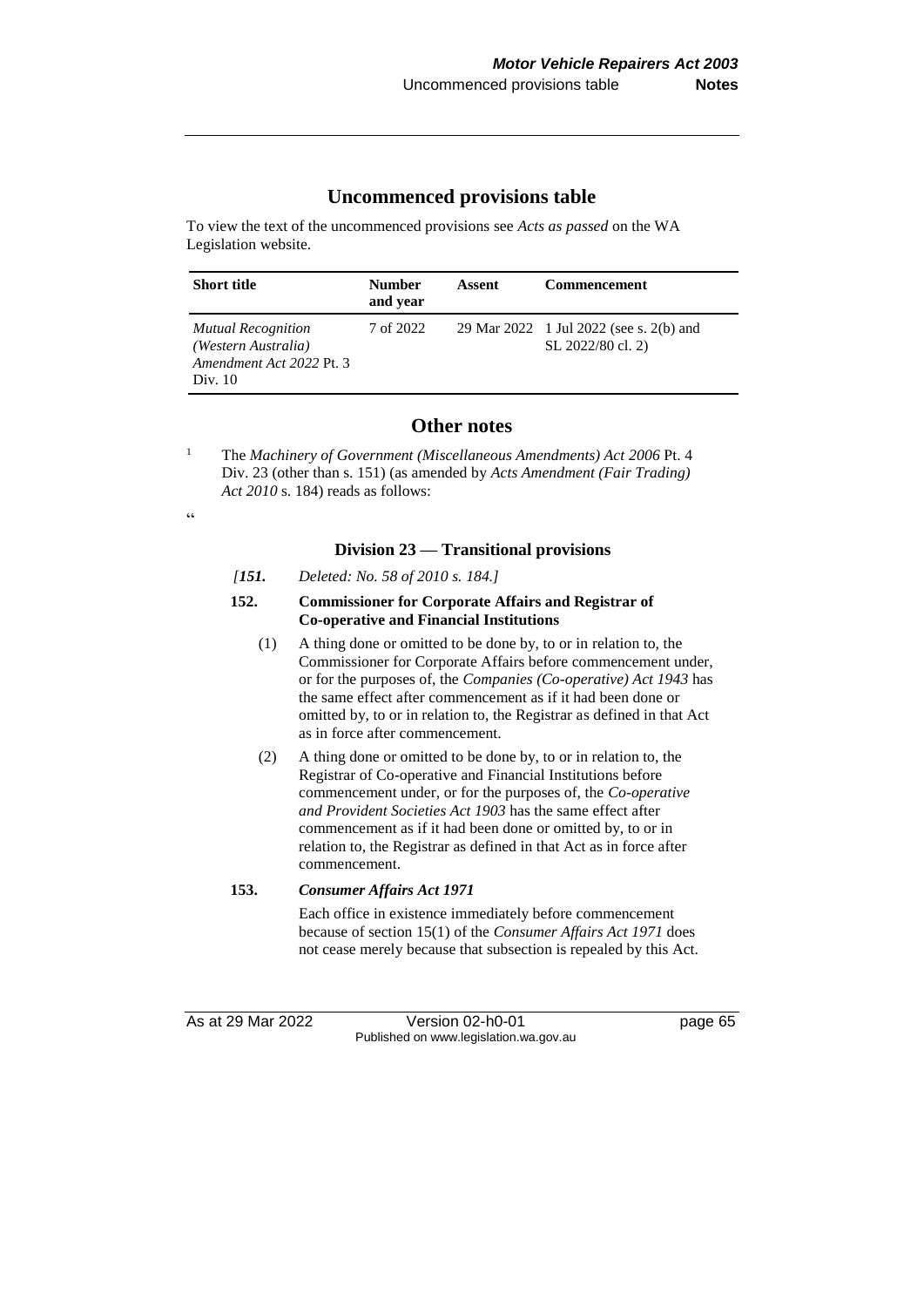#### **154.** *Petroleum Products Pricing Act 1983*

Each office in existence immediately before commencement because of section 5(2)(b) of the *Petroleum Products Pricing Act 1983* does not cease merely because that paragraph is deleted by this Act.

#### **155. Interpretation**

In this Division —

*commencement* means the time at which this Division comes into operation;

*Commissioner for Fair Trading* means the Commissioner for Fair Trading referred to in section 15 of the *Consumer Affairs Act 1971* as in force before commencement;

*Prices Commissioner* means the Prices Commissioner referred to in section 5(1) of the *Petroleum Products Pricing Act 1983* as in force before commencement.

- <sup>2</sup> Sections 3(4) & 85(3)(b) of this Act had not come into operation when they were deleted by the *Acts Amendment (Fair Trading) Act 2010* s. 53(4) and 72(b).
- <sup>3</sup> The amendment in the *Acts Amendment (Fair Trading) Act 2010* s. 178 will not come into operation (see s. 2(b)(i)).

page 66 **Version 02-h0-01** As at 29 Mar 2022 Published on www.legislation.wa.gov.au

".